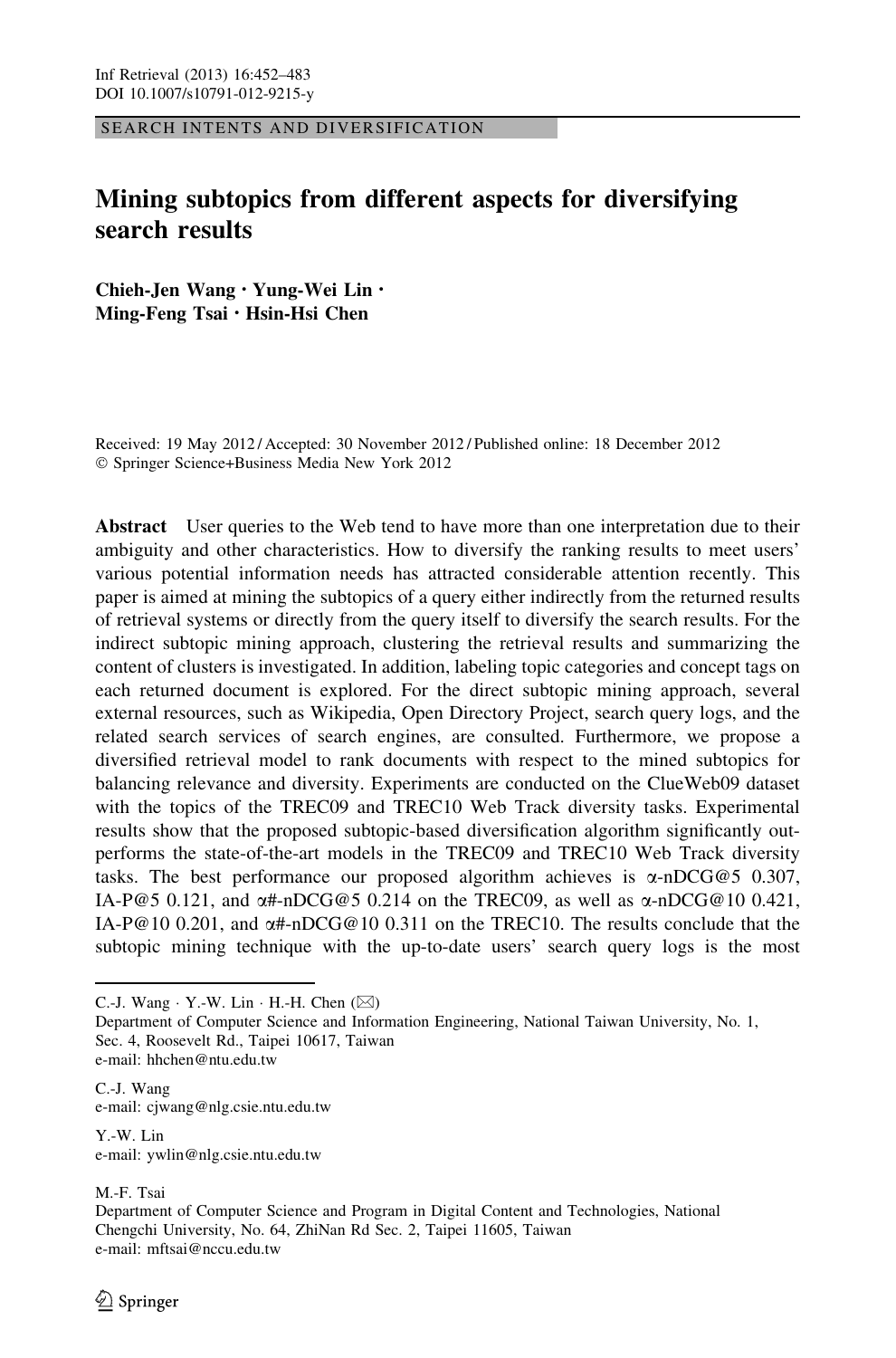effective way to generate the subtopics of a query, and the proposed subtopic-based diversification algorithm can select the documents covering various subtopics.

**Keywords** Diversified retrieval · Subtopic mining · Search result re-ranking

### 1 Introduction

Users' queries represented by a few keywords usually contain a certain extent of ambiguity (Spärck-Jones et al. [2007](#page-31-0)). An ambiguous query may refer to multiple aspects or have more than one interpretation. In this paper, different interpretations and aspects associated with a query are called *subtopics*. For example, the query "dinosaur" may refer to three subtopics: (1) a paleontological science, (2) a multimedia recreation, and (3) a scenic spot. Each subtopic may also contain several sub–sub-topics, for example, "comics", "television shows", "films", and "music bands" with respect to the subtopic of "a multimedia recreation''. In addition, even a query with a clearly faceted interpretation might still be underspecified, because it is not clear which subtopic of the interpretation is actually desirable for users. For instance, the faceted query ''air travel information'' may contain different subtopics, such as (1) information on air travel, airports, and airlines, (2) restrictions for checked baggage during air travel, and (3) websites that collect statistics and report about airports.

Traditional information retrieval models, such as the Boolean model and the vector space model typically only consider the relevance between a query and documents. These retrieval models treat every input query as a clear, well-defined representation and completely neglect any sort of ambiguity. This negligence results in the top ranked documents possibly containing too much relevant information on the same subtopic. This might increase users' search time for distinguishing whether the retrieved documents contain redundant information. In addition, some retrieval models anticipate that the underlying meaning of a submitted query is always the most popular subtopic. These models may focus the retrieval process on popular/particular subtopics too much. This postulation may have risks with a wrong guess (e.g., the user information need is different from the most popular subtopic), which could leave users unsatisfied. For maximizing the satisfaction of different users, a retrieval model has to select a list of documents that are not only relevant to some popular subtopics, but also covers different subtopics. Users can quickly find relevant information that may be interesting if search results are diversified. Nevertheless, how to balance the relevance and the diversity of search results is a trade-off. On the one hand, too many subtopics may provide diversified information but introduce many irrelevant documents, which cause a relevance issue. On the other hand, if only the similarity between a query and documents is considered, too many documents belonging to the same subtopics are retrieved, which causes a diversity issue.

In recent years, using subtopics of a query for diversifying the retrieved documents has received considerable attention (Song et al. [2011](#page-31-0)). The broad topic associated with an ambiguous or unclear query can be decomposed into a set of subtopics. This provides an opportunity to deal with the problem of search result diversification, as we can employ the clues from the subtopics to rank a diverse ranking list based on optimizing the maximum coverage of the subtopics. In this paper, we introduce a novel framework for search result diversification that exploits the subtopics embedded in queries and ranks the retrieved documents based on these discovered subtopics. Several methods are proposed for mining subtopics from different aspects, such as the retrieved documents, the search query logs, and the related search services provided by the commercial search engines.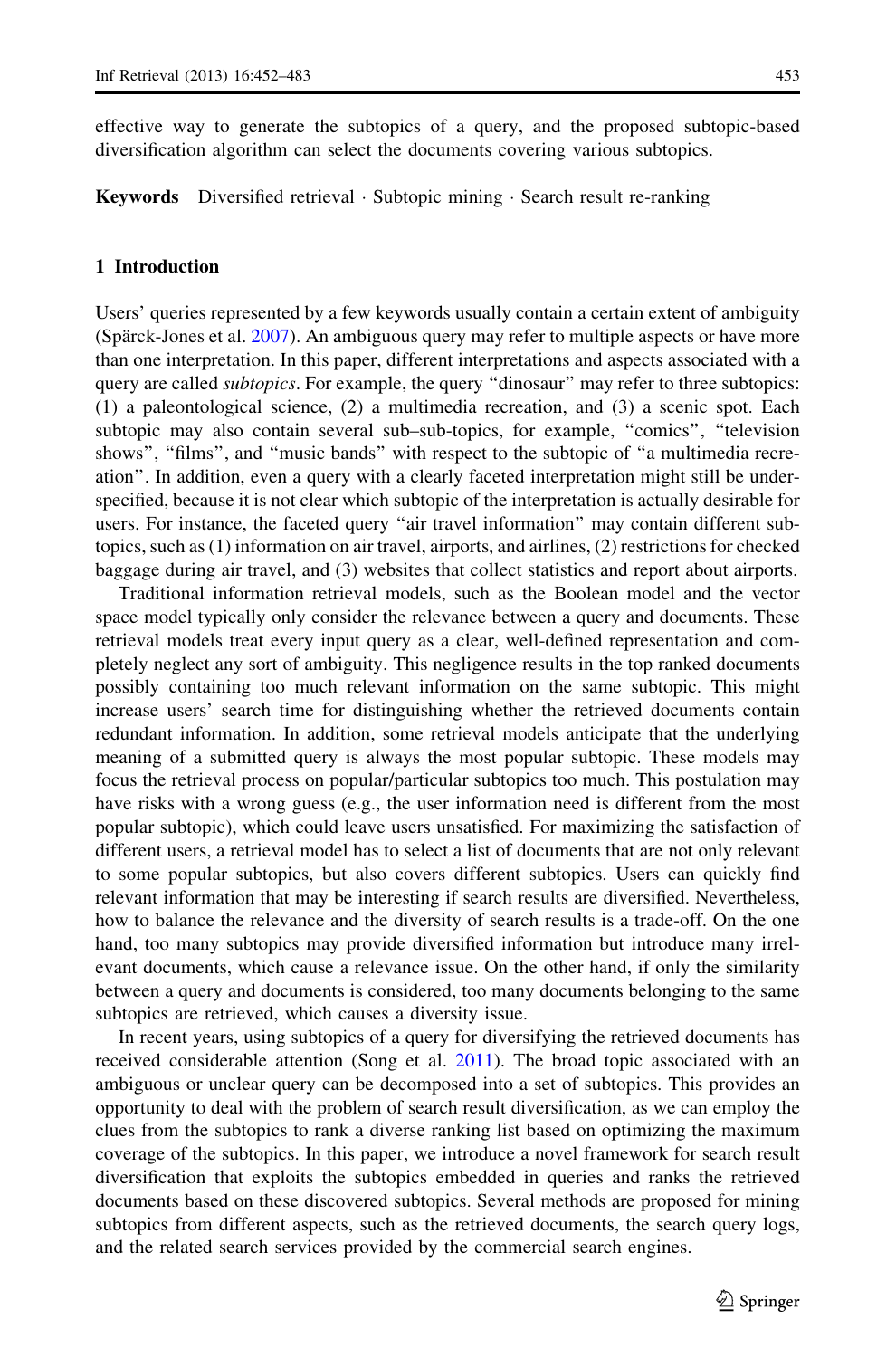Theoretically, the diversified retrieval models should provide a ranking list of documents that has the maximum coverage and minimum redundancy with respect to the possible subtopics underlying a query. Moreover, the covered subtopics should also reflect their relative importance for the query, as perceived from most users (Yin et al. [2009;](#page-31-0) Agrawal et al. [2009](#page-30-0)). For example, a query ''java'' may have three subtopics (a programming language, coffee, and an island), where the subtopic of island attracts less interest than the subtopic of programming language. The subtopic of programming language should be relatively more important than the subtopic of island for the query ''java''.

In this paper, we propose a subtopic-based diversified retrieval framework that first uncovers different subtopics embedded in a query, then assigns a weight for each mined subtopic to describe its importance, and finally estimates the relevance of the retrieved documents to each mined subtopic for diversifying search results. The proposed framework not only keeps the quality of relevance, but also re-ranks the top-ranked retrieved results to cover multiple important subtopics. Specifically, there are three components in the proposed diversification framework, the *richness* of subtopics, the *importance* of subtopics, and the *novelty* of subtopics. The *richness* part aims at measuring how many subtopics are covered by a document, the *importance* part estimates the importance of the subtopics of a query, and the *novelty* part computes how many subtopics have already been covered by the previously retrieved documents. With these three aspects, the proposed document ranking algorithm uses a greedy-like strategy to select a list of documents that can cover as many multiple and relatively important subtopics as possible.

We conduct a series of experiments to evaluate the effectiveness of the proposed subtopic mining techniques and the diversification ranking algorithms. The experimental datasets are the ClueWeb09 Category A and Category B test collections with the topics of the TREC09 and TREC10 Web Track diversity tasks. The subtopic-based diversified retrieval framework has a large impact on the effectiveness for search result diversification, as shown in the experimental results. Compared with the state-of-the-art models in the TREC09 and TREC10, the proposed diversified retrieval framework significantly improves the diversity of search results, especially when integrating multiple aspects of resources.

The remainder of this paper is organized as follows. The related works are presented and compared in Sect. 2. Section [3](#page-4-0) describes the subtopic mining methods and document diversification algorithms. In Sect. [4](#page-14-0), the datasets used for experiments are described. The experimental results are reported and discussed in Sect. [5.](#page-15-0) We finally conclude our work and provide several directions for future work in Sect. [6](#page-29-0).

### 2 Related works

In this section, we review some query understanding approaches to mining search intents and improving the performance of information retrieval systems. Next, we survey several previous studies about diversifying search results. Finally, we address the contributions of our subtopic-based diversified retrieval framework for search result diversification.

### 2.1 Query understanding

Many information retrieval models have benefited from taking into account the users' search intent. These models generally have relied on predefined categories to predict underlying search intents of queries for improving the search performance (Rose and Levinson [2004;](#page-31-0) Chang et al. [2006](#page-30-0)). Understanding users' search intents of queries can be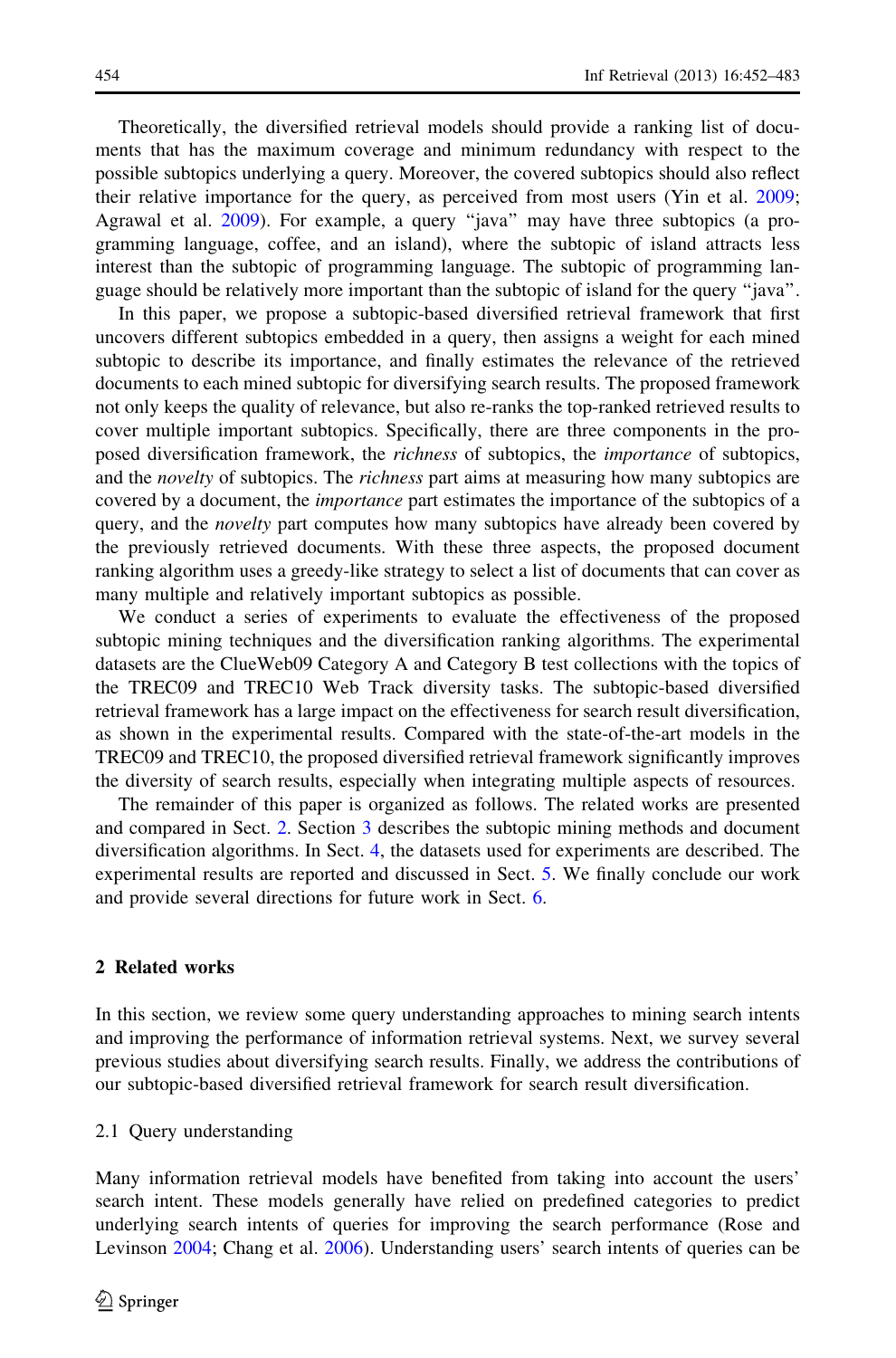<span id="page-3-0"></span>achieved using different types of external resources, e.g., Wikipedia, Open Directory Project (ODP) (Hu et al. [2009](#page-30-0)).

To realize the meanings of queries, several approaches have adopted taxonomies to classify queries into predefined search intent categories of different granulations. Broder ([2002\)](#page-30-0) divided query intent into navigational, informational, and transactional types. Nguyen and Kan [\(2007](#page-31-0)) characterized queries along four general facets of ambiguity, authority, temporal sensitivity, and spatial sensitivity. Manshadi and Li [\(2009](#page-30-0)) constructed a hybrid, generative grammar model based on probabilistic context-free rules for classifying queries into finer categories. Geng et al. [\(2008](#page-30-0)) applied the k-nearest neighbor (k-NN) classification algorithm to assign search intent categories of queries. Given an unseen query, a classifier generated by the  $k$ -NN classification algorithm was used to identify which training queries were similar to the unseen query before assigning the search intent of the most similar query to the unseen query. Hu et al. ([2009\)](#page-30-0) designed a random walk method using Wikipedia to predict query search intent. Understanding the search intent is helpful to improve search effectiveness. Radlinski and Joachims ([2005](#page-31-0)) mined search intent from query chains and applied it to learning to rank algorithms. Boldi et al. [\(2008](#page-30-0)) employed the query-flow graphs to predict the search intent of queries for query recommendation.

### 2.2 Search result diversification

Diversifying search results has been studied and applied to different applications (Zhai et al. [2003](#page-31-0); Radlinski et al. [2009;](#page-31-0) Santos et al. [2010b](#page-31-0)). Generally speaking, the previous works of search result diversification can be categorized into *implicit* or *explicit* approaches (Santos et al. [2010a\)](#page-31-0). The implicit approaches assume the related documents will contain similar subtopics and can be regarded as redundant information. These similar documents might be demoted in the ranking list for diversification. The explicit approaches, in turn, directly model the subtopics of queries, and search the retrieved documents to maximize the coverage of the subtopics. The main difference between the two approaches is the implicit approaches identify the redundant information between a new document and the previous selected documents without considering the subtopics of a query explicitly.

For the implicit approaches, Carbonell and Goldstein [\(1998](#page-30-0)) proposed the maximal marginal relevance (MMR) to rank a retrieved document under a combination of a relevancy score with respect to a query and a dissimilarity score with respect to other similar documents selected at earlier ranks. Zhai et al. [\(2003\)](#page-31-0) modeled relevance and redundancy based on the KL-divergence measure and a simple mixture model. Yue and Joachims ([2008\)](#page-31-0) maximized the word coverage to select the optimum set of diversified documents. The learned model selected documents for covering maximum distinct words with the greedy search. Chen and Karger ([2006\)](#page-30-0) presented a selection algorithm based on the Bayesian information retrieval framework for diversifying search results among the top ten previously visited results. Their selection algorithm estimated the documents based on the probability ranking principle and used pseudo-relevance feedback to search result diversification by negative feedback on the redundant documents. Vee et al. [\(2008](#page-31-0)) proposed several  $B+$  tree based diversifying models to return a set of different answers on query answering diversification. Gollapudi and Sharma [\(2009](#page-30-0)) developed a set of natural axioms for diversification and utilized several diversified functions in their diversification framework. Wang and Zhu ([2009\)](#page-31-0) used mean–variance analysis to search result diversification based on the economic portfolio theory. Their algorithm estimated an uncertainty in terms of the ''risk'' in economic domain trade-off between the expected relevance of a set of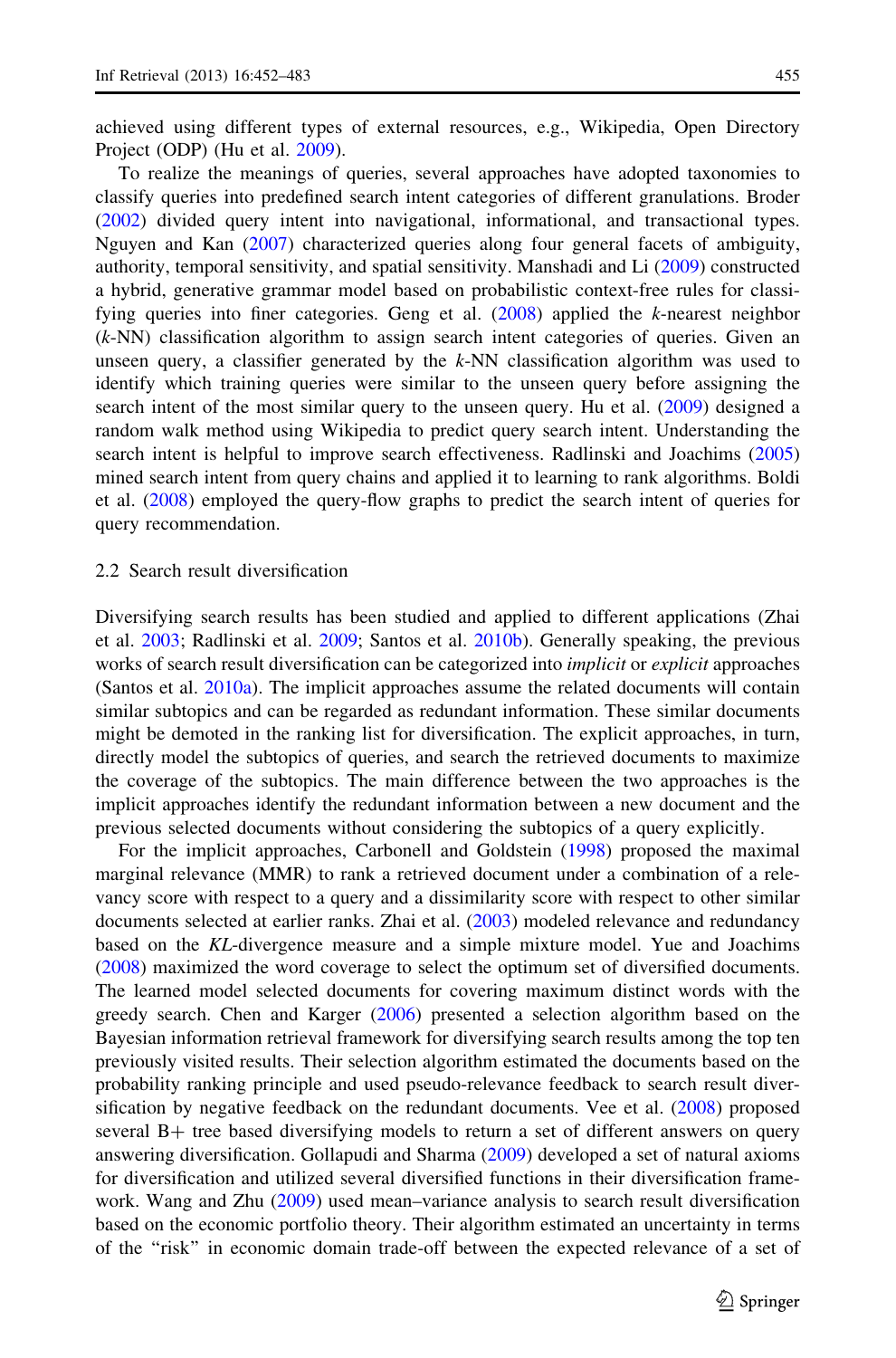<span id="page-4-0"></span>retrieved documents and the correlation between them, and it selected the right combination of relevant documents under the uncertainty estimation.

Different from the implicit approaches, subtopics can be modeled explicitly by queries for diversifying search results. Subtopics may be mined from a predefined taxonomy (Agrawal et al. [2009](#page-30-0)), related sub-queries, and suggested sub-queries (Santos et al. [2010a](#page-31-0)), etc. Radlinski and Dumais [\(2006](#page-31-0)) used the query–query reformulation records in search query logs to discover subtopics, and they diversified the retrieved results for improving effectiveness on personalized search. Agrawal et al. ([2009\)](#page-30-0) presented a systematic approach to diversifying search results through modeling subtopic from queries and documents by classification taxonomy for minimizing the risk of dissatisfaction of the average users. Carterette and Chandar ([2009\)](#page-30-0) identified subtopics by topic models and used a probabilistic ranking model to maximize the subtopic coverage rate for search result diversification. Santos et al. [\(2010a,](#page-31-0) [b\)](#page-31-0) uncovered subtopics by the query suggestion from search engines and proposed a probabilistic framework that estimated the diversity based on not only the documents' relevance to query subtopics, but also the relative importance associated with the query subtopics. Rafiei et al. ([2010\)](#page-31-0) identified subtopics by existing taxonomic information and regarded the problem of diversifying results as expectation maximization. They attempted to broaden the coverage of subtopics in the retrieved results. Welch et al. [\(2011\)](#page-31-0) employed WordNet and Wikipedia to discover subtopics and presented a diversification algorithm especially suitable for informational queries where users may take more than one page to satisfy their needs.

Compared to the studies described above, the major contributions of this work are fourfold.

- Exploring various subtopic mining methods: A total of six subtopic mining methods are explored in this paper. These methods mine subtopics from different aspects, such as retrieved documents and external resources.
- Analyzing the effectiveness of the subtopic mining methods in depth: We analyze the effectiveness of the subtopics derived from different subtopic mining methods. A user study comparing the subtopics mined by different mining methods with the ground truth in the TREC09 and TREC10 is conducted.
- A novel subtopic-based diversified algorithm: The proposed diversification algorithm optimizes the estimation from three aspects, the richness of subtopics, the importance of subtopics, and the novelty of subtopics for diversifying search results.
- Thorough evaluation of the document ranking experiments: Through experiments on the ClueWeb09 Category A and Category B test collections with the topics of the TREC09 and TREC10, we demonstrate that our model significantly improves the performance of the state-of-the-art models proposed in the TREC09 and TREC10 Web Track diversity tasks.

### 3 A diversified retrieval system

Figure [1](#page-5-0) shows our subtopic-based diversified retrieval framework, which contains two phases, subtopic mining and document ranking. The ClueWeb09 dataset is indexed by an information retrieval model, and the model reports a set of relevant documents after query submissions. In this study, the number of returned documents is set to one thousand. Several resources are employed to mine the subtopics of a query. The indirect mining methods mine subtopics from the retrieved documents for the given queries, and the direct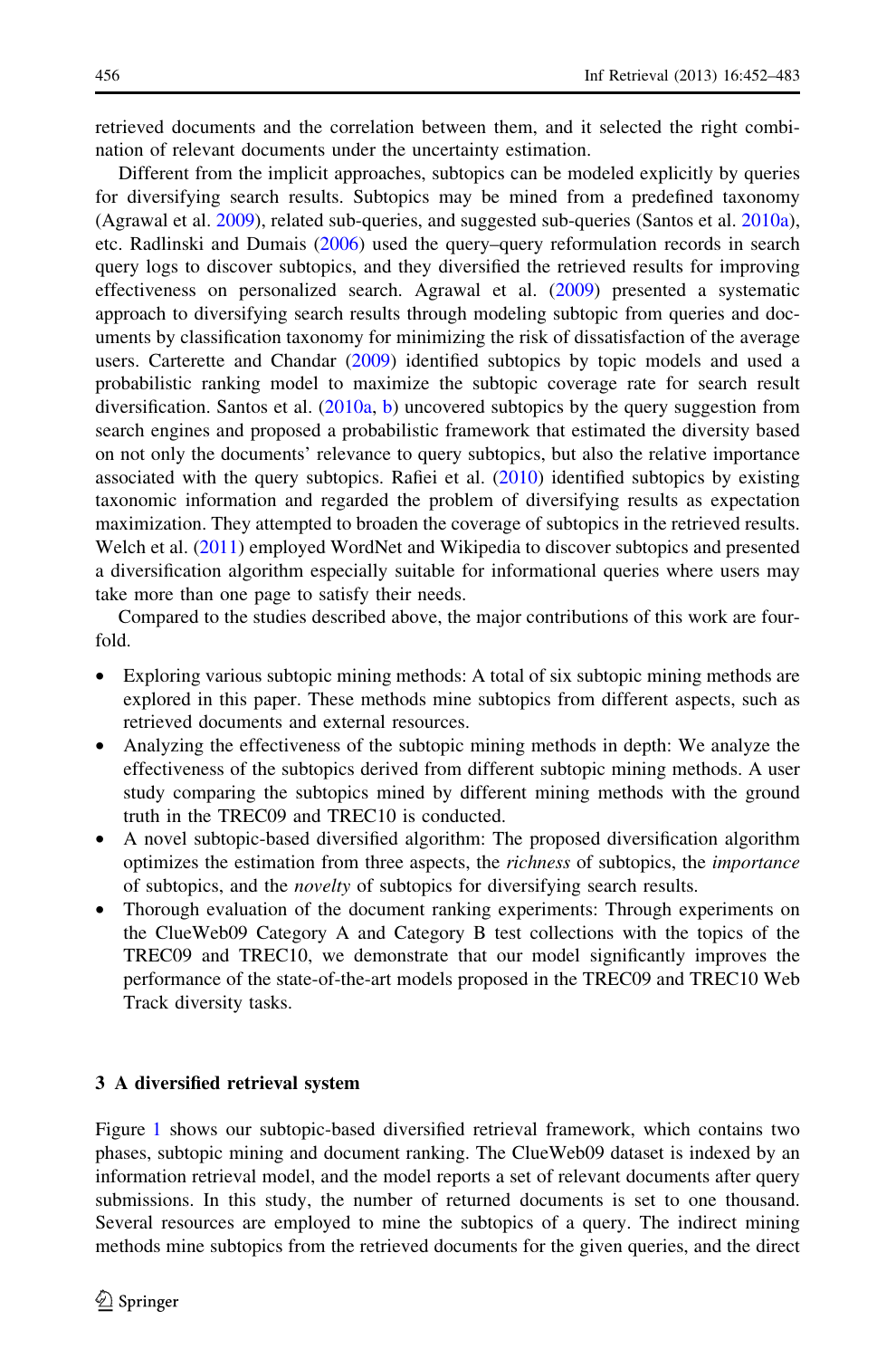<span id="page-5-0"></span>

Fig. 1 A subtopic-based diversified retrieval framework

mining methods mine subtopics from the queries themselves. Three indirect subtopic mining methods, including a clustering-based method, a topic-category-based method, and a concept-tag-based method, are proposed. In addition, three direct subtopic mining methods, including an ontology-based method, a query-logs-based method, and a relatedsearch-based method, are also introduced. The six mining methods are explored in the following sections. After the subtopic mining, we propose two document ranking algorithms based on the mined subtopics for search result diversification.

In the following sections, we begin by introducing how to mine the subtopics of a given query by indirect and direct subtopic mining methods. Then, how to merge and re-rank the retrieved results based on the mined subtopics for search result diversification is described.

### 3.1 Subtopic mining

In this section, we describe the subtopic mining methods that mine subtopics of a query for supporting the subtopic-based diversified retrieval system. The query "dinosaur", which was selected from the TREC09 topic set, is taken as an example to illustrate the characteristics of each subtopic mining method.

### 3.1.1 Clustering-based method

Clustering search results is one of the possible ways to mine subtopics of a given query. Two documents are similar if their representations are similar. Documents of similar representations are grouped together to form a document cluster. The common representation of a document cluster is identified as a subtopic of the query. Given a query, the relevant documents are retrieved, features are extracted from each retrieved document, and the weight of a feature is determined by tf-idf as follows:

$$
w_{i,d} = (0.5 + \frac{0.5freq_{i,d}}{\max_d freq}) \times log \frac{N}{n_i},\tag{1}
$$

 $\textcircled{2}$  Springer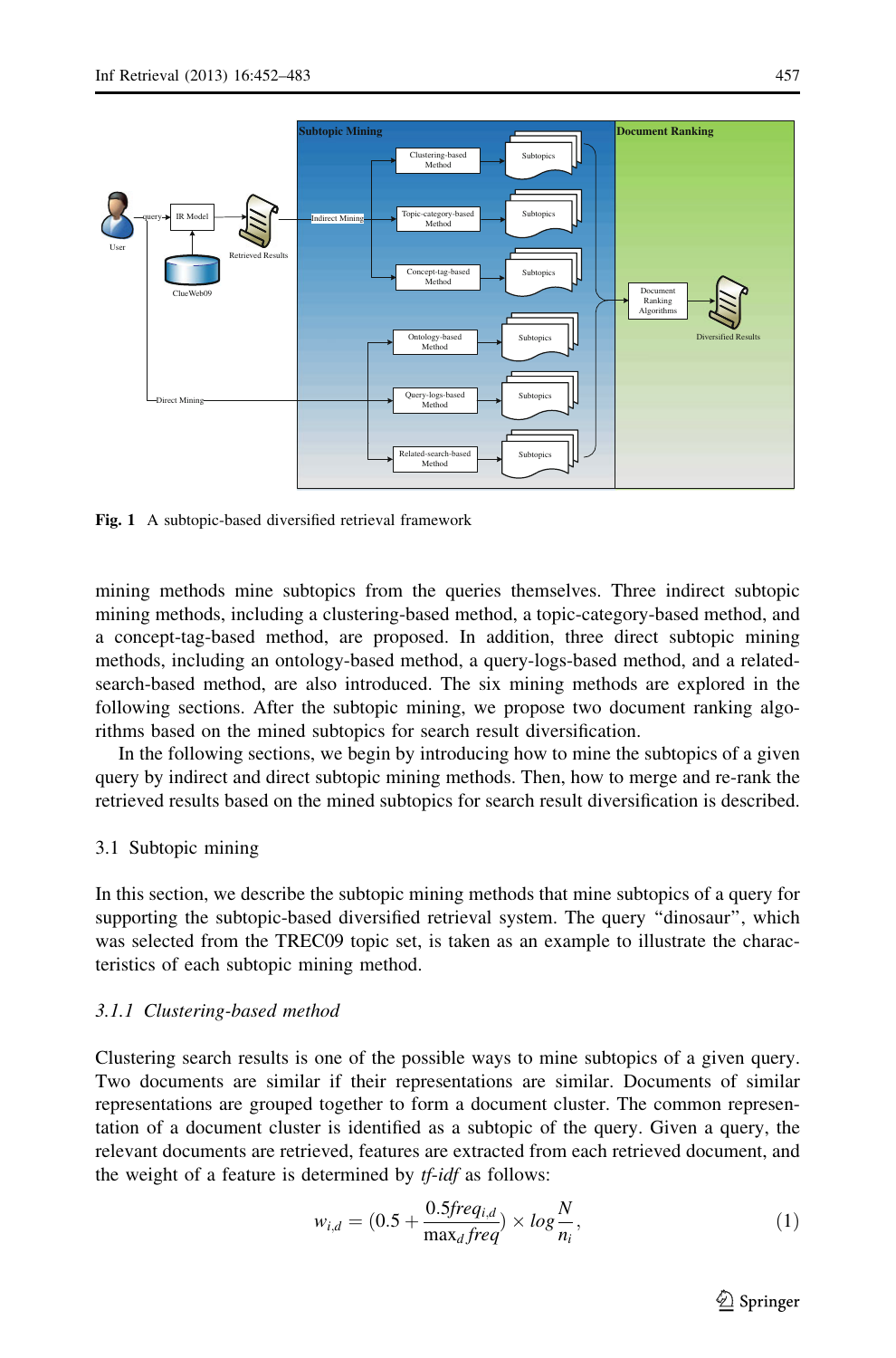| <b>Table 1</b> Categories mined by<br>using the GIS and the ODP for<br>the query "dinosaur" | Resource Category |                                                                                                               |
|---------------------------------------------------------------------------------------------|-------------------|---------------------------------------------------------------------------------------------------------------|
|                                                                                             | <b>GIS</b>        | Science, Entertainment, Games, Local, Lifestyles,<br>Reference                                                |
|                                                                                             | <b>ODP</b>        | Kids and Teens, Shopping, Science, Arts, Society, Games,<br>World, Reference, Regional, Computers, Recreation |

where freq<sub>id</sub> is the frequency of feature i in document d, max<sub>d</sub> freq is the maximum feature frequency in document d, N is the total number of retrieved documents, and  $n_i$  is the number of documents in which feature *i* appears.

The k-means clustering algorithm (MacQueen [1967\)](#page-30-0) is performed on the retrieved documents, and the documents of similar representations are put together in a document cluster. In this method, the cosine distance determines the similarity between two documents. The number of clusters  $(e.g., k)$  has to be determined before the k-means clustering algorithm is applied. The number of clusters is regarded as the number of subtopics within the given query. Intuitively, the number of subtopics depends on the query itself. For example, the query "Obama family tree" may have three subtopics like "TIME magazine photo essay'', ''Barack Obama's parents and grandparents come from'', and ''biographical information on Barack Obama''. Another query ''kcs'' may have five subtopics, such as ''Kansas City Southern railroad homepage'', ''job information with the Kansas City Southern railroad'', ''Kanawha County Schools in West Virginia homepage'', ''Knox County School system" and "KCS Energy". Therefore, finding an appropriate  $k$  is an important issue.

This paper considers three strategies to determine the  $k$ . These strategies are based on empirical observation and two external resources, i.e., "Google Insight for Search<sup>1</sup>" (GIS) and "Open Directory Project<sup>2</sup>" (ODP). For the empirical observation, we set k to 5, 10, and 20 because our observation shows the number of subtopics of a query is unlikely to be more than twenty. Furthermore, we employ external resources to determine the  $k$ . The GIS provides information of a query based on users' Internet search patterns on Google, such as search volume patterns across specific regions, geographic distribution, and categories for a query. The GIS classifies queries on the Web into 27 categories. We consult the GIS to collect all possible categories of a given query. The number of categories is regarded as the number of its subtopics. The ODP is constructed and maintained by a vast, global community of volunteer editors. It contains more than four million web pages that are organized into more than 500 thousand categories. All websites in the ODP are classified into sixteen major categories. We submit queries to the ODP to collect the major categories of the returned web pages. The number of distinct major categories is regarded as the number of subtopics.

Table 1 lists the collected categories based on the two external resources for the query ''dinosaur''. As shown in the table, the query ''dinosaur'' is classified into six major categories by the GIS and eleven major categories by the ODP. This reflects the fact that the ODP provides more specific categories than the GIS.

After document clustering, critical terms in each document cluster are extracted to generate subtopics. The *tf-idf* values of terms in each document cluster are calculated. The

<sup>1</sup> <http://www.google.com/insights/search/>.

<sup>2</sup> <http://www.dmoz.org/>.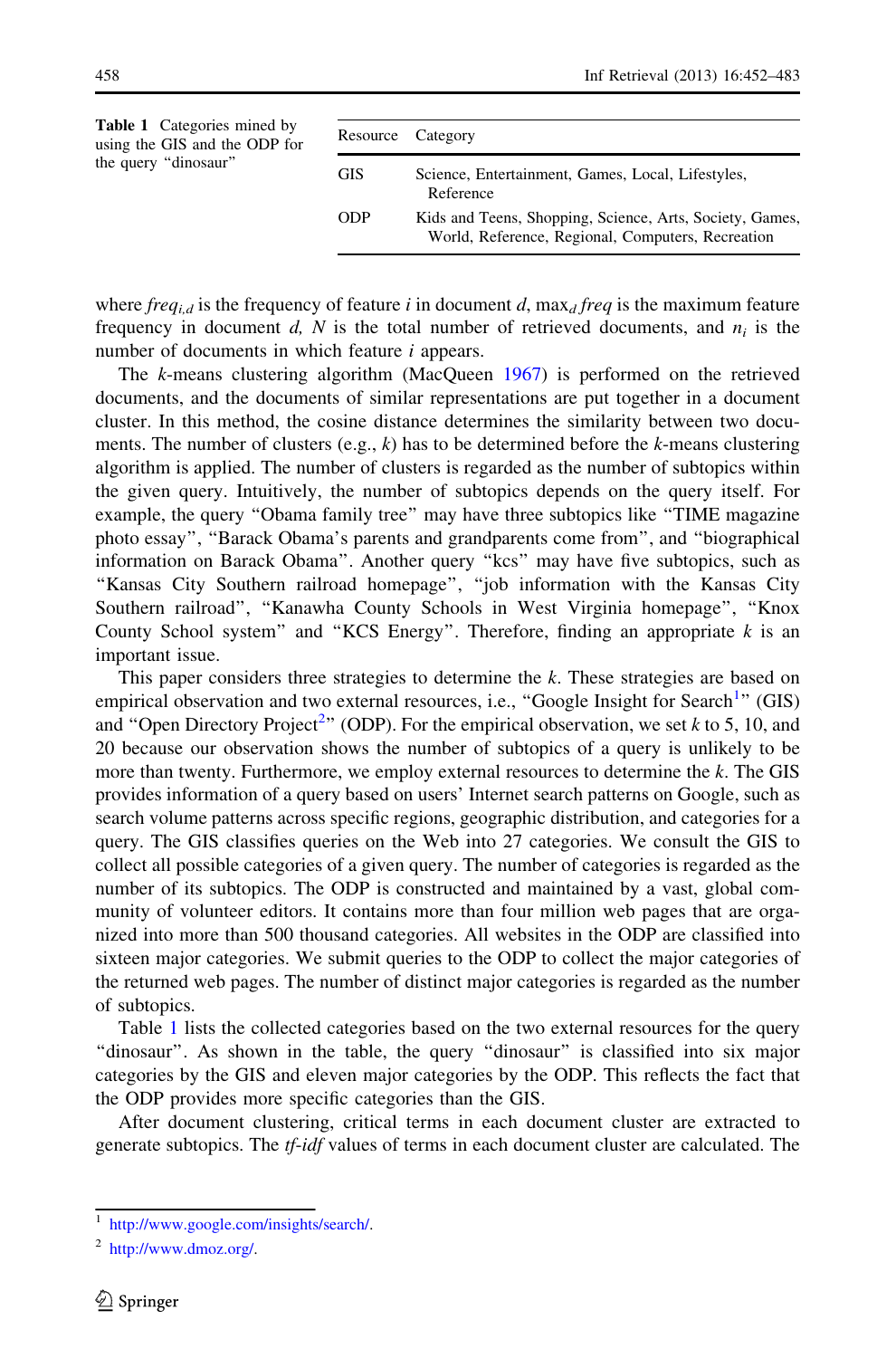|     | <b>There</b> $\mathbf{r}$ bublished by the enforcing bubble include for the query dimoduli |     |                                    |
|-----|--------------------------------------------------------------------------------------------|-----|------------------------------------|
| No. | Subtopic                                                                                   | No. | Subtopic                           |
|     | Dinosaur museum rex national game                                                          | 6   | Dinosaur party pcs shirt barney    |
|     | Dinosaur bird modern fossil animal                                                         |     | Dinosaur point compsognathu number |
|     | Dinosaur word color illustration art                                                       |     | Dinosaur toy rex regular animal    |

Table 2 Subtopics mined by the clustering-based method for the query "dinosaur"

top five terms of the highest  $tf-idf$  values in each document cluster are selected as a subtopic of a query.

4 Dinosaur result attack stegosauru rex 9 Dinosaur museum fossil dino discovery 5 Dinosaur student paper color word 10 Dinosaur walk museum picture live

Table 2 lists the discovered subtopics by the clustering-based method with  $k = 10$  for the query ''dinosaur''. The mined subtopics demonstrate the user's underlying search intent of the query. For example, users may have a search intent focused on dinosaur museums, tyrannosaurus rex, or dinosaur toys. The subtopics mined from the clustering-based method may be duplicated in the surface form. For example, No. 1, No. 9 and No. 10 subtopics refer to the same search intent of ''find museum about dinosaur''. After deep analysis, the search intents among the three subtopics are somewhat different. The search intent of No. 1 subtopic is the dinosaur game in a museum, No. 9 subtopic is fossils in a museum, and No. 10 is dinosaur pictures in a museum.

Each subtopic has a weight to represent its importance. The size of each document cluster takes into account the relative importance of a subtopic for a query. In addition, the documents in a sub-ranking list of a subtopic are sorted by the descending order of their original ranking scores from the retrieval model.

### 3.1.2 Topic-category-based method

For the second method, we employ taxonomic information to discover subtopics from the retrieved documents for a given query. We assume that the retrieved documents are considered to have the same subtopic if they are classified into common categories. The categories of taxonomy are treated as their subtopics. In this paper, we use the AlchemyAPI toolkit<sup>3</sup> to obtain the taxonomic information. The AlchemyAPI is a text mining toolkit that utilizes natural language processing technologies and sophisticated statistical algorithms to analyze the input documents before assigning the most likely topic categories.

The retrieved documents are submitted to the toolkit to acquire their categories along with the confidence scores. All distinct categories are aggregated as the subtopics of the query. Documents of the same category then are grouped together to form a category cluster. Note that a document may belong to more than one category cluster if it is classified into different categories. The size of a category cluster takes into account the relative importance of a subtopic. In addition, the documents in a sub-ranking list of a subtopic are sorted by the descending order of their original ranking scores from the retrieval model multiplied by the confidence score of the category. The confidence score represents the relevance between a category and a document. A category with a higher confidence score is more relevant to the document.

Table [3](#page-8-0) lists the discovered subtopics for the query ''dinosaur''. As dinosaurs are paleontological science, most of the documents are classified in the ''science technology''

[http://www.alchemyapi.com/.](http://www.alchemyapi.com/)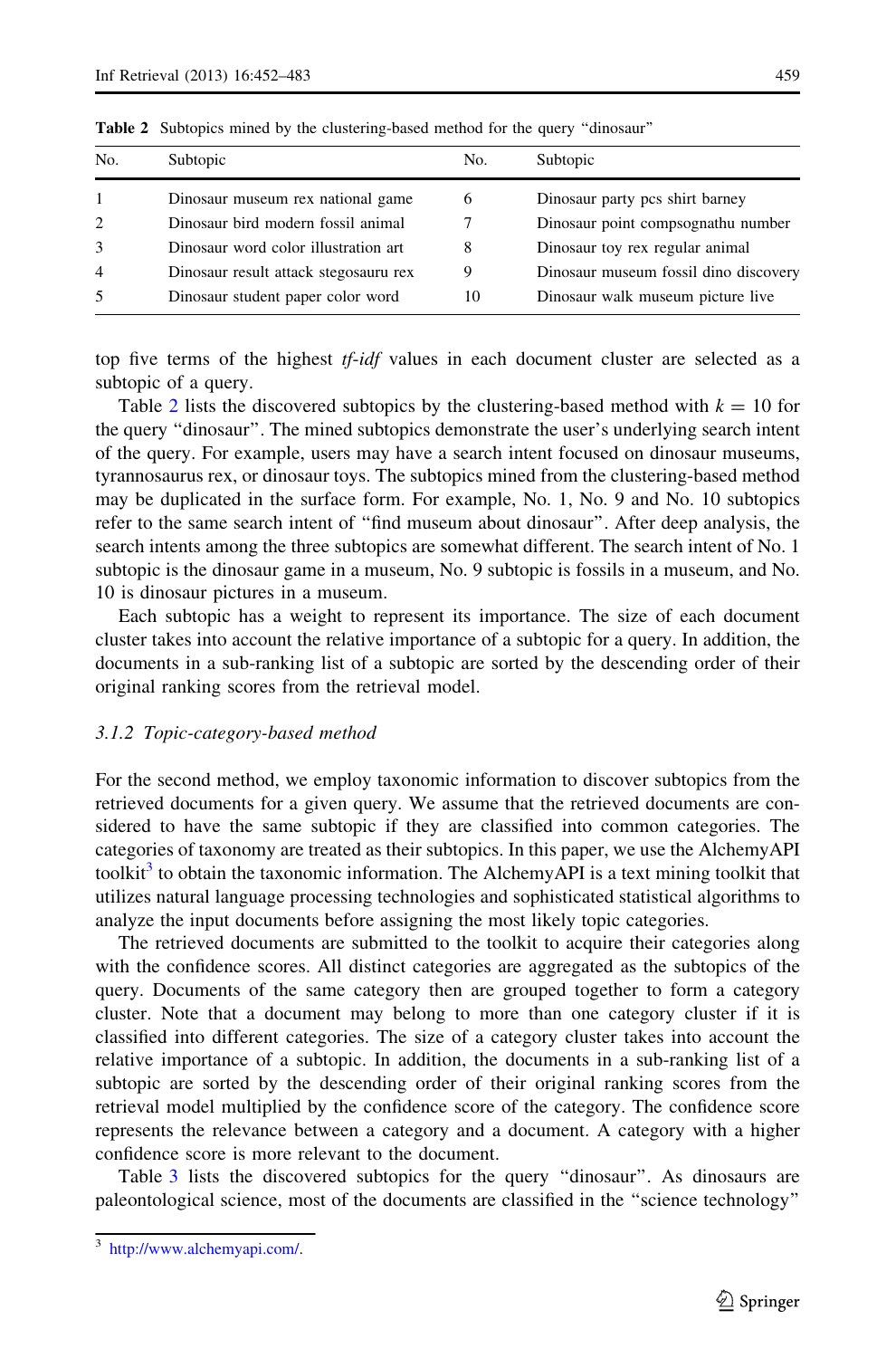| Importance | Subtopic           |  |  |  |
|------------|--------------------|--|--|--|
| 1          | Science technology |  |  |  |
| 2          | <b>Business</b>    |  |  |  |
| 3          | Recreation         |  |  |  |
| 4          | Arts entertainment |  |  |  |
| 5          | Culture            |  |  |  |
| 6          | Politics           |  |  |  |
| 7          | Computer internet  |  |  |  |
| 8          | Health             |  |  |  |
| 9          | Gaming             |  |  |  |
| 10         | Religion           |  |  |  |
| 11         | Sports             |  |  |  |
| 12         | Law crime          |  |  |  |
| 13         | Unknown            |  |  |  |

<span id="page-8-0"></span>Table 3 Subtopics mined by the topic-category-based method for the query "dinosaur" in the order of their relative importance

category. Dinosaur information is described in museum-related documents, thus many documents belong to the ''arts entertainment'' category. The ''sports'' category is not related to dinosaur at first glance. After examination, we find a golf course and a basketball team named Dinosaur; consequently, they are classified into the ''sports'' category. Moreover, some documents are categorized into the ''unknown'' category if they do not belong to any predefined categories of the AlchemyAPI.

### 3.1.3 Concept-tag-based method

The tags of a document provide a brief summary of the document. Documents labeled with similar concept tags may infer a sort of similar concepts. Folksonomy created by collaborative tagging and social tagging is a good resource to mine subtopics.

In this method, we also employ the AlchemyAPI toolkit to analyze the retrieved documents and generate concept tags along with their confidence scores. The confidence score represents the relevance between a concept tag and a document. The concept tag of a higher confidence score for a document means the concept tag is more relevant to the document. The generated concept tags are regarded as subtopics in this method. Documents then are grouped to form a concept cluster if they contain the same concept tags. Note that a document may belong to more than one concept cluster if it is labeled with more than one concept tag. The size of a concept cluster is considered as the relative importance of the subtopic. In addition, the documents in a sub-ranking list of a subtopic are sorted by the descending order of their original ranking score from the retrieval model multiplied by the confidence score of the subtopic.

Table [4](#page-9-0) lists the discovered subtopics for the query ''dinosaur''. As shown in the table, most of the subtopics are indeed associated with dinosaur. Some interesting subtopics are generated, such as ''Jurassic Park'', ''Michael Crichton'' and ''Morrison Formation''. All of these subtopics are relevant to dinosaurs: Jurassic Park is an American science fiction adventure film, Michael Crichton is the writer of the Jurassic Park novel, and many dinosaur fossils have been found at Morrison Formation in North America. Comparing Tables 3 and [4,](#page-9-0) we observe that the subtopics discovered from taxonomic information are more general than those from folksonomy.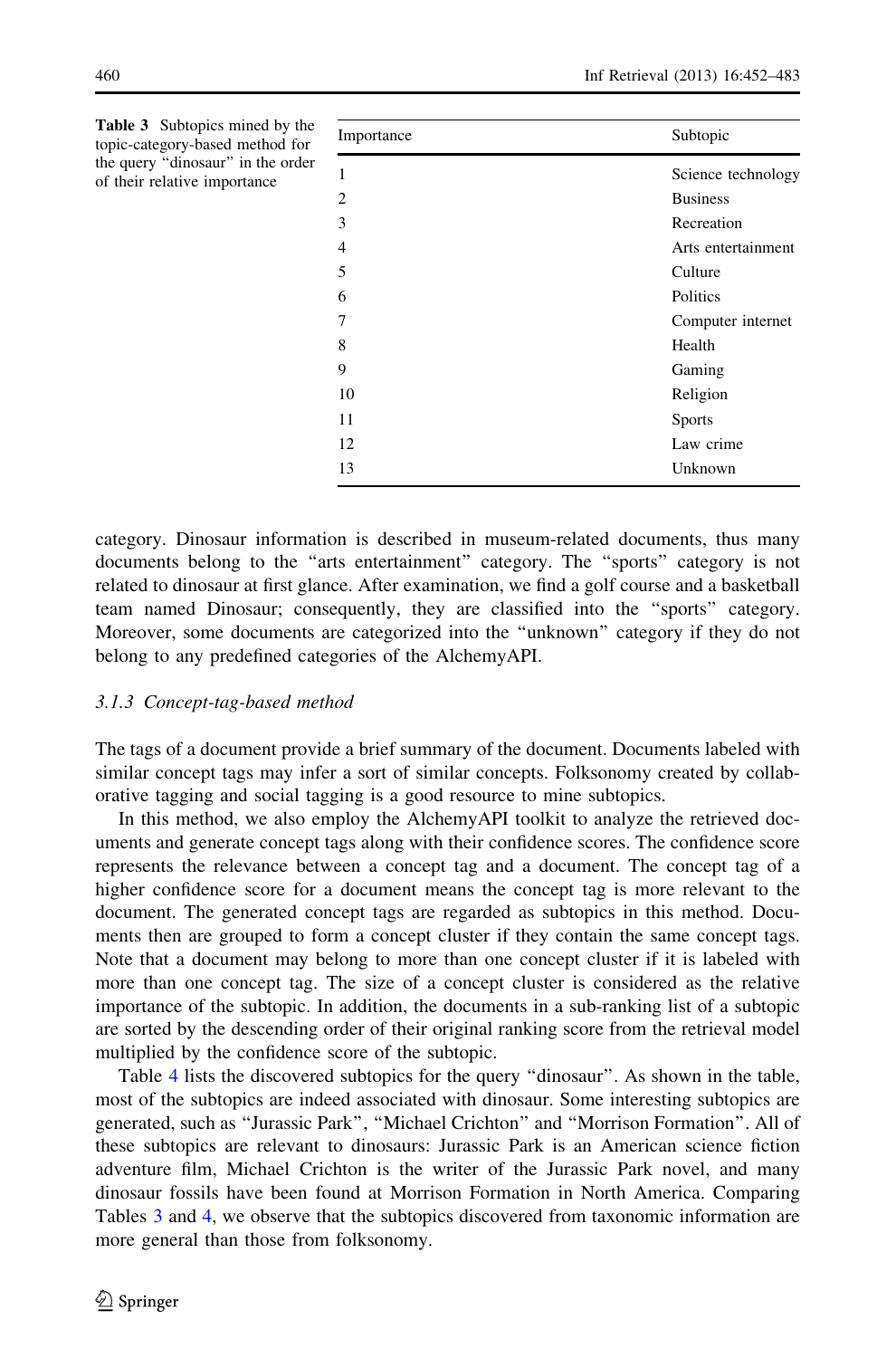<span id="page-9-0"></span>Table 4 Subtopics mined by the concept-tag-based method for the query ''dinosaur'' in the order of

relative importance

| Importance     | Subtopic               |
|----------------|------------------------|
|                | Dinosaur               |
| 2              | Jurassic Park          |
| 3              | Tyrannosaurus          |
| $\overline{4}$ | Museum                 |
| 5              | Michael Crichton       |
| 6              | Paleontology           |
| 7              | Natural History Museum |
| 8              | Morrison Formation     |
|                |                        |

#### 3.1.4 Ontology-based method

Queries are ambiguous because query terms may refer to more than one sense. Identifying the senses of queries may be a possible method to uncover the subtopics of queries. Wikipedia has become a source of sense annotations for word sense disambiguation. The Wikipedia disambiguation pages provide a service to predict the correct sense of an input query. After query sense disambiguation, a list of references pages is reported for each sense. Each returned sense is regarded as a subtopic of the query. Take Table [5](#page-10-0) as an example for the query "dinosaur". The Wikipedia disambiguation page returns five senses: places, film and television, music, comics, and other uses. For the sense ''Film and television'', four snippets are reported to describe its meaning. One of them is about a Disney computer animated film named Dinosaur, which was a popular film released in 2000.

For each subtopic, the contents of the related web pages are crawled and merged together to form a pseudo document for the subtopic. The number of related web pages is considered as the relative importance of the subtopic. The cosine similarity between a retrieved document and each pseudo document is computed. A document is assigned to the subtopic of the highest similarity score. The documents in a sub-ranking list of a subtopic are sorted by the descending order of their cosine similarity scores.

### 3.1.5 Query-logs-based method

Search query logs consisting of large collection of search sessions provide an opportunity to discover subtopics embedded in a query. In a search session, users represent their search intents by queries and URL clicks. Similar representations demonstrate similar search intents. Various types of information are used to represent a session. We consult the ODP to obtain more information for each clicked URL. A URL in the ODP is assigned at least one category path. For example, one of the ODP category paths for the URL '' <http://www.microsoft.com/>" is "Computers/Companies/Microsoft\_Corporation". In addition, the ODP provides a textual description for each category path and webpage of URL. For each session, we collect the following information: (1) the query terms, (2) the clicked URLs, (3) the ODP category paths of the clicked URLs, (4) the ODP category path descriptions of the clicked URLs, (5) the webpage descriptions for the clicked URLs, (6) the webpage titles of the clicked URLs, and (7) the clicked URLs' contents to form a pseudo document. All pseudo documents are indexed via the Indri search engine. Given a query, a set of sessions in terms of pseudo documents are returned. We also employ the k-means algorithm to cluster the retrieved sessions, where  $k$  is determined by the three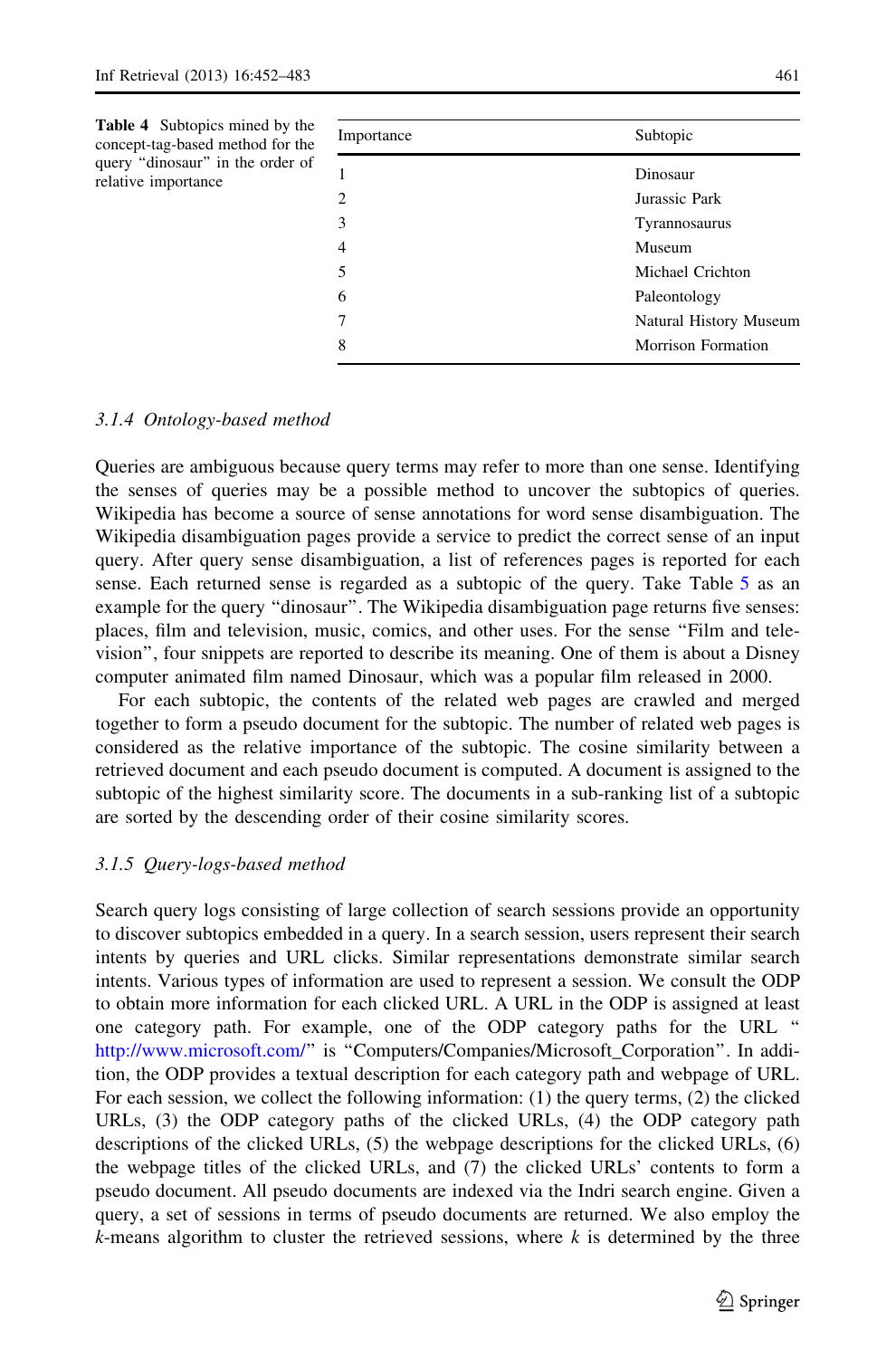| Places                                                                              |
|-------------------------------------------------------------------------------------|
| Dinosaur National Monument, on the border of Colorado and Utah in the United States |
| Dinosaur, Colorado, a town in the United States                                     |
| Dinosaur, a museum about dinosaurs, in Espéraza, south of France                    |
| Film and television                                                                 |
| Dinosaur (film), a 2000 Disney computer animated film                               |
| Dinosaurs!—A Fun-Filled Trip Back in Time!, a 1987 children's video                 |
| Extreme Dinosaurs, an American animated series from 1997 based on a Mattel toy line |
| Dinosaur, a 1998 short film                                                         |
| Music                                                                               |
| Dinosaur (song), by the band King Crimson                                           |
| Dinosaur Jr., an American indie rock band, originally known as "Dinosaur"           |
| The Dinosaurs, a band                                                               |
| Comics                                                                              |
| Dinosaur Comics, a web comic by Ryan North                                          |
| Other uses                                                                          |
| Dempster Dinosaur, a garbage-handling vehicle made by Dempster Brothers             |

<span id="page-10-0"></span>Table 5 Subtopics mined by the ontology-based method for the query ''dinosaur''

|                | $\frac{1}{2}$ and $\frac{1}{2}$ and $\frac{1}{2}$ and $\frac{1}{2}$ and $\frac{1}{2}$ and $\frac{1}{2}$ and $\frac{1}{2}$ and $\frac{1}{2}$ and $\frac{1}{2}$ |     |                                  |
|----------------|---------------------------------------------------------------------------------------------------------------------------------------------------------------|-----|----------------------------------|
| No.            | Subtopic                                                                                                                                                      | No. | Subtopic                         |
|                | Dinosaur rex USA click                                                                                                                                        | 6   | Dinosaur student lesson web      |
| 2              | Dinosaur bird science fossil                                                                                                                                  |     | Dinosaur fossil picture rex      |
| 3              | Dinosaur lesson fossil student                                                                                                                                | 8   | Dinosaur bed toy kid             |
| $\overline{4}$ | Dinosaur fossil rex art prehistoric                                                                                                                           |     | Dinosaur color plant print click |
| 5              | Dinosaur game available player check                                                                                                                          | 10  | Dinosaur party birthday kid toy  |

Table 6 Subtopics mined by the query-log-based method for the query ''dinosaur''

alternative strategies, i.e., empirical observation, the GIS, and the ODP, as mentioned in Sect. [3.1.1.](#page-5-0) Sessions of similar representations are put into a cluster. In this method, the terms with the highest tf-idf values in the pseudo documents of the same cluster are considered a subtopic.

Table 6 lists the discovered subtopics for the query ''dinosaur'' by the query-logs-based method. Compared with the cluster-based method, the ''fossil'' related subtopics are duplicated in the query-logs-based method and the ''museum'' related subtopics are not mined. These phenomena show that users may be less interested in the ''museum'' related subtopics at the time the search query logs were recorded. Thus, the query-logs-based method is a time sensitive approach that captures only the interesting subtopics of users during the search query logs record time.

Recall that each session is represented as a pseudo document. All of the sessions in the same cluster are merged together to form a pseudo document set and used to represent a subtopic of the query. The cosine similarity between a retrieved document and each pseudo document set is computed. A document is classified into the subtopic of the highest similarity score. The documents in a sub-ranking list of a subtopic are sorted by the descending order of their similarity scores. The size of a cluster (e.g., the number of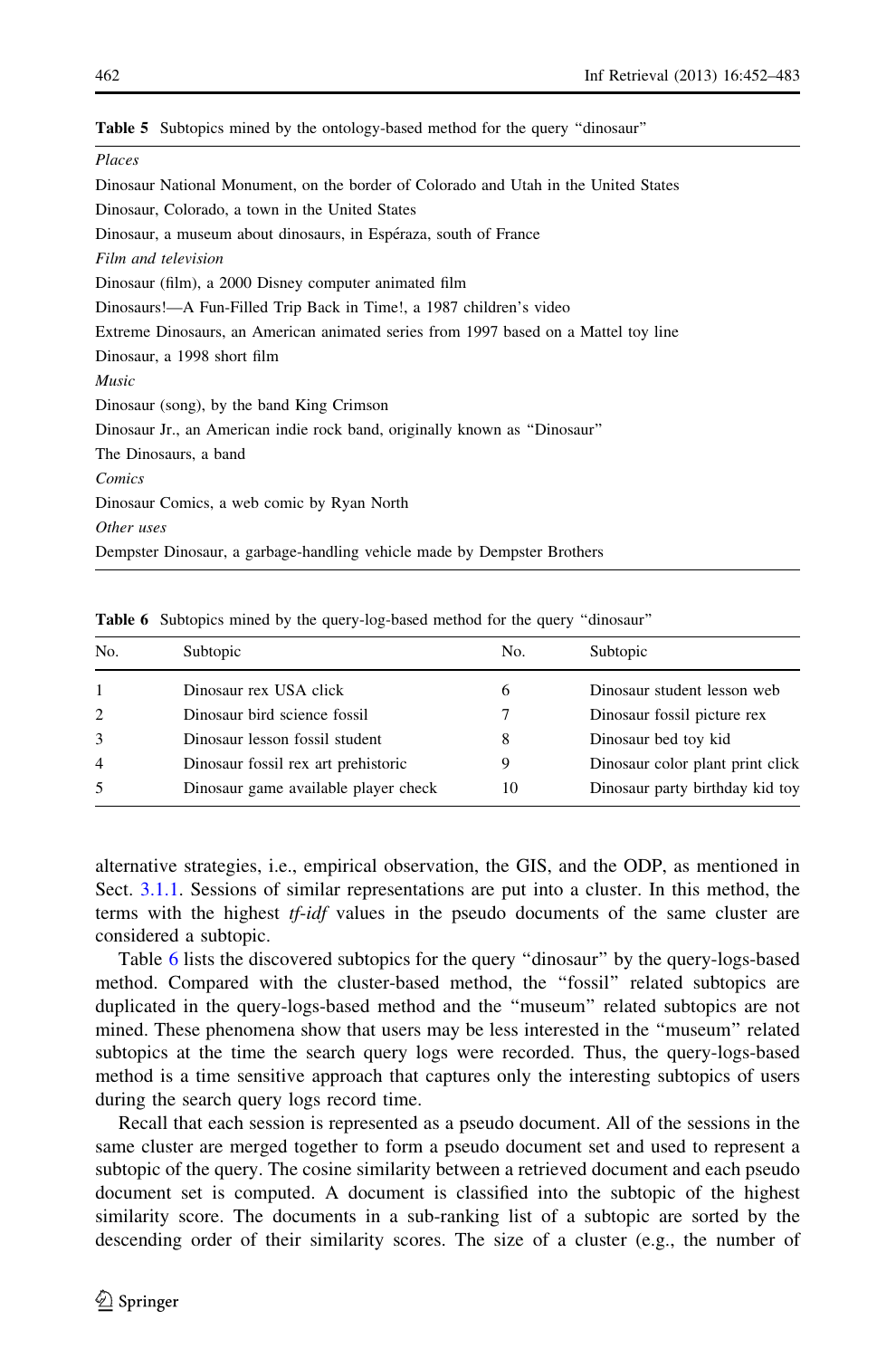sessions in a cluster) is taken into account in deciding the relative importance of the subtopic.

# 3.1.6 Related-search-based method

Most commercial search engines provide the related search mechanisms based on their up-to-date users' search query logs, which record users' long-term searching and query formulation behaviors. The related searching mechanism provides external knowledge sources for subtopic mining. Through such a mechanism, related search queries are expanded from the original query. In this way, an expanded query describes an information need more precisely, based on global user search behaviors recorded in the query logs. Given a query, we collect the related search queries and each related search query is regarded as a subtopic. We utilize three major commercial search engines (e.g., Google, Yahoo, and Bing) for the reference searches. The retrieved documents are assigned to some subtopic(s) as follows. After obtaining the related search query (i.e., subtopics), we query the search engine again using the related search queries. Each subtopic gets a subtopicranking list. The number of documents reported by the search engine is taken into account in determining the relative importance of a subtopic. URLs of the original retrieved results for a given query are matched with those URLs in each subtopic-ranking list. If a URL appears in the corresponding subtopic-ranking list, then the document is assigned to the subtopic. Since some URLs may not be covered by any subtopic-ranking list, we propose an approximate approach to deal with the problem. This approach condenses an uncovered URL one level at a time and looks up the subtopic-ranking lists to check if the condensed URL exists in any subtopic-ranking lists. If it exists, the document is assigned to the subtopic. Otherwise, we condense one more level until either a match is found or a miss is reported. Note that a document may be placed into more than one subtopic. The documents in a sub-ranking list of a subtopic are placed by the ranks of the matched URLs.

Table 7 lists the subtopics for the query ''dinosaur'' mined by the related-search-based methods of the three major commercial search engines. The subtopics mined from Google are shorter and simpler than Yahoo and Bing after observation. In contrast to the previous subtopic mining methods, the number of duplicate subtopics is decreased. The subtopics mined from different search engines are not exactly the same, but the concepts are similar. For example, the subtopic "Play Dinosaur Games" mined from Bing is similar to

| Yahoo                             | Bing                          | Google             |
|-----------------------------------|-------------------------------|--------------------|
| Walking with dinosaurs            | Clip Art Dinosaurs            | Dinosaurs types    |
| Pictures of dinosaurs             | Dinosaur Coloring Pages       | Dinosaurs video    |
| Dinosaurs TV show                 | Types of Dinosaurs            | Dinosaurs names    |
| Dinosaurs for kids                | <b>Facts About Dinosaurs</b>  | Dinosaurs show     |
| Ice age dawn of the dinosaurs     | <b>Play Dinosaur Games</b>    | Dinosaurs list     |
| Dinosaurs in the bible            | Dinosaurs That Lived in Water | Dinosaurs pictures |
| Types of dinosaurs                | Dinosaurs in the Bible        | Dinosaur games     |
| Jurassic park 4 trailer dinosaurs | Dinosaur Specie               | Dinosaur facts     |
| Dinosaurs videos                  |                               |                    |
| Imagine dinosaur                  |                               |                    |

Table 7 Subtopics mined by the related-search-based method for the query ''dinosaur''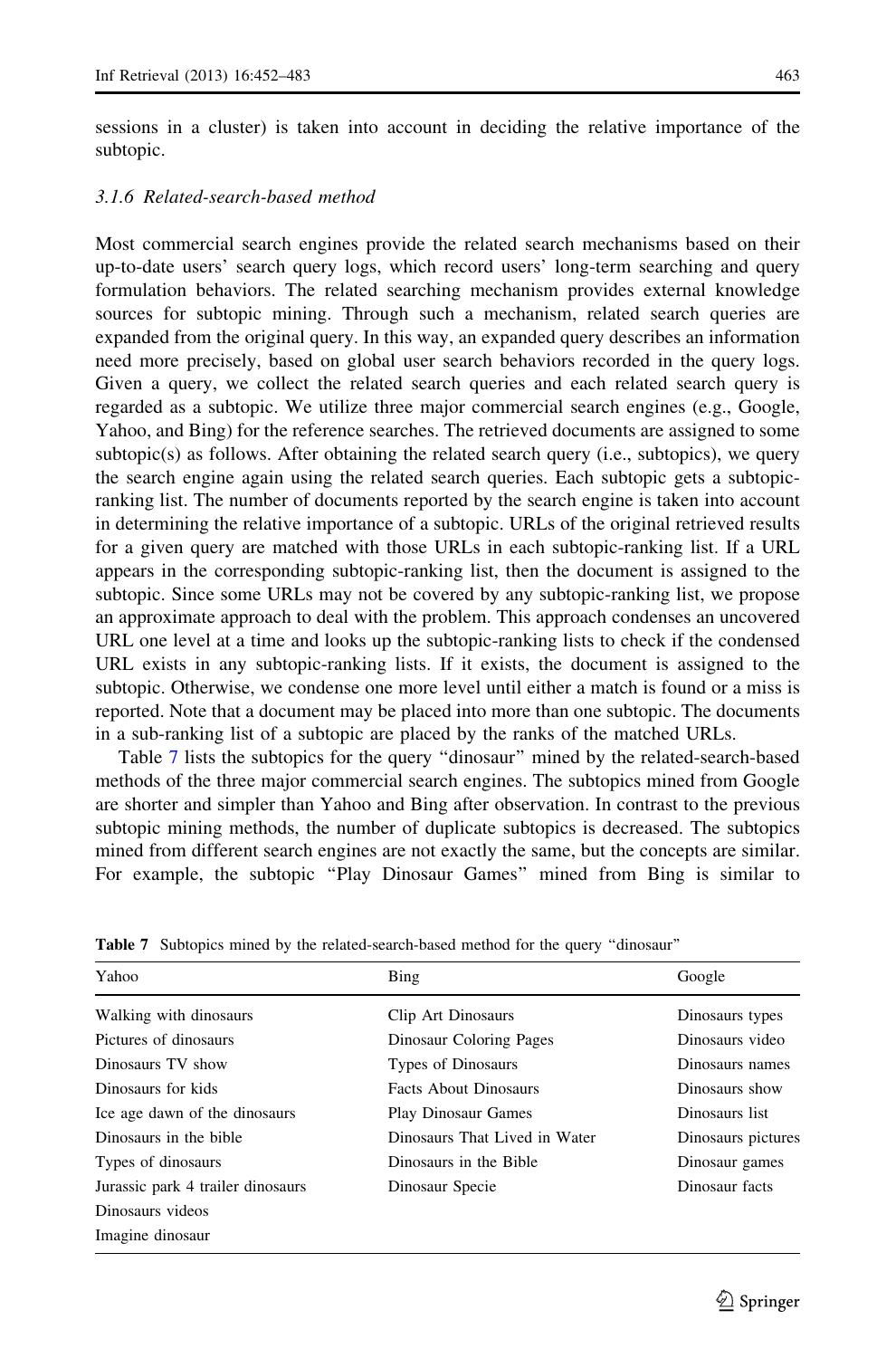<span id="page-12-0"></span>''dinosaur games'' mined from Google. Nevertheless, there is no game-related subtopic mined from Yahoo. As a result, the related-search-based method takes into account various search engines to achieve the complementary effects.

## 3.2 Document ranking

Following the subtopic mining for a given query, two document ranking algorithms are applied to the retrieved results for achieving the goal of search result diversification.

### 3.2.1 Round-robin for diversification

The round-robin algorithm (abbreviated as RR hereafter) is the simplest merging approach to integrate results of various retrieval models. The main idea is to select the highest relevant documents from each subtopic in a specific order then combine the selected documents as a final ranking list. The subtopics are ordered by their relative importance. Given a query  $q$ , there are four major steps in the RR-based diversification algorithm.

- Retrieve the top  $n$  documents by Indri search engine.
- Discover the subtopics of  $q$  and place the  $n$  documents into an appropriate sub-ranking list by the respective subtopic mining methods.
- Arrange the subtopics in the descending order of their relative importance.
- Select the most relevant document from each sub-ranking list in a round way from the most important subtopic to the less important one.

### 3.2.2 Subtopics for diversification

In this algorithm, the search result diversification is formulated as an optimization problem that aims at optimizing an objective function with regard to the relevance and the diversity. As selecting an optimum document set is an NP-hard problem (Carterette [2009\)](#page-30-0), we use a greedy algorithm that integrates the clues of the subtopics mined from the aforementioned techniques to maximize the objective function. The objective function  $F$  is defined as follows:

$$
F(q, D) = \rho Rel(q, D) + (1 - \rho)Div(q, D)
$$
\n(2)

where D is a set of retrieved documents for a given query q and a parameter  $\rho \in [0, 1]$ affects the extent of diversification. If the parameter  $\rho$  is equal to 1, then the retrieved results will be ranked in terms of relevance scores only. In contrast, the diversity scores will be only considered if the parameter  $\rho$  is set to 0. The objective function is based on a  $Rel(q, D)$  function, which estimates the relevance of D with respect to q, and a  $Div(q, D)$ function, which measures the diversity of  $D$  for  $q$ .

Next, a greedy algorithm starts with an empty document set  $D' = \emptyset$  and iteratively selects a document  $d$  in an attempt to maximize the objective function. The selection process can be defined as follows:

$$
d = \arg \max_{d \in D} (F(q, D \cup d) - F(q, D)).
$$
\n(3)

The document that maximizes the objective function is added to document set  $D'$  until the number of documents in  $D'$  meets a predefined threshold.

Below, we describe how the selection process works. The objective function, as shown in Eq. (2), consists of two functions:  $Rel(q, D)$  and  $Div(q, D)$ . We use the  $Rel(q, d)$  function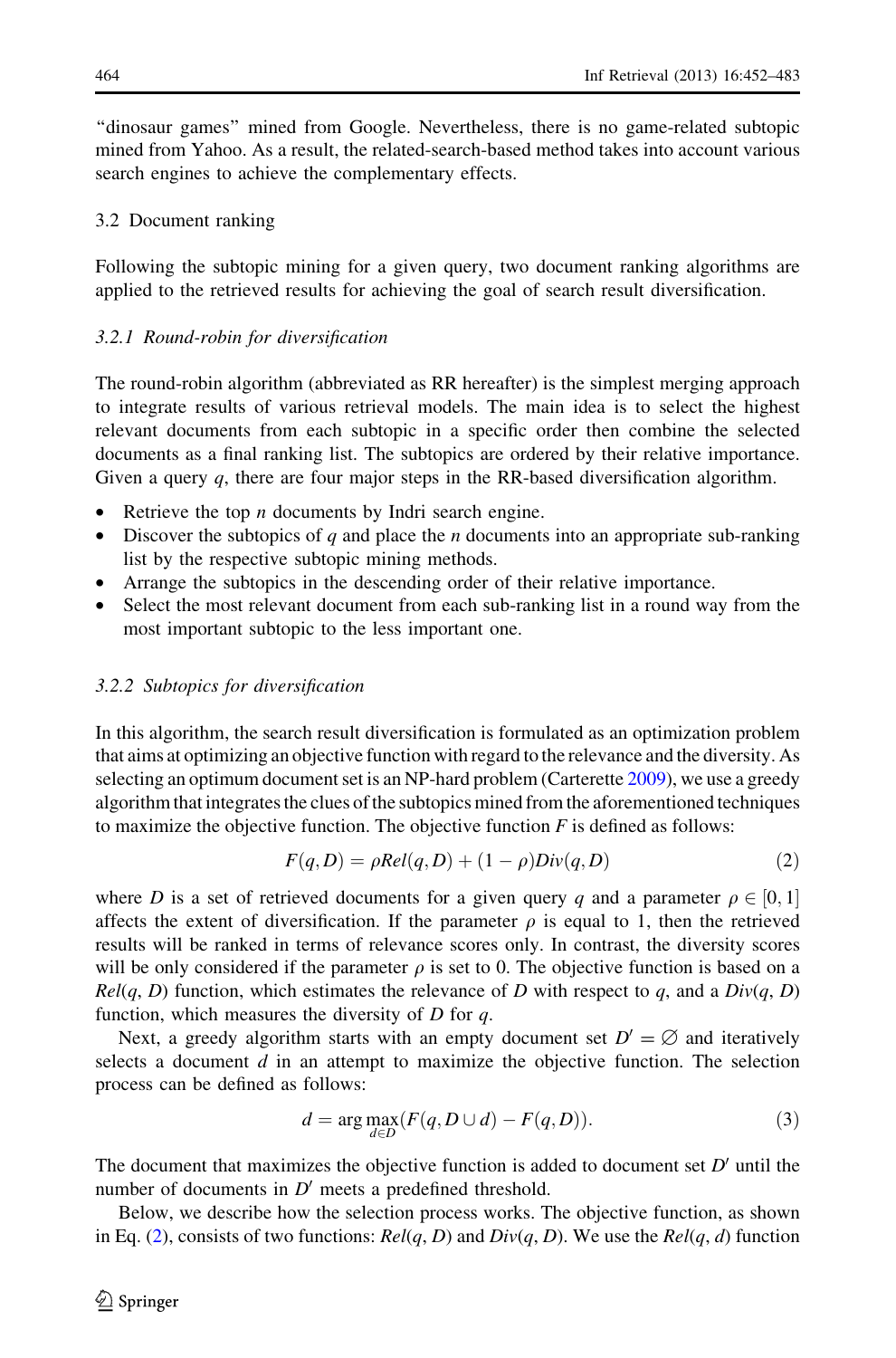<span id="page-13-0"></span>to measure a relevance score of a document  $d \in D$ , and we use the  $Div(q, d)$  function to estimate a diversity score of the document  $d \in D$ . Previous studies (Carbonell and Goldstein [1998](#page-30-0); Yin et al. [2009](#page-31-0)) compute the relevance score of documents by the existing conventional retrieval models, such as the language model and the vector space model. The limitation of these strategies is that relevance scores of the same document determined by different retrieval models may be unable to be compared. Although relevance scores of documents are usually real numbers, they may be in different ranges, on different scales, and in different distributions. Therefore, the relevance score may dominate the objective function if it is too large, and this may not be effective for diversifying search results. In this paper, the relevance score of a document is computed and normalized as the reciprocal of the rank of a ranking list for generating a comparable relevance score between different retrieval models. Given a document ranking list for q and a document  $d \in D$ , the Rel(q, D) function is defined as follows:

$$
Rel(q, D) = \sum_{d \in D} Rel(q, d)
$$

$$
= \sum_{d \in D} \frac{1}{rank(q, d)}
$$
(4)

where rank $(q, d)$  returns the rank of document d in the ranking list for q.

We consider three dimensions for calculating the diversity function  $Div(q, D)$ . The three components include the *richness* of subtopics, the *importance* of subtopics, and the *novelty* of subtopics within the retrieved documents. Let  $\text{Sub}(q)$  denote a set of mined subtopics for a given query q and D' denote a document set selected from D. The  $Div(q, D)$  function is defined as follows:

$$
Div(q, D) = \sum_{d \in D} Div(q, d)
$$
  
= 
$$
\sum_{d \in D} richness_d(importance_{s \in Sub(q)}(s, q) \cdot novelty_{s \in Sub(q), D' \subset D}(s, D'))
$$
 (5)

where  $richness_d(\cdot)$  measures the richness of subtopics covered by the document d, impor $tance(s, q)$  measures the relative importance of the subtopic s, and novelty(s,  $D'$ ) measures the novelty of the subtopic  $s$  in the selected document set  $D'$ . In other words, the number of subtopics that  $d$  covers, the number of important subtopics that  $d$  contains and the number of novelty subtopics that  $d$  includes is directly related to the diversity score that  $d$  has.

As mentioned before, the subtopics are mined by various subtopic mining methods, and a document belonging to more than one subtopic is more likely to satisfy more users. Thus, the richness function ranks the documents of broad subtopics, i.e., documents with more subtopics move to the top positions of a ranking list. Furthermore, the richness function considers clues from subtopics mined by various subtopic mining methods. The richness function merges the coverage of subtopics mined by different subtopic mining methods by summing the covered subtopics and averaging by the number of subtopic mining methods. We rewrite the  $Div(q, d)$  function in Eq. (5) as follows:

$$
Div(q, d) = \frac{1}{m} \sum_{i=1}^{m} \sum_{j=1}^{n_i} (importance_{s \in S(q)}(s, q) \cdot novelty_{s \in Sub(q), D' \subset D}(s, D')) \tag{6}
$$

where *m* is the number of subtopic mining methods used and  $n_i$  is the number of subtopics mined by the subtopic mining method i.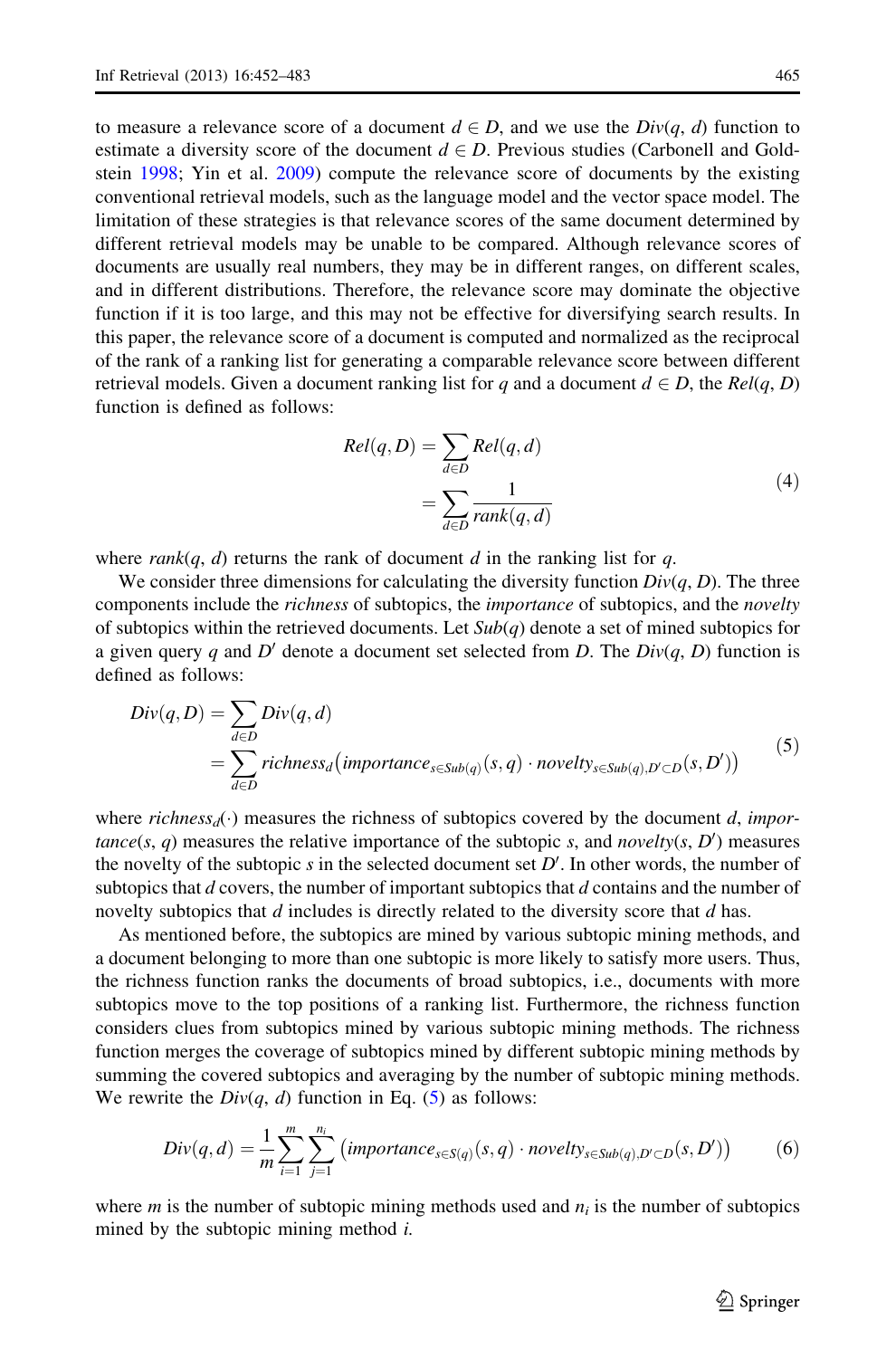<span id="page-14-0"></span>As for the relative importance of a subtopic, we incorporate the factor into the  $Div(q, d)$ function directly. The relative importance of subtopic s depends on different subtopic mining methods, as mentioned in Sect. [3.1](#page-5-0). With the incorporation, Eq. ([6](#page-13-0)) can be rewritten as follows:

$$
Div(q, d) = \frac{1}{m} \sum_{i=1}^{m} \sum_{j=1}^{n_i} \left( weight_{i,j} \cdot novelty_{s \in Sub(q), D' \subset D}(s, D')\right) \tag{7}
$$

where weight<sub>ij</sub> is a relative importance of the j-th subtopic generated by the subtopic mining method *i*.

Since some evaluation metrics, like  $\alpha$ -nDCG, are designed based on the novelty-biased cumulative gain, the  $\alpha$ -nDCG score is higher if the documents at top ranks of a ranking list contain different subtopics. Inspired by  $\alpha$ -nDCG, we design the *novelty* function to highlight top-position documents containing different subtopics. The *novelty* function gives a penalty to a document if it has the same set of subtopics as those documents that have already been selected in D'. With the concept of  $\alpha$ -nDCG, the  $Div(q, d)$ , shown in Eq. (7), can be rewritten as follows:

$$
Div(q, d) = \frac{1}{m} \sum_{i=1}^{m} \sum_{j=1}^{n_i} \left( weight_{ij} \frac{1}{rank(d, s_{i,j})} (1 - \alpha) \sum_{d' \in D'} \frac{1}{rank(d', s_{i,j})} \right)
$$
(8)

where rank $(d, s_{i,j})$  is the rank of document d in the  $s_{i,j}$  sub-ranking list,  $s_{i,j}$  is the j-th subtopic generated by subtopic mining method i,  $D'$  is the set of documents which have been selected, and  $\alpha$  is a parameter for penalizing duplicate subtopics,  $\alpha \in [0, 1]$ . In the following experiments,  $\alpha$  is set to 0.5. Different from the previous studies, which mainly focus on one aspect of diversification, we deal with the aspects of richness, importance, and *novelty* together in an object function for diversifying search results.

### 4 Experimental resources

In this paper, the ClueWeb09 dataset<sup>4</sup> is the main experimental resource. The ClueWeb09 dataset is a standard Web collection developed by the text retrieval conference TREC09 Web Track (Clarke et al. [2009\)](#page-30-0), where the dataset is divided into two collections, i.e., the Category A and the Category B. The Category A collection contains the entire dataset of 5 billion English pages, and the Category B collection selects the first 50 million English pages. We use the Indri search engine,<sup>5</sup> which is a popular academic information retrieval toolkit, to index the corpus. Before indexing, the documents are stemmed using the Porter stemmer and the stop words are filtered.

The MSN Search Query Log excerpt (RFP 2006 dataset) (Craswell et al. [2009b\)](#page-30-0) is an important resource for subtopic mining. It consists of 14.9 million queries and 12.2 million clicks during a one-month period in May 2006. The MSN Search Query Log excerpt is separated into two files: one named query and the other named click. The query file is described by a set of attributes, including Time, Query, QueryID, and ResultCount, and the click file contains attributes, such as QueryID, Query, Time, URL, and URL Position. Note that these two files are linked through QueryID. In total, there are 7.4 million sessions, which contain the activities of a user from the time of the first query submission to the time of a timeout between the web browser and the search engine. The contents of the clicked URLs are crawled in the search query logs.

<sup>4</sup> <http://lemurproject.org/clueweb09/>.

<sup>5</sup> [http://www.lemurproject.org/indri/.](http://www.lemurproject.org/indri/)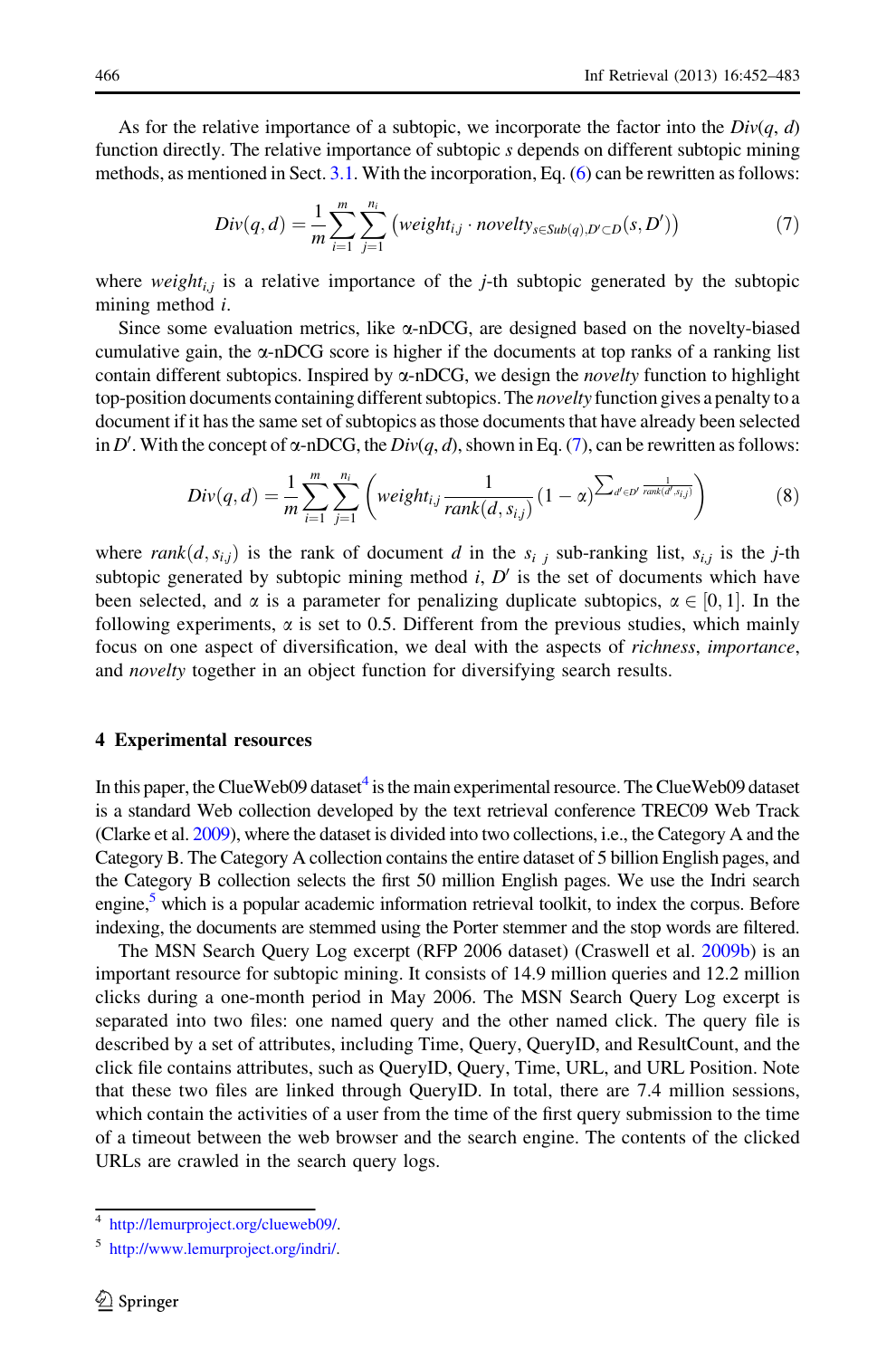```
<topic number="1" type="faceted">
  <query>obama family tree</query>
  <description>
    Find information on President Barack Obama's family
   history, including genealogy, national origins,
    places and dates of birth, etc.
  </description>
  <subtopic number="1" type="nav">
    Find the TIME magazine photo essay "Barack Obama's
    Family Tree".
  </subtopic>
  <subtopic number="2" type="inf">
    Where did Barack Obama's parents and grandparents
    come from?
  </subtopic>
  <subtopic number="3" type="inf">
    Find biographical information on Barack Obama's
   mother.
  </subtopic>
</topic>
```
Fig. 2 An example topic along with its corresponding subtopics in the TREC09

National Institute of Standards and Technology (NIST) created and assessed 50 topics for each diversity task in the TREC09 and TREC10 Web tracks. As shown in Fig. 2, each topic contains a query field, a description field, and several subtopic fields, but only the query field was released to participants. For each topic, participants in the diversity tasks submitted a ranking of the top 10,000 documents for that topic. All submitted runs were included in the pool for judgment. In this paper, our experiments are conducted on the ClueWeb09 dataset Category B and Category A test collections using the topics of the TREC09 and TREC10 Web Track diversity tasks.

### 5 Experimental results and discussion

In this section, we first evaluate the performance of the different subtopic mining methods we propose. Then, we compare the two proposed diversification algorithms, i.e., the RR-based diversification algorithm and the subtopic-based diversification algorithm. We use topics on the TREC09 and TREC10 Web Track for testing, and we experiment on the ClueWeb09 Category B and Category A test collections. In the experiments, three metrics are used for evaluation. Finally, we compare our best model with the state-of-the-art models in the TREC09 and TREC10 Web Track diversity tasks and discuss the experimental results.

Experiments were evaluated by three well-known metrics: (1)  $\alpha$ -nDCG (Clarke et al. [2008](#page-30-0)), which measures the overall relevance across intents; (2) Intent-Aware Precision (Agrawal et al.  $2009$ ) (abbreviated as IA-P), which measures the diversity; and (3)  $\alpha$ #-nDCG, which is a linear combination of IA-P and  $\alpha$ -nDCG. Assume there are k subtopics for a given query. The  $\alpha$ -nDCG metric considers the k subtopics for computing the gain vector. The  $\alpha$ -nDCG is defined as:

$$
\alpha - nDCG[k] = \frac{\alpha - DCG[k]}{\alpha - DCG'[k]} \tag{9}
$$

where  $\alpha$ -DCG[k] is a normalized discounted cumulative gain vector and  $\alpha$ -DCG'[k] is the ideal discounted cumulative gain vector.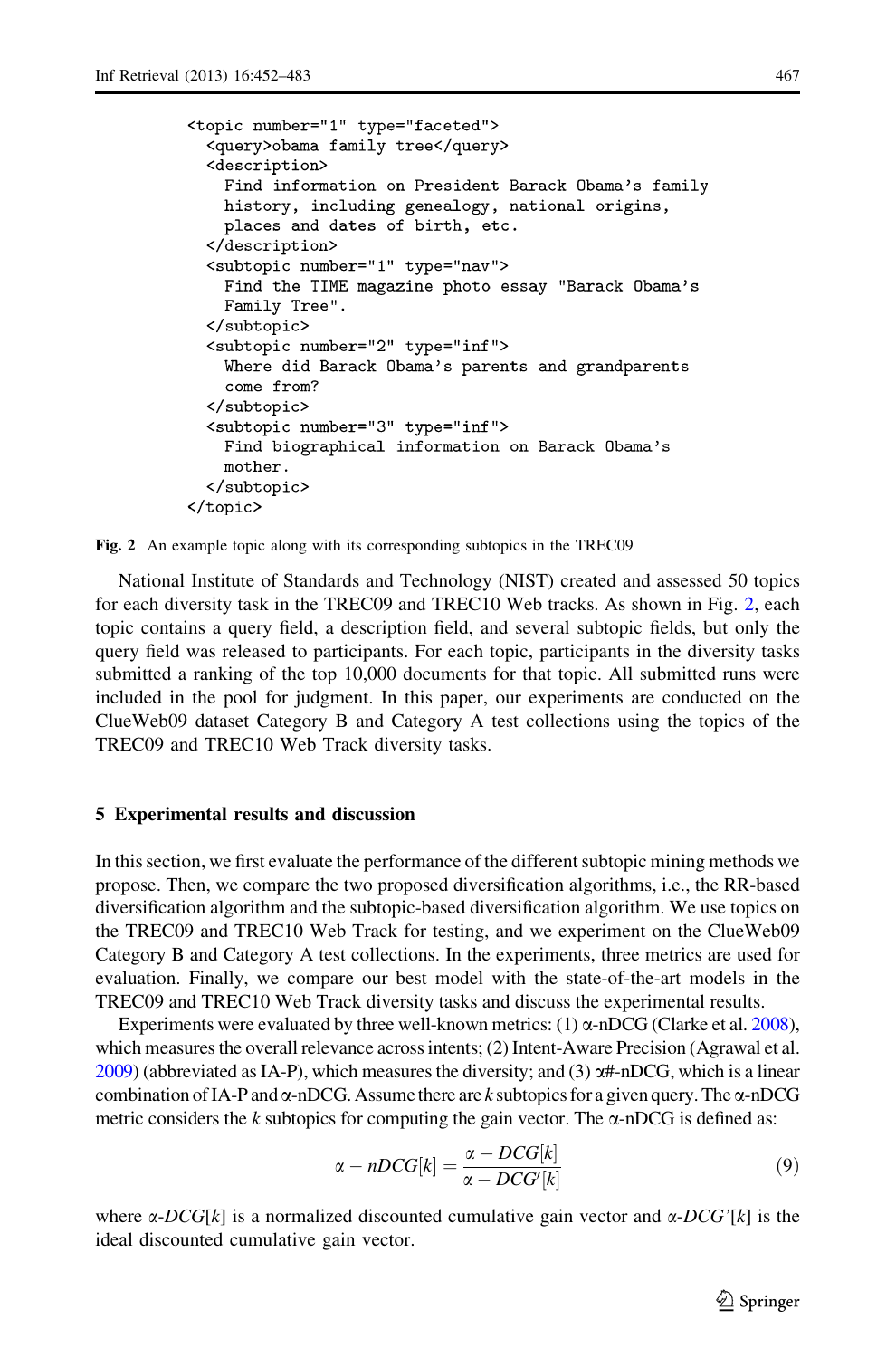Intent-aware precision (IA-P) at retrieval depth  $l$  is defined as follows:

$$
IA - P@l = \frac{1}{M} \sum_{t=1}^{M} \frac{1}{N_t} \sum_{i=1}^{N_t} \frac{1}{l} \sum_{j=1}^{l} j_t(i,j)
$$
(10)

where M is the number of topics. Let  $N_t$  ( $1 \le t \le M$ ) be the number of subtopics associated with topic number t. Let  $j_t$   $(i, j) = 1$  if the document returned for topic t at depth j is judged relevant to subtopic i of topic t; otherwise 0. We list the performance at depths of  $l = 5, 10$ , and 20 (i.e., the number of top ranked items to be evaluated), in order to comprehensively examine the effect of the proposed systems.

### 5.1 Evaluation of the subtopic mining methods

A total of 100 topics, along with several example subtopics, were provided in the TREC09 and TREC10 Web Track diversity tasks. The average number of example subtopics per topic is 4.83 and 4.36 for the TREC09 and TREC10, respectively. The example subtopics for each topic were regarded as a ground truth for this topic. We conducted a user study to evaluate the performance of the proposed subtopic mining techniques. The assessors were asked to identify which mined subtopics were relevant to the TREC ground truth. Additionally, they also identified the subtopics that did not appear in the ground truth, but were still relevant to the test topics. To avoid bias, the mined subtopics were presented to the assessors randomly, so they did not know which subtopics were generated by which subtopic mining method.

The subtopic mining performance on the TREC09 is shown in Table [8](#page-17-0). The clusteringbased method performed the best among the indirect subtopic mining methods, where  $k$  was set to 10 for the  $k$ -means clustering algorithm. The performance of the best method is highlighted in bold in Table [8](#page-17-0) and the subsequent tables. This approach achieved  $\alpha$ #-nDCG@3 0.406,  $\alpha$ #-nDCG@5 0.377, and  $\alpha$ #-nDCG@10 0.324. The performance using the GIS and the ODP to determine the number of clusters was lower than that of using the empirical strategy. The average number of subtopics determined by the GIS and the ODP were 4.16 and 8.86, respectively. When the number of clusters is decreased, documents with different subtopics may be placed in the same cluster, so some subtopics may not be generated. The topic-category-based and the concept-tag-based subtopic mining methods may also suffer from the same problem.

The related-search-based methods used the up-to-date users' search query logs from three commercial search engines (i.e., Bing, Yahoo, and Google). The method using Bing performed the best among the direct subtopic mining methods. The ontology-based method used the Wikipedia disambiguation page for mining subtopics. Nevertheless, only 17 topics had the corresponding disambiguation pages in the 50 test topics. The overall performance was decreased by the remaining 33 test topics. Similarly, the performance of the querylogs-based model depended on the search query log dataset. The logging time affected the mining results. Take the topic "Obama family tree" as an example. The MSN Search Query Log excerpt reflects users searching and browsing information in 2006. Since Obama was not the president of the United States at that time, there is little information in the search query logs. We hardly can mine subtopics from time-dependent queries using out-of-date search query logs. The ground truth is another issue. Take the topic ''dinosaurs'' as an example. The example subtopics in the ground truth contain (1) Discovery Channel dinosaur pictures and games, (2) free pictures of dinosaurs, (3) pictures of dinosaurs that can be colored in, (4) different kinds of dinosaurs pictures, and (5) homepage BBC series Walking Dinosaurs. After observation, some additional subtopics mined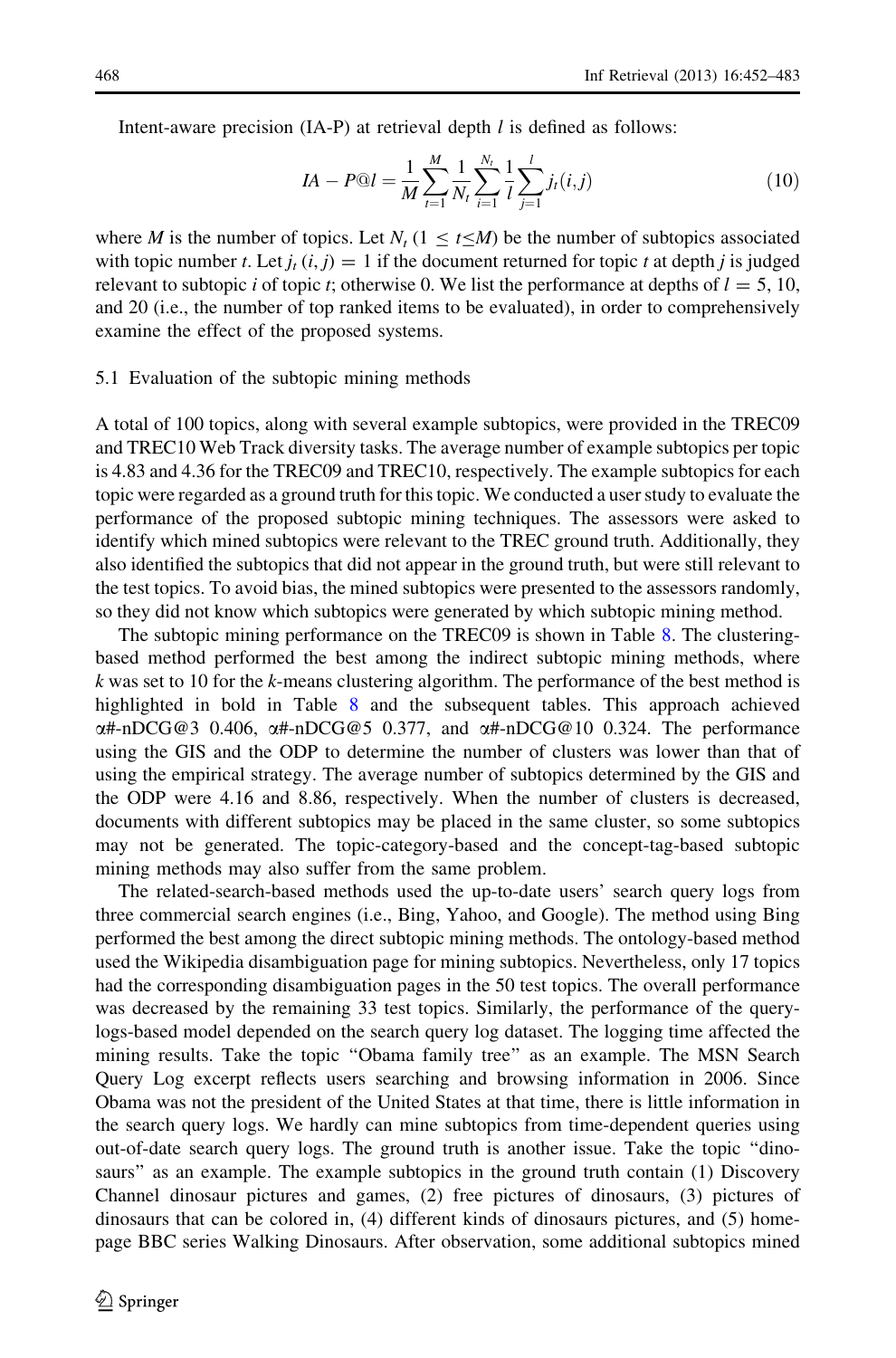| TREC09                  | $\alpha$ -nDCG |       |       | IA-P  |       |            | $\alpha$ #-nDCG |       |       |
|-------------------------|----------------|-------|-------|-------|-------|------------|-----------------|-------|-------|
|                         | @3             | @5    | @10   | @3    | @5    | <b>@10</b> | @3              | @5    | @10   |
| Indirect mining methods |                |       |       |       |       |            |                 |       |       |
| Topic-Category          | 0.391          | 0.333 | 0.290 | 0.095 | 0.075 | 0.052      | 0.243           | 0.204 | 0.171 |
| Concept-tag             | 0.490          | 0.443 | 0.439 | 0.146 | 0.144 | 0.130      | 0.318           | 0.294 | 0.285 |
| Clustering (GIS)        | 0.535          | 0.437 | 0.365 | 0.142 | 0.112 | 0.062      | 0.339           | 0.275 | 0.214 |
| Clustering (ODP)        | 0.565          | 0.524 | 0.514 | 0.175 | 0.174 | 0.154      | 0.370           | 0.349 | 0.334 |
| Clustering $(k = 10)$   | 0.625          | 0.577 | 0.520 | 0.186 | 0.177 | 0.127      | 0.406           | 0.377 | 0.324 |
| Direct mining methods   |                |       |       |       |       |            |                 |       |       |
| Ontology                | 0.342          | 0.292 | 0.258 | 0.088 | 0.072 | 0.046      | 0.215           | 0.182 | 0.152 |
| Query logs (GIS)        | 0.370          | 0.328 | 0.273 | 0.089 | 0.070 | 0.038      | 0.230           | 0.199 | 0.156 |
| Query logs $(k = 10)$   | 0.416          | 0.405 | 0.391 | 0.114 | 0.118 | 0.099      | 0.265           | 0.262 | 0.245 |
| Query logs (ODP)        | 0.426          | 0.390 | 0.354 | 0.105 | 0.096 | 0.070      | 0.266           | 0.243 | 0.212 |
| Related search (Google) | 0.589          | 0.574 | 0.545 | 0.163 | 0.169 | 0.132      | 0.376           | 0.372 | 0.339 |
| Related search (Yahoo)  | 0.648          | 0.601 | 0.571 | 0.183 | 0.174 | 0.134      | 0.416           | 0.388 | 0.353 |
| Related search (Bing)   | 0.662          | 0.612 | 0.603 | 0.183 | 0.181 | 0.160      | 0.423           | 0.397 | 0.382 |

<span id="page-17-0"></span>Table 8 Performance of the subtopic mining methods on the TREC09 using the ClueWeb09 Category B test collection

from the query-logs-based method are related to the topic, but do not appear in the ground truth. The descendants or ancestors of dinosaurs and dinosaur movies are typical examples.

Table [9](#page-18-0) lists the performance of subtopic mining methods on the TREC10. The tendency is similar to the performance shown in Table 8. To sum up, the direct subtopic mining methods perform more effectively than the indirect subtopic mining methods.

Since the subtopics of a TREC topic are just examples for the topic, some additional subtopics mined by the subtopic mining methods may be related to the test topic, but do not appear in the ground truth. To clarify this point, we compare the strict and the lenient performance of the subtopic mining methods. The strict performance is based on the original ground truth by the TREC only, and the lenient performance considers those additional subtopics that are regarded as correct by the assessors. Figures [3](#page-18-0) and [4](#page-19-0) show the strict and the lenient performance of different subtopic mining methods on the TREC09 and TREC10, respectively. Intuitively, the lenient performance is better than the strict performance. Take the ontology-based method as an example. The ontology-based method achieves a significant improvement because more than half of the additional subtopics are discovered by the ontology-based method, compared with the number of subtopics in the TREC09 and TREC10 ground truth after observation.

### 5.2 Baseline models for document ranking

In the document ranking experiments, four models were conducted as baselines, including the initial Indri retrieval model<sup>6</sup> (*IRM*), the maximal marginal relevance (*MMR*) model (Carbonell and Goldstein [1998\)](#page-30-0), the language modeling approach WUME (Yin et al. [2009](#page-31-0)), and the explicit query aspect diversification  $(xQuAD)$  model (Santos et al. [2010a](#page-31-0)). As mentioned in Sect. [2.2](#page-3-0), MMR is categorized as the implicit diversification approach and WUME and  $xQuAD$  are classified into the explicit diversification approach. The WUME

<sup>6</sup> <http://ciir.cs.umass.edu/~metzler/indriretmodel.html>.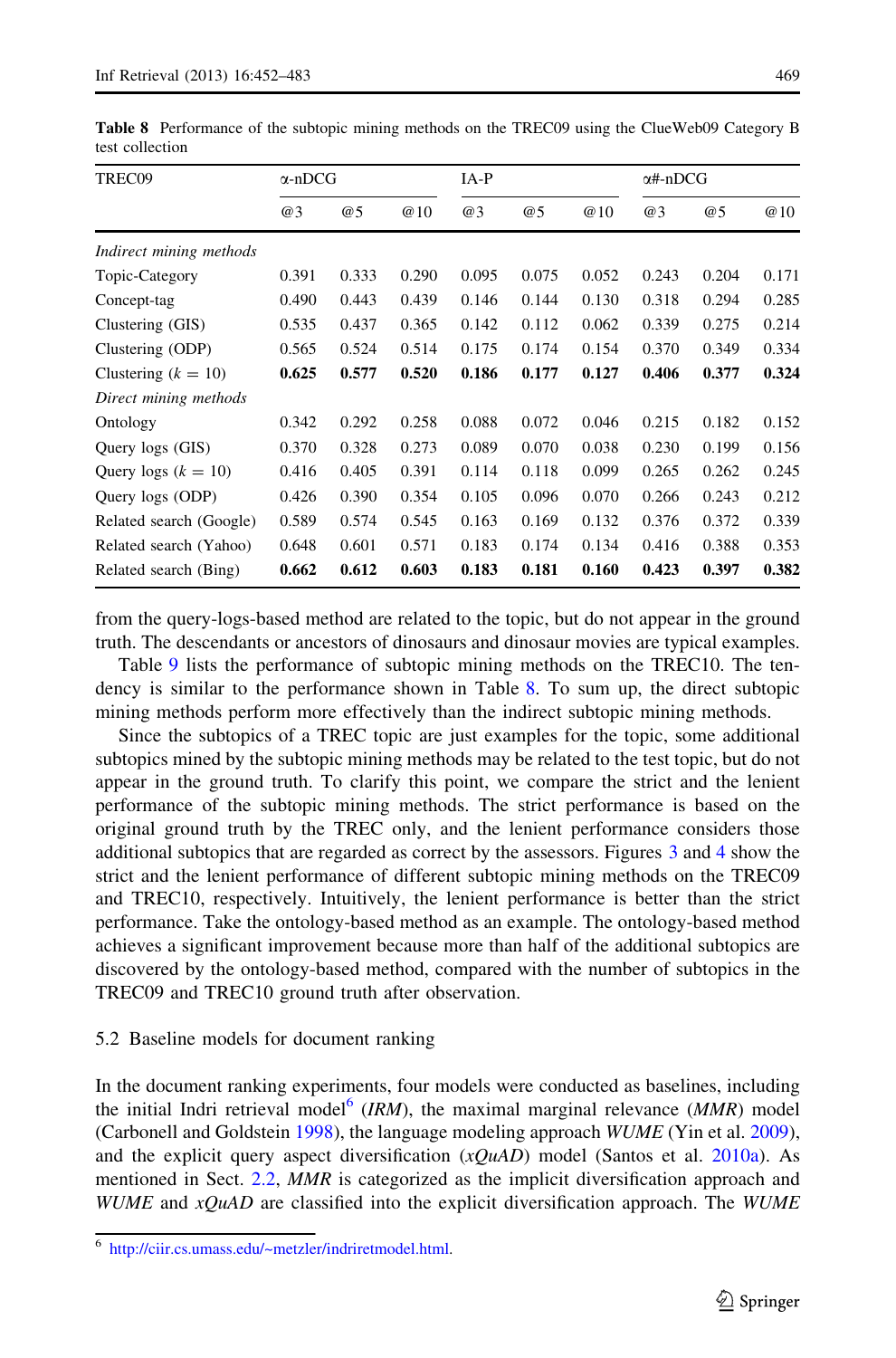| TREC <sub>10</sub>      | $\alpha$ -nDCG |       |            | IA-P  |       |       | $\alpha$ #-nDCG |       |       |
|-------------------------|----------------|-------|------------|-------|-------|-------|-----------------|-------|-------|
|                         | @3             | @5    | <b>@10</b> | @3    | @5    | @10   | @3              | @5    | @10   |
| Indirect mining methods |                |       |            |       |       |       |                 |       |       |
| Topic-Category          | 0.288          | 0.292 | 0.297      | 0.088 | 0.095 | 0.093 | 0.188           | 0.194 | 0.195 |
| Concept-tag             | 0.307          | 0.290 | 0.277      | 0.086 | 0.079 | 0.067 | 0.197           | 0.185 | 0.172 |
| Clustering (GIS)        | 0.491          | 0.473 | 0.445      | 0.154 | 0.153 | 0.123 | 0.323           | 0.313 | 0.284 |
| Clustering (ODP)        | 0.507          | 0.441 | 0.369      | 0.160 | 0.129 | 0.068 | 0.334           | 0.285 | 0.219 |
| Clustering $(k = 10)$   | 0.503          | 0.488 | 0.484      | 0.164 | 0.162 | 0.156 | 0.334           | 0.325 | 0.320 |
| Direct mining methods   |                |       |            |       |       |       |                 |       |       |
| Ontology                | 0.292          | 0.265 | 0.254      | 0.069 | 0.061 | 0.045 | 0.181           | 0.163 | 0.150 |
| Query logs $(k = 10)$   | 0.451          | 0.451 | 0.448      | 0.136 | 0.144 | 0.140 | 0.294           | 0.298 | 0.294 |
| Query logs (GIS)        | 0.494          | 0.442 | 0.378      | 0.137 | 0.113 | 0.064 | 0.316           | 0.278 | 0.221 |
| Query logs (ODP)        | 0.505          | 0.482 | 0.456      | 0.159 | 0.156 | 0.118 | 0.332           | 0.319 | 0.287 |
| Related search (Yahoo)  | 0.626          | 0.600 | 0.560      | 0.193 | 0.188 | 0.138 | 0.410           | 0.394 | 0.349 |
| Related search (Google) | 0.710          | 0.684 | 0.657      | 0.213 | 0.202 | 0.154 | 0.462           | 0.443 | 0.406 |
| Related search (Bing)   | 0.719          | 0.664 | 0.644      | 0.221 | 0.207 | 0.184 | 0.470           | 0.436 | 0.414 |

<span id="page-18-0"></span>Table 9 Performance of the subtopic mining methods on the TREC10 using the ClueWeb09 Category B test collection



Fig. 3 The strict and lenient performance of the subtopic mining methods on the TREC09

and  $xQuAD$  approaches use the subtopics explicitly mined by the related-search-based method using Bing. We also formulated the baseline models as an optimization problem, and the greedy algorithm was used to optimize both the relevance function and the diversity function. The relevance function was the same as ours, as shown in Eq. ([4](#page-13-0)). The diversity functions of the four baseline models are described as follows.

(1) IRM model is the Indri initial retrieval model that combines the language modeling (Ponte and Croft [1998\)](#page-31-0) and inference network (Turtle and Croft [1991](#page-31-0)) with Dirichlet smoothing (Zhai and Lafferty [2004](#page-31-0)). That is, there is no diversity function in the IRM model.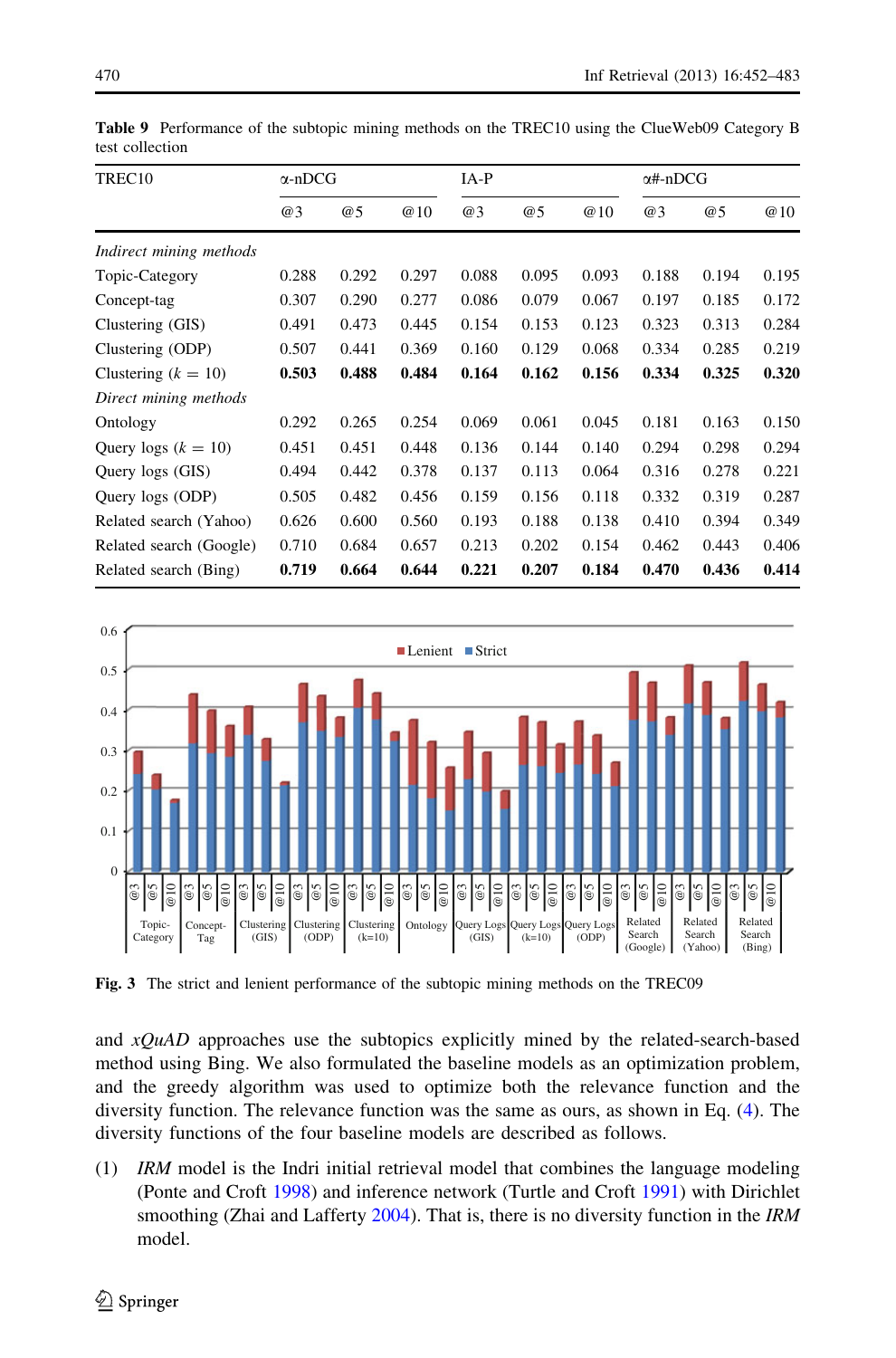<span id="page-19-0"></span>

Fig. 4 The strict and lenient performance of the subtopic mining methods on the TREC10

(2) MMR model optimizes the margin relevance of the documents and iteratively selects the document that has high marginal relevance if it is relevant to the query and contains minimal similarity to the previously selected documents. The diversity function of the model is defined as follows.

$$
Div_{MMR}(q, d, D) = -\max_{d' \in D'} p(d|d')
$$
\n(11)

 $(3)$  WUME model maximizes the probability in such a way that the document meets the user search intents in terms of subtopics through selecting documents that maximally cover the subtopics of a query. The diversity function of the model is defined as follows.

$$
Div_{WUME}(q, d, D) = \sum_{s \in S(q)} p(s|q) p(d|s)
$$
\n(12)

(4)  $xQuAD$  model uses a probability model to diversify search results as well. The model not only optimizes the coverage of subtopics, but also gives a penalty to a document covering the subtopics that have been well covered by the previously selected documents. The diversity function of the model is defined as follows:

$$
Div_{xQuAD}(q, d, D) = \sum_{s \in S(q)} p(s|q)p(d|s) - \prod_{d' \in D'} (1 - p(d'|s))
$$
 (13)

where D is a set of retrieved documents for a given query q,  $D'$  is the set of previously selected documents,  $S(q)$  is the subtopic set of q,  $p(d|d')$  measures the likelihood of a document  $d \in D$  and the selected document  $d' \in D'$ ,  $p(d|s)$  measures the likelihood of the document d and the subtopic  $s \in S(q)$ , and  $p(slq)$  measures the likelihood of the subtopic s and the query q.

5.3 Parameter determination

To determine a parameter  $k$  of the empirical strategy in the clustering-based and the querylogs-based subtopic mining methods, along with a parameter  $\rho$  in the subtopic-based diversification algorithm, we performed 5-fold cross-validation over the fifty topics on both the TREC09 and TREC10, optimizing the evaluation metric a#-nDCG@5. The parameter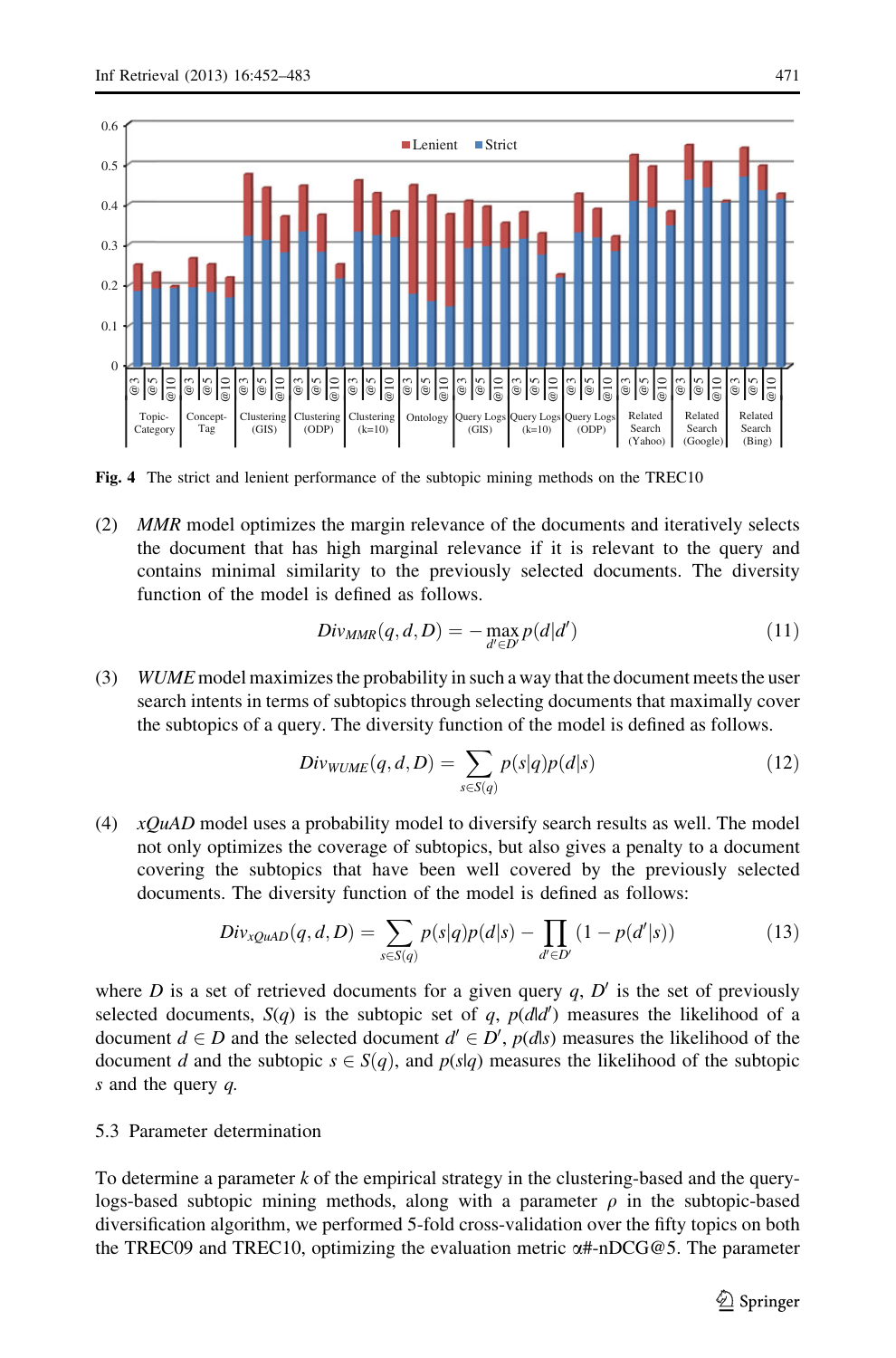$k$  was regarded as the number of clusters to represent the number of subtopics. The parameter  $\rho$  affects how diversification is considered. If the parameter  $\rho$  is equal to 1, then the ranking score will be generated according to the relevance part only. Conversely, the diversity part is considered only if the parameter  $\rho$  is set to 0. In other words, we put more weight on the diversity part to rank the initial retrieved documents if  $\rho$  is smaller than 0.5. The interpolation parameter  $\rho$  employed by the three baselines, i.e., *MMR*, *WUME*, and  $xQuAD$ , was determined in the same way to balance both the relevance and the diversity.

### 5.4 Evaluation on the ClueWeb09 Category B collection

Tables [10](#page-21-0) and [11](#page-22-0) list the performance of the four baseline models and the RR-based diversification algorithm with subtopics mined from various subtopic mining methods on the TREC09 and TREC10, respectively, using the ClueWeb09 Category B test collection. The tendency of the two tables is similar. The IRM model is the weakest baseline. The experimental results show that  $MMR$ ,  $WUME$ , and  $xQuAD$  perform better than IRM in both Tables [10](#page-21-0) and [11.](#page-22-0) This is because the Indri initial retrieval model concentrates on retrieving relevant documents and underestimates the search result diversification. The baselines with the explicit approach, i.e.,  $WUME$  and  $xQuAD$ , making use of subtopics mined by the related-search-based method with Bing, are more effective than *MMR*. The  $xQuAD$  model performs the best among the four baseline models. The  $\alpha\#$ -nDCG@5,  $\alpha$ #-nDCG@10, and  $\alpha$ #-nDCG@20 of  $xQuAD$  on the TREC09 are 0.141, 0.172, and 0.195, respectively. In addition, the  $\alpha$ #-nDCG@5,  $\alpha$ #-nDCG@10, and  $\alpha$ #-nDCG@20 of  $xQuAD$ on the TREC10 are 0.137, 0.161, and 0.180, respectively. In the Wilcoxon signed rank tests,  $xQuAD$  performs significantly better than IRM and MMR on  $\alpha$ #-nDCG at all measurement depths ( $p<0.05$ ). This reflects that using the explicit approach is better than the implicit approach, which is consistent with the study (Santos et al. [2010a\)](#page-31-0). Nevertheless, the performance of  $xQuAD$  cannot significantly outperform WUME.

For the performance of the RR-based diversification algorithm, as shown in Table [10](#page-21-0), the clustering-based method  $(k = 10)$  performs the best among the indirect subtopic mining methods. It achieves the best  $\alpha$ #-nDCG@5 0.186, significantly outperforming the strongest baseline (i.e.,  $xQuAD$ ) about by 27 percent and outperforming the other three baselines ( $p\lt 0.05$ ). Using the GIS and the ODP to determine the number of clusters is lower than the empirical strategy. The average number of subtopics determined by the GIS and the ODP is 4.16 and 8.86, respectively. If the number of clusters is decreased, then documents of different subtopics may be placed in the same cluster. In such a case, the RR-based diversification algorithm will miss some subtopics if documents belong to those subtopics at lower ranks. The topic-category-based and the concept-tag-based subtopic mining methods suffer from the same problem.

For direct subtopic mining methods, the related-search-based models using the up-todate users' search query logs from three commercial search engines (e.g., Bing, Yahoo, and Google) to generate subtopics are the most effective to diversify the search results. The experiments show that their performance is very similar. The related-search-based method using Bing, which performs the best among the direct subtopic mining methods, is significantly better than *IRM* and *MMR* (p value  $\lt$  0.05). The tendency of the RR-based diversification algorithm on the TREC10 Category B test collection is the same as that on the TREC09 Category B test collection, except that the best indirect and direct subtopic mining methods with the RR-based diversification algorithm significantly outperform all four baselines ( $p<0.05$ ).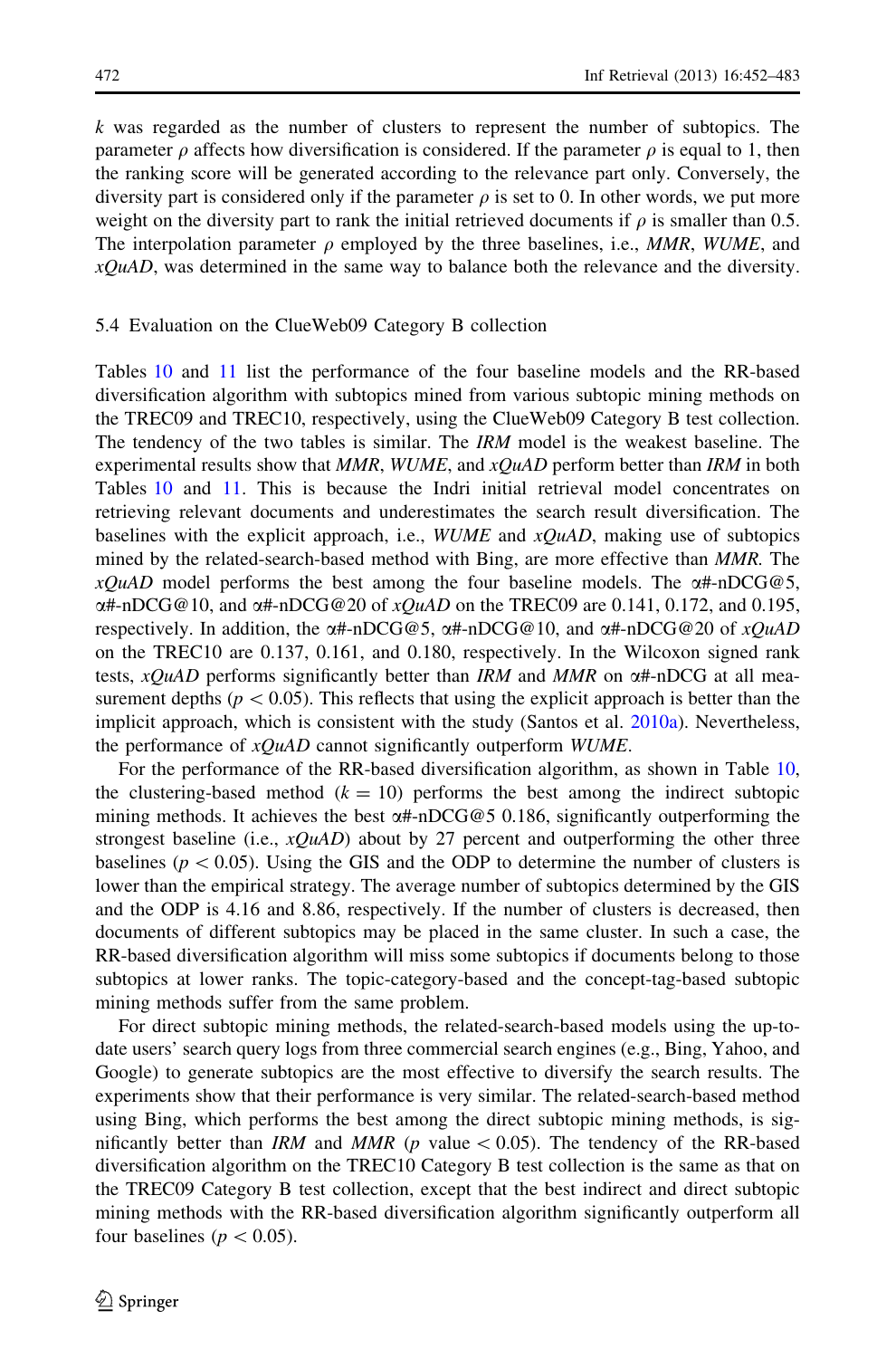| TREC09<br><b>Baseline</b><br><b>IRM</b><br><b>MMR</b><br><b>WUME</b><br>xOuAD | $\alpha$ -nDCG |       |       | $IA-P$ |       |       | $\alpha$ #-nDCG |       |       |
|-------------------------------------------------------------------------------|----------------|-------|-------|--------|-------|-------|-----------------|-------|-------|
|                                                                               | @5             | @10   | @20   | @5     | @10   | @20   | @5              | @10   | @20   |
|                                                                               |                |       |       |        |       |       |                 |       |       |
|                                                                               | 0.148          | 0.195 | 0.237 | 0.079  | 0.091 | 0.096 | 0.114           | 0.140 | 0.167 |
|                                                                               | 0.151          | 0.199 | 0.240 | 0.081  | 0.094 | 0.097 | 0.116           | 0.147 | 0.169 |
|                                                                               | 0.183          | 0.231 | 0.274 | 0.082  | 0.096 | 0.100 | 0.133           | 0.164 | 0.187 |
|                                                                               | 0.196          | 0.246 | 0.287 | 0.085  | 0.097 | 0.103 | 0.141           | 0.172 | 0.195 |
| Indirect mining method $+RR$ -based diversification                           |                |       |       |        |       |       |                 |       |       |
| Topic-Category                                                                | 0.180          | 0.222 | 0.262 | 0.09   | 0.098 | 0.100 | 0.135           | 0.160 | 0.181 |
| Clustering (GIS)                                                              | 0.205          | 0.242 | 0.278 | 0.099  | 0.098 | 0.096 | 0.152           | 0.170 | 0.187 |
| Concept-tag                                                                   | 0.214          | 0.240 | 0.281 | 0.094  | 0.085 | 0.085 | 0.154           | 0.163 | 0.183 |
| Clustering (ODP)                                                              | 0.226          | 0.251 | 0.287 | 0.096  | 0.093 | 0.092 | 0.161           | 0.172 | 0.190 |
| Clustering $(k = 10)$                                                         | 0.256          | 0.272 | 0.307 | 0.116  | 0.100 | 0.097 | 0.186           | 0.186 | 0.202 |
| Direct mining method $+RR$ -based diversification                             |                |       |       |        |       |       |                 |       |       |
| Query logs (GIS)                                                              | 0.165          | 0.204 | 0.248 | 0.079  | 0.086 | 0.093 | 0.122           | 0.145 | 0.171 |
| Query logs (ODP)                                                              | 0.178          | 0.212 | 0.255 | 0.082  | 0.084 | 0.089 | 0.130           | 0.148 | 0.172 |
| Ontology                                                                      | 0.191          | 0.212 | 0.252 | 0.083  | 0.079 | 0.081 | 0.137           | 0.146 | 0.167 |
| Query logs $(k = 10)$                                                         | 0.191          | 0.222 | 0.269 | 0.083  | 0.082 | 0.093 | 0.137           | 0.152 | 0.181 |
| Related search (Google)                                                       | 0.199          | 0.227 | 0.266 | 0.094  | 0.096 | 0.100 | 0.147           | 0.162 | 0.183 |
| Related search (Yahoo)                                                        | 0.202          | 0.242 | 0.270 | 0.092  | 0.102 | 0.101 | 0.147           | 0.172 | 0.186 |
| Related search (Bing)                                                         | 0.204          | 0.237 | 0.271 | 0.098  | 0.097 | 0.099 | 0.151           | 0.167 | 0.185 |

<span id="page-21-0"></span>Table 10 Performance of the RR-based diversification algorithm on the TREC09 using the ClueWeb09 Category B test collection

To sum up, the performance of the RR-based diversification algorithm is highly dependent on the subtopic mining performance. As shown in Table [8](#page-17-0) and Table [9,](#page-18-0) the clustering-based method ( $k = 10$ ) and the related-search-method using Bing achieve the best performance of the indirect and direct subtopic mining methods, respectively. This meets our expectation because the RR-based diversification algorithm is based on the mined subtopics to re-rank the retrieved documents. The more accurately subtopics are identified; the more diversified results are generated.

As mentioned above, six different subtopic-mining methods are proposed. The subtopicbased diversification algorithm integrates clues of various subtopics mined by these methods. Table [12](#page-23-0) lists the experimental results on the TREC09 using the ClueWeb09 Category B test collection, where  $DC(k = 10)$  denotes the cluster-based method and k is set to a fixed number 10 in the  $k$ -means clustering algorithm, CT denotes the concept-tagbased method, TC denotes the topic-category-based method, RS(B) denotes the relatedsearch-based method using Bing, RS(Y) denotes the related-search-based method using Yahoo, RS(G) denotes the related-search-based method using Google, and RS(ALL) denotes the integration of the related search results of Bing, Yahoo, and Google.

The performance of the top ten combinations in terms of  $\alpha$ #-nDCG@5 is shown in Table [12](#page-23-0). The related-search-based methods using Google combined with Bing or Yahoo achieve the best performance of a#-nDCG@5 0.200, which is significantly better than the strongest baseline, i.e.,  $xQuAD$  ( $p < 0.05$ ). The up-to-date users' search query logs from commercial search engines are very important data sources for the subtopic-based diversification algorithm.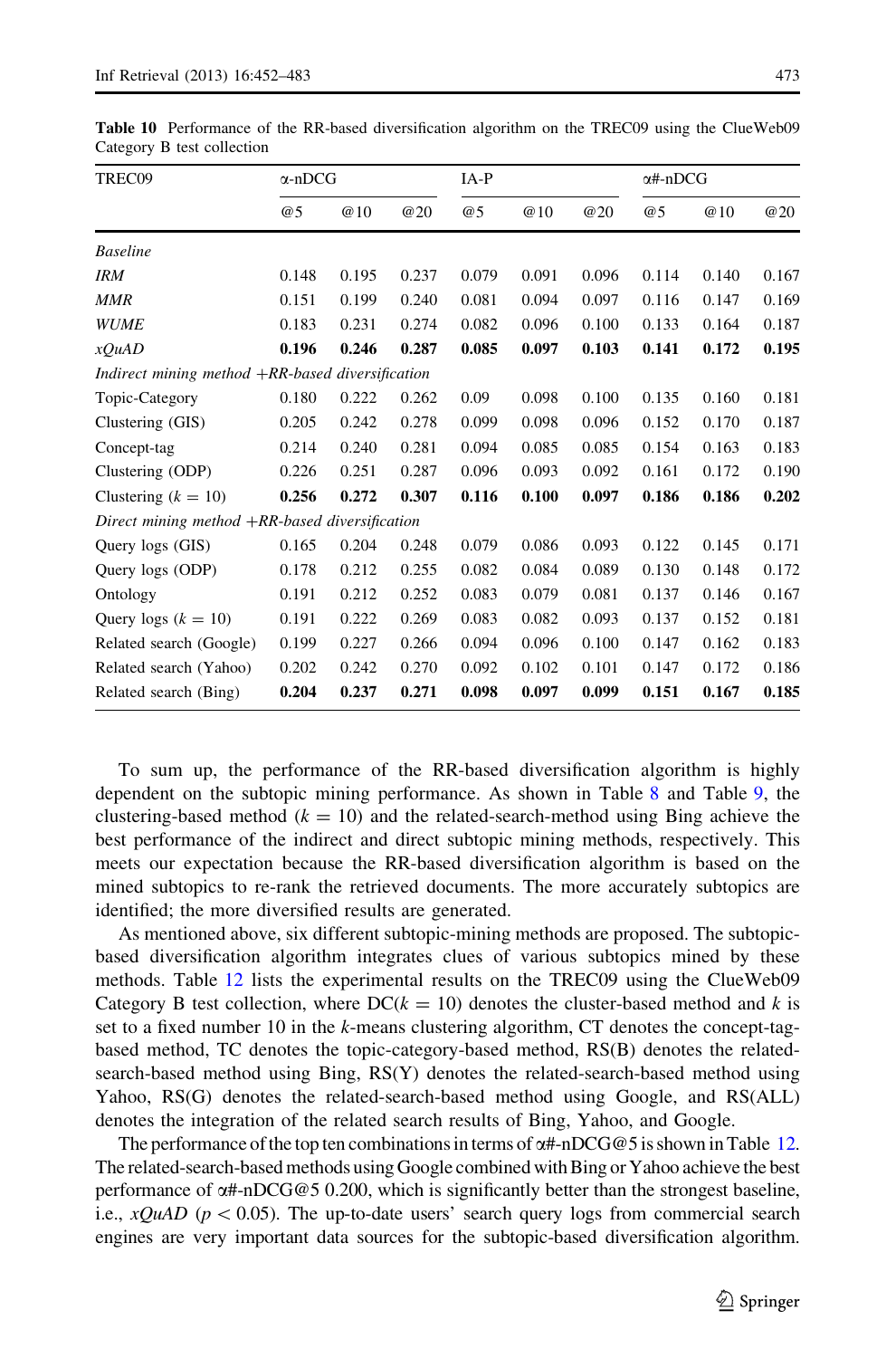| TREC <sub>10</sub><br><b>Baseline</b><br><b>IRM</b><br><b>MMR</b><br><b>WUME</b><br>xQuAD<br>Topic-Category | $\alpha$ -nDCG |       |       | $IA-P$ |       |            | $\alpha$ #-nDCG |       |       |
|-------------------------------------------------------------------------------------------------------------|----------------|-------|-------|--------|-------|------------|-----------------|-------|-------|
|                                                                                                             | @5             | @10   | @20   | @5     | @10   | <b>@20</b> | @5              | @10   | @20   |
|                                                                                                             |                |       |       |        |       |            |                 |       |       |
|                                                                                                             | 0.135          | 0.172 | 0.212 | 0.089  | 0.096 | 0.090      | 0.112           | 0.134 | 0.151 |
|                                                                                                             | 0.139          | 0.176 | 0.217 | 0.090  | 0.097 | 0.093      | 0.115           | 0.137 | 0.155 |
|                                                                                                             | 0.167          | 0.205 | 0.242 | 0.093  | 0.101 | 0.095      | 0.130           | 0.153 | 0.169 |
|                                                                                                             | 0.179          | 0.218 | 0.263 | 0.095  | 0.103 | 0.096      | 0.137           | 0.161 | 0.180 |
| Indirect mining method $+RR$ -based diversification                                                         |                |       |       |        |       |            |                 |       |       |
|                                                                                                             | 0.178          | 0.220 | 0.259 | 0.092  | 0.090 | 0.089      | 0.135           | 0.155 | 0.174 |
| Concept-tag                                                                                                 | 0.193          | 0.220 | 0.264 | 0.100  | 0.092 | 0.090      | 0.147           | 0.156 | 0.177 |
| Clustering (GIS)                                                                                            | 0.190          | 0.222 | 0.256 | 0.113  | 0.108 | 0.102      | 0.152           | 0.165 | 0.179 |
| Clustering (ODP)                                                                                            | 0.205          | 0.223 | 0.271 | 0.101  | 0.079 | 0.090      | 0.153           | 0.151 | 0.181 |
| Clustering $(k = 10)$                                                                                       | 0.250          | 0.272 | 0.298 | 0.128  | 0.105 | 0.077      | 0.189           | 0.189 | 0.188 |
| Direct mining method $+RR$ -based diversification                                                           |                |       |       |        |       |            |                 |       |       |
| Query logs (GIS)                                                                                            | 0.139          | 0.180 | 0.228 | 0.080  | 0.087 | 0.097      | 0.110           | 0.134 | 0.163 |
| Ontology                                                                                                    | 0.172          | 0.202 | 0.223 | 0.081  | 0.080 | 0.066      | 0.127           | 0.141 | 0.145 |
| Query logs $(k = 10)$                                                                                       | 0.174          | 0.207 | 0.254 | 0.087  | 0.086 | 0.100      | 0.131           | 0.147 | 0.177 |
| Query logs (ODP)                                                                                            | 0.187          | 0.213 | 0.254 | 0.100  | 0.093 | 0.097      | 0.144           | 0.153 | 0.176 |
| Related search (Yahoo)                                                                                      | 0.227          | 0.265 | 0.305 | 0.128  | 0.115 | 0.106      | 0.178           | 0.190 | 0.206 |
| Related search (Google)                                                                                     | 0.256          | 0.283 | 0.319 | 0.141  | 0.114 | 0.101      | 0.199           | 0.199 | 0.210 |
| Related search (Bing)                                                                                       | 0.250          | 0.285 | 0.317 | 0.148  | 0.131 | 0.114      | 0.199           | 0.208 | 0.216 |

<span id="page-22-0"></span>Table 11 Performance of the RR-based diversification algorithm on the TREC10 using the ClueWeb09 Category B test collection

Integration of subtopics mined by other approaches, such as the topic-category-based and the concept-tag-based, does not improve the performance significantly.

The subtopic-based diversification model is also better than the best RR-based diversification model, i.e., the RR-based diversification algorithm with subtopics mined by the Clustering  $(k = 10)$  subtopic mining method. The RR-based algorithm does not consider a document to be classified into more than one subtopic, so the performance may be decreased. In contrast, the subtopic-based diversification algorithm not only prefers documents with multiple subtopics (e.g., *richness*), but also considers the *importance* and novelty of subtopics, as mentioned at Sect. [3.2.2](#page-12-0). Table [13](#page-24-0) lists the experimental results on the TREC10 using the ClueWeb09 Category B test collection, whose tendency is similar to those on the TREC09 counterpart.

The proposed diversification algorithm is based on an initial retrieved document set, so the initial results will affect the performance of search result diversification. Table [14](#page-24-0) shows the experimental results of the subtopic-based diversification algorithm using initial document sets retrieved by different academic open-source search engines, including Indri, $\frac{7}{1}$  a search engine toolkit designed by University of Massachusetts and Carnegie Mellon University, and Zettair,<sup>8</sup> developed by the search engine group at Royal Melbourne Institute of Technology University (RMIT). Both search engines are reported to have good performance (Middleton and Baeza-Yates [2007](#page-31-0)) on information retrieval. We employed

<sup>7</sup> Indri: <http://www.lemurproject.org/indri/>.

<sup>8</sup> Zettair: [http://www.seg.rmit.edu.au/zettair/.](http://www.seg.rmit.edu.au/zettair/)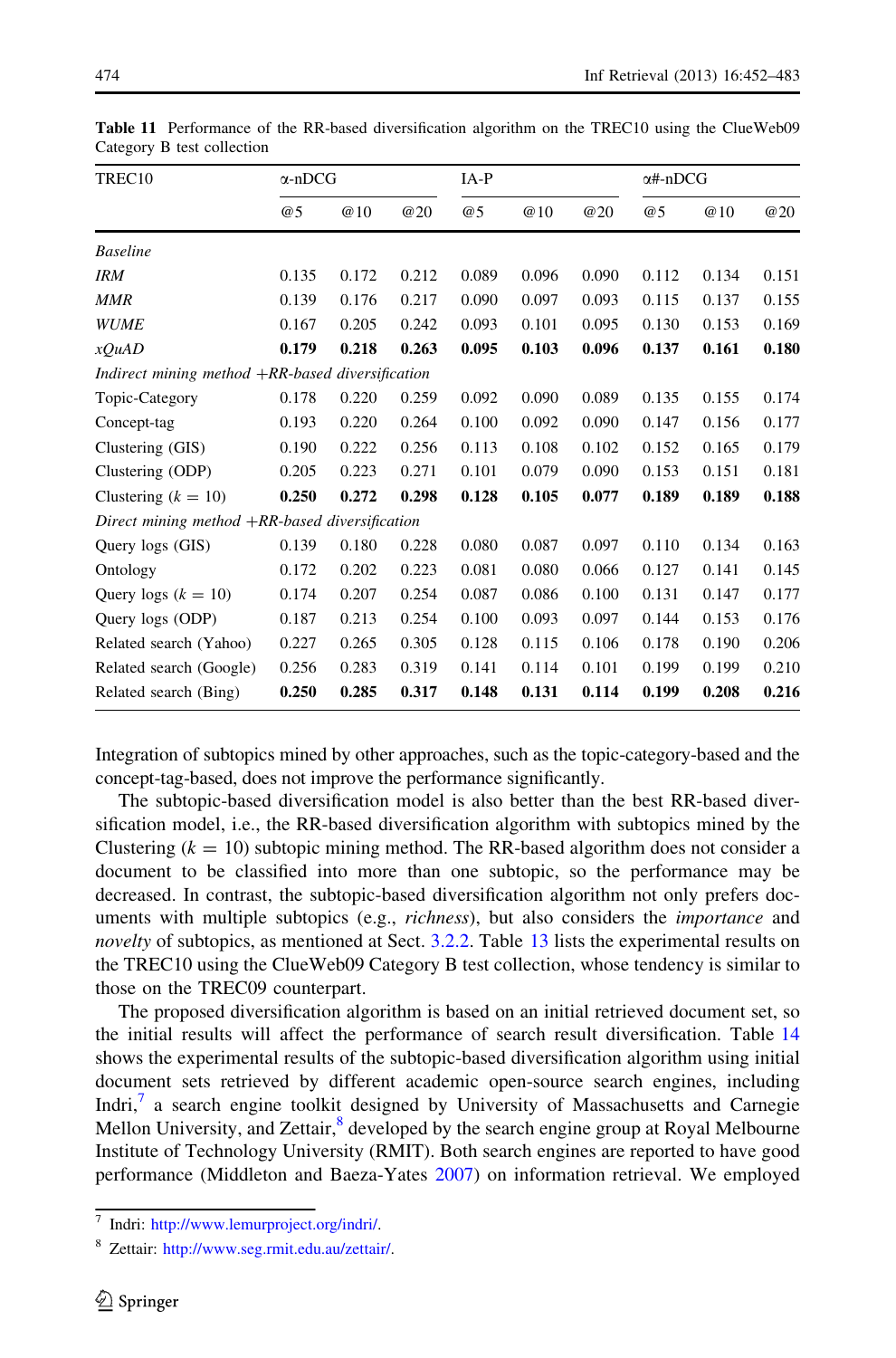| TREC09                                |       | $\alpha$ -nDCG |            |           |       |            | $\alpha$ #-nDCG |            |            |
|---------------------------------------|-------|----------------|------------|-----------|-------|------------|-----------------|------------|------------|
|                                       | @5    | @10            | <b>@20</b> | <b>@5</b> | @10   | <b>@20</b> | @5              | <b>@10</b> | <b>@20</b> |
| The best baseline $(xOuAD)$           | 0.196 | 0.246          | 0.287      | 0.085     | 0.097 | 0.103      | 0.141           | 0.172      | 0.195      |
| The best RR-based model               | 0.256 | 0.272          | 0.307      | 0.116     | 0.100 | 0.097      | 0.186           | 0.186      | 0.202      |
| $RS(ALL) + DC(k = 10) +$<br>$CT + TC$ | 0.269 | 0.286          | 0.326      | 0.108     | 0.084 | 0.083      | 0.189           | 0.185      | 0.205      |
| $RS(ALL) + DC(k = 10) + TC$           | 0.269 | 0.283          | 0.328      | 0.110     | 0.082 | 0.086      | 0.190           | 0.183      | 0.207      |
| $RS(ALL) + DC(k = 10)$                | 0.269 | 0.283          | 0.329      | 0.111     | 0.081 | 0.087      | 0.190           | 0.182      | 0.208      |
| $RS(ALL) + CT + TC$                   | 0.276 | 0.304          | 0.335      | 0.109     | 0.096 | 0.085      | 0.193           | 0.200      | 0.210      |
| $RS(B) + RS(Y)$                       | 0.277 | 0.311          | 0.344      | 0.109     | 0.101 | 0.098      | 0.193           | 0.206      | 0.221      |
| RS(ALL)                               | 0.281 | 0.317          | 0.348      | 0.111     | 0.102 | 0.098      | 0.196           | 0.210      | 0.223      |
| $RS(ALL) + TC$                        | 0.283 | 0.316          | 0.347      | 0.108     | 0.101 | 0.090      | 0.196           | 0.209      | 0.219      |
| $RS(ALL) + CT$                        | 0.284 | 0.307          | 0.343      | 0.111     | 0.097 | 0.086      | 0.198           | 0.202      | 0.215      |
| $RS(B) + RS(G)$                       | 0.285 | 0.305          | 0.337      | 0.114     | 0.100 | 0.095      | 0.200           | 0.203      | 0.216      |
| $RS(G) + RS(Y)$                       | 0.280 | 0.301          | 0.338      | 0.119     | 0.100 | 0.095      | 0.200           | 0.201      | 0.217      |

<span id="page-23-0"></span>Table 12 Performance of the subtopic-based diversification algorithm on the TREC09 using the Clue-Web09 Category B test collection

three retrieval models on the Indri search engine, including the language model (LM), the language model with pseudo-relevance feedback  $(LM + PRF)$ , and Okapi BM25. For the Zettair search engine, the language model (LM) and Okapi BM25 were employed.

As shown in Tables 12 and [13,](#page-24-0) the best model achieved 0.200 and 0.269 in terms of a#-nDCG@5 on the TREC09 and TREC10 using the ClueWeb09 Category B test collection, respectively, under the condition that the initial document set was retrieved by the Indri search engine with the language model. When the initial document set was retrieved by the Indri search engine with the language model and pseudo-relevance feedback, i.e., Indri  $(LM + PRF)$ ; the performance of  $\alpha$ #-nDCG@5 improved to 0.214 (7 % improvement) and 0.304 (13 % improvement) on the TREC09 and TREC10, respectively. For the Indri search engine, using the language model with pseudo-relevance feedback is better than using the language model only and the Okapi BM25 model. With the Zettair search engine, using the language model is better than using the Okapi BM25 model. The tendency of the retrieval models is similar on the two academic open-source search engines. To sum up, if the initial document set covers more relevant documents, the models will be able to diversify search results with high effectiveness.

We also compare the best proposed diversification model with the three state-of-the-art models in the TREC09 Web Track diversity task (Clarke et al. [2009\)](#page-30-0), as shown in Table [15](#page-25-0). The best model we proposed uses Indri with the language model and pseudorelevance feedback to retrieve an initial document set and diversifies the initial document set via the subtopic-based diversification algorithm with subtopics mined by the relatedsearch-based method using Google and Yahoo. The Amsterdam team used the Latent Dirichlet Allocation (LDA) to extract 10 topics from the top 2,500 documents in the initial retrieved document set and represented each document as a mixture of 10 topics. Inspired by MMR, their diversity function maximized the expected joint probability of all topics in the selected result set for search result diversification (He et al. [2009\)](#page-30-0). The ICTNET team used the k-means clustering algorithms to cluster the retrieved documents and diversify these documents based on the size of clusters (Bi et al. [2009](#page-30-0)). The uogTr team used query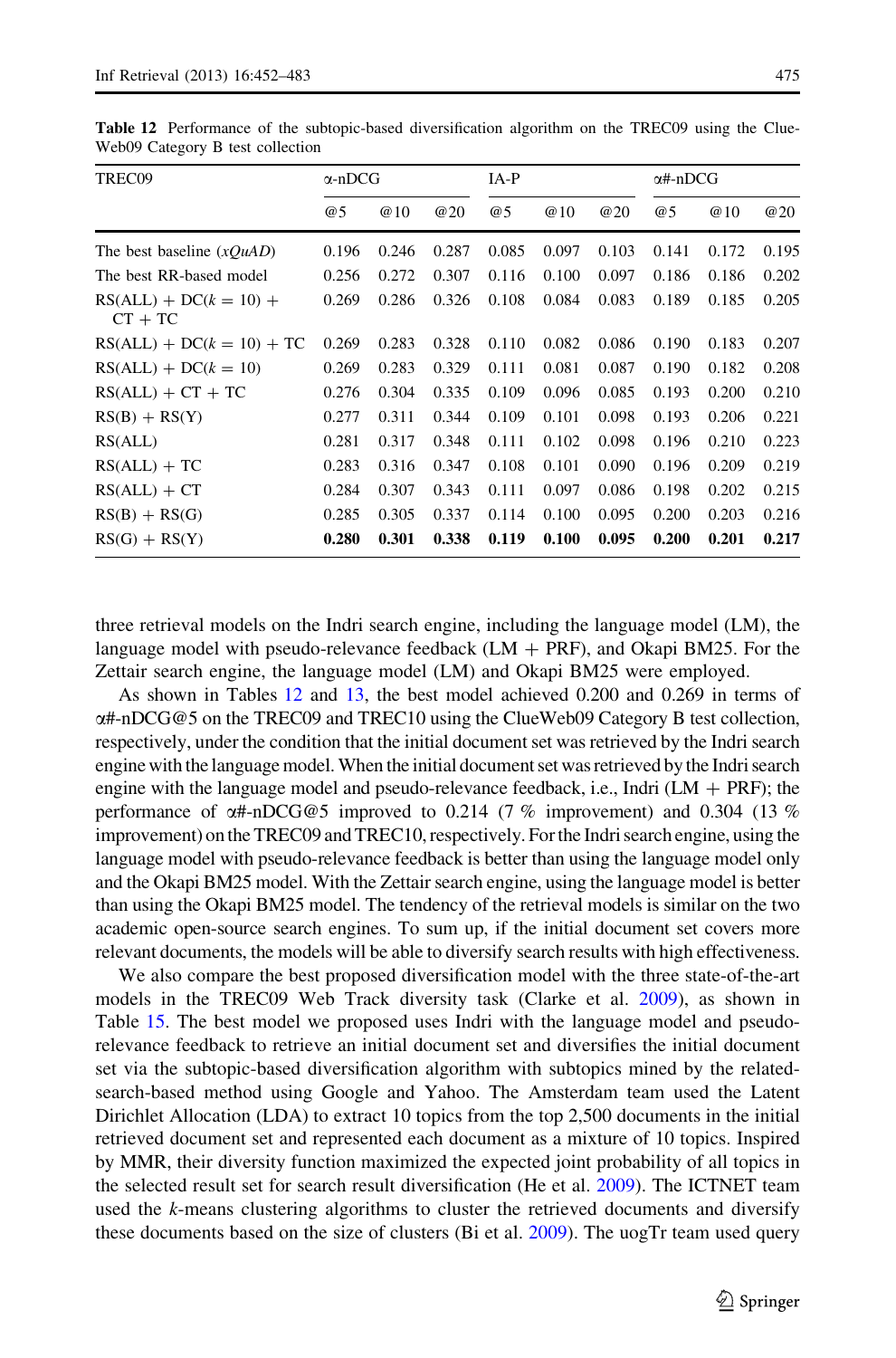| TREC <sub>10</sub>                    | $\alpha$ -n $DCG$ |       |            | $IA-P$    |       |       | $\alpha$ #-nDCG |            |            |
|---------------------------------------|-------------------|-------|------------|-----------|-------|-------|-----------------|------------|------------|
|                                       | <b>@5</b>         | @10   | <b>@20</b> | <b>@5</b> | @10   | @20   | @5              | <b>@10</b> | <b>@20</b> |
| The best baseline $(xQuAD)$           | 0.179             | 0.218 | 0.263      | 0.095     | 0.103 | 0.096 | 0.137           | 0.161      | 0.180      |
| The best RR-based model               | 0.250             | 0.285 | 0.317      | 0.148     | 0.131 | 0.114 | 0.199           | 0.208      | 0.216      |
| $RS(ALL) + DC(k = 10)$                | 0.294             | 0.341 | 0.377      | 0.130     | 0.12  | 0.103 | 0.212           | 0.231      | 0.240      |
| $RS(ALL) + DC(k = 10) + TC$           | 0.292             | 0.331 | 0.371      | 0.140     | 0.125 | 0.116 | 0.216           | 0.228      | 0.244      |
| $RS(ALL) + DC(k = 10) +$<br>$CT + TC$ | 0.293             | 0.311 | 0.362      | 0.139     | 0.108 | 0.097 | 0.216           | 0.210      | 0.230      |
| $RS(ALL) + CT + TC$                   | 0.294             | 0.333 | 0.365      | 0.143     | 0.122 | 0.102 | 0.219           | 0.228      | 0.234      |
| RS(ALL)                               | 0.299             | 0.337 | 0.370      | 0.147     | 0.123 | 0.100 | 0.223           | 0.230      | 0.235      |
| $RS(ALL) + CT$                        | 0.308             | 0.322 | 0.371      | 0.141     | 0.102 | 0.095 | 0.225           | 0.212      | 0.233      |
| $RS(ALL) + TC$                        | 0.302             | 0.330 | 0.369      | 0.150     | 0.119 | 0.101 | 0.226           | 0.225      | 0.235      |
| $RS(B) + RS(Y)$                       | 0.312             | 0.348 | 0.387      | 0.147     | 0.128 | 0.117 | 0.230           | 0.238      | 0.252      |
| $RS(B) + RS(G)$                       | 0.338             | 0.367 | 0.402      | 0.167     | 0.131 | 0.113 | 0.253           | 0.249      | 0.258      |
| $RS(G) + RS(Y)$                       | 0.358             | 0.379 | 0.408      | 0.179     | 0.135 | 0.110 | 0.269           | 0.257      | 0.259      |

<span id="page-24-0"></span>Table 13 Performance of the subtopic-based diversification algorithm on the TREC10 using the Clue-Web09 Category B test collection

Table 14 Comparison of different academic open-source search engines

| Retrieval search engine | $\alpha$ -nDCG |       |       | IA-P  |       |            |       | $\alpha$ #-nDCG |            |  |
|-------------------------|----------------|-------|-------|-------|-------|------------|-------|-----------------|------------|--|
|                         | @5             | @10   | @20   | @5    | @10   | <b>@20</b> | @5    | <b>@10</b>      | <b>@20</b> |  |
| <b>TREC09</b>           |                |       |       |       |       |            |       |                 |            |  |
| Zettair (okapi BM25)    | 0.260          | 0.287 | 0.316 | 0.108 | 0.097 | 0.080      | 0.184 | 0.192           | 0.198      |  |
| Indri (Okapi BM25)      | 0.272          | 0.303 | 0.332 | 0.120 | 0.103 | 0.091      | 0.196 | 0.203           | 0.212      |  |
| Indri (LM)              | 0.280          | 0.301 | 0.338 | 0.119 | 0.100 | 0.095      | 0.200 | 0.201           | 0.217      |  |
| Zettair (LM)            | 0.288          | 0.311 | 0.336 | 0.113 | 0.100 | 0.085      | 0.201 | 0.206           | 0.211      |  |
| Indri $(LM + PRF)$      | 0.307          | 0.340 | 0.380 | 0.121 | 0.106 | 0.097      | 0.214 | 0.223           | 0.239      |  |
| <b>TREC10</b>           |                |       |       |       |       |            |       |                 |            |  |
| Zettair (okapi BM25)    | 0.324          | 0.349 | 0.384 | 0.167 | 0.131 | 0.109      | 0.246 | 0.240           | 0.247      |  |
| Indri (Okapi BM25)      | 0.333          | 0.358 | 0.397 | 0.167 | 0.131 | 0.110      | 0.250 | 0.245           | 0.254      |  |
| Indri $(LM)$            | 0.358          | 0.379 | 0.408 | 0.179 | 0.135 | 0.110      | 0.269 | 0.257           | 0.259      |  |
| Zettair (LM)            | 0.373          | 0.394 | 0.422 | 0.179 | 0.138 | 0.113      | 0.276 | 0.266           | 0.268      |  |
| Indri $(LM + PRF)$      | 0.395          | 0.421 | 0.457 | 0.212 | 0.201 | 0.167      | 0.304 | 0.311           | 0.312      |  |

suggestions from a major Web search engine as subtopics of a given topic and applied  $xQuAD$  for search result diversification. The symbols  $*, +$ , and  $\blacktriangle$  in Table [15](#page-25-0) show that the improvement over the three state-of-the-art models, the Amsterdam, the ICTNET, and the uogTr, respectively, are statistically significant ( $p < 0.05$ ). As shown in Table [15,](#page-25-0) our proposed model significantly outperforms the Amsterdam and the ICTNET on  $\alpha$ # $nDCG@5$  and  $\alpha\#nDCG@10$ . In addition, our proposed model is significantly better than the three state-of-the-art models on a#-nDCG@20.

We next discuss the possible reasons for the improvement of our model over the stateof-the-art models. The MMR baseline is similar to the model of the Amsterdam team. The main difference between the *MMR* baseline and their approach is that the subtopics are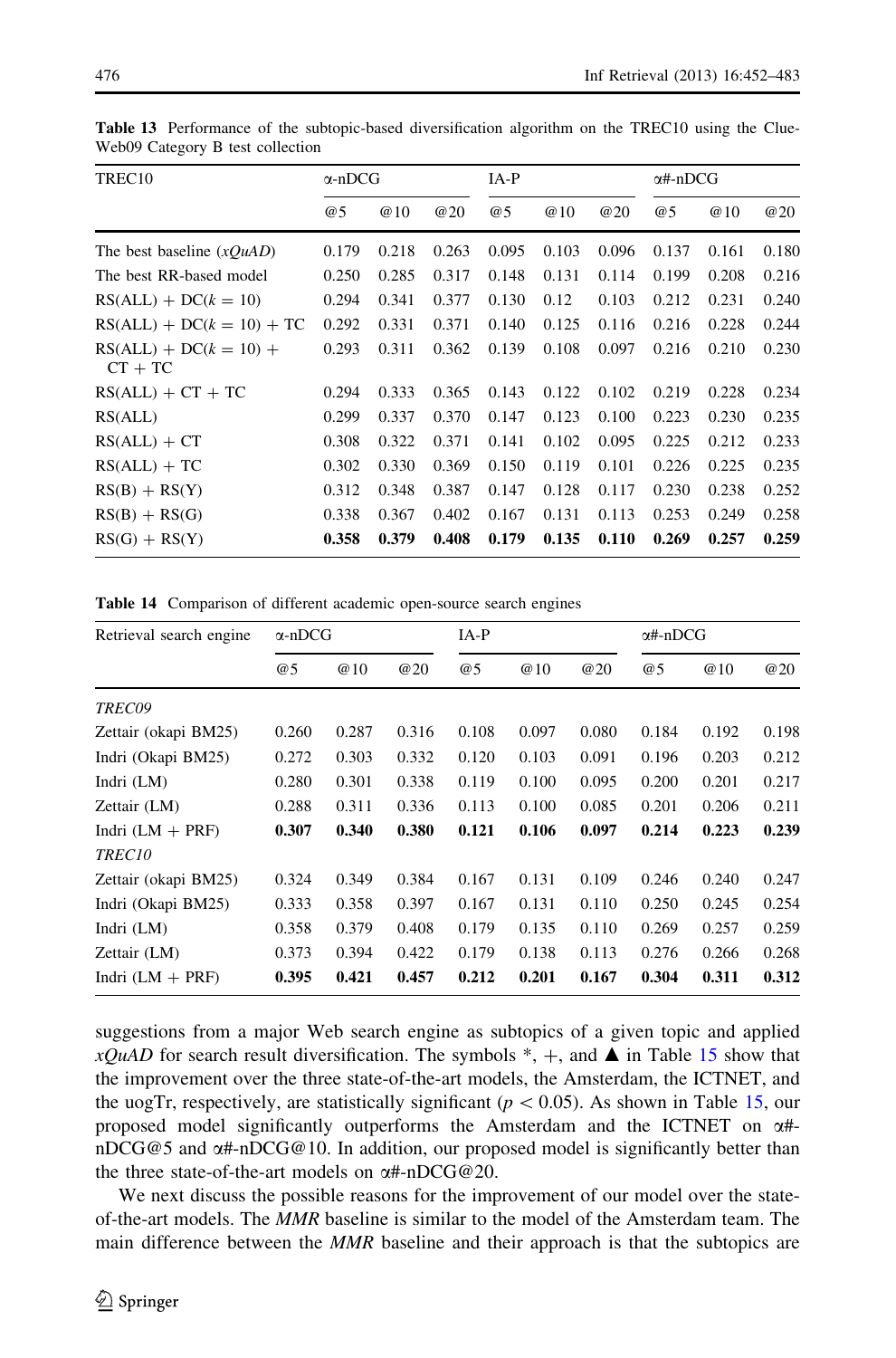| TREC09        |       | $\alpha$ -nDCG |            |       | IA-P  |            |            | $\alpha$ #-nDCG |                              |  |
|---------------|-------|----------------|------------|-------|-------|------------|------------|-----------------|------------------------------|--|
|               | @5    | @10            | <b>@20</b> | @5    | @10   | <b>@20</b> | @5         | @10             | @20                          |  |
| Amsterdam     | 0.232 | 0.250          | 0.281      | 0.086 | 0.079 | 0.071      | 0.159      | 0.165           | 0.176                        |  |
| <b>ICTNET</b> | 0.251 | 0.272          | 0.301      | 0.104 | 0.095 | 0.092      | 0.178      | 0.184           | 0.197                        |  |
| uogTr         | 0.253 | 0.282          | 0.308      | 0.142 | 0.132 | 0.127      | 0.198      | 0.207           | 0.218                        |  |
| Our model     | 0.307 | 0.340          | 0.380      | 0.121 | 0.106 | 0.097      | $0.214***$ | $0.223**+$      | $0.239^{*,+,\blacktriangle}$ |  |

<span id="page-25-0"></span>Table 15 Comparison of the state-of-the-art models proposed in the TREC09 on the ClueWeb09 Category B test collection

implicitly extracted by LDA and are encoded in their model. Our model is better than the Amsterdam team because our diversity function combines subtopics mined by two direct methods. The subtopics mined by the direct mining method are generally better than the indirect method, which is also demonstrated from the experimental results shown in Tables [8](#page-17-0) and [9](#page-18-0). The RR-based diversification algorithm with subtopics mined from the clusteringbased method is similar to the model of the ICTNET team. Our model performs better than the ICTNET team because their model does not consider the case where a document is classified into more than one subtopic and because the subtopics they used also are mined by the implicit method. The  $xQuAD$  baseline model is the same as the diversification algorithm of the uogTr team. Nevertheless, the initial document set and the subtopics used are different. The reasons our model performs better than the uogTr team may be due to the initial document retrieval performance being improved. Moreover, our diversity function combines subtopics mined by different aspects and considers the relative importance of subtopics.

Table [16](#page-26-0) lists the experimental results of the best diversification model we proposed and the three state-of-the-art models in the TREC10 Web Track diversity task (Clarke et al. [2010\)](#page-30-0) for comparison. In the TREC10, the performance of  $\alpha$ -nDCG@5 and IA-P@5 were not reported. Moreover, the performance was computed over 36 of the 50 topics. The held back topic numbers were 54, 61, 66, 68, 72, 78, 83, 86, 87, 90, 95, 98, 99, and 100. The performance of the best model we proposed is better than the three state-of-the-art models in the TREC10. For the UAmsterdam team, the documents were retrieved based on the similarity scores between the anchor texts of documents and a given query and were ranked by the similarity scores multiplied by the fusion spam percentiles (Kamps et al. [2010\)](#page-30-0). The uogTr team used the same model as that in the TREC09, but the subtopics were generated based on query reformulations of Bing and Google (Santos et al. [2010c](#page-31-0)). Unfortunately, the framework of the qirdcsuog team was not reported in the TREC10 proceedings. Since the performance of each test topic for the three top models was not reported in the TREC10, the results shown in Table [16](#page-26-0) are listed without significance tests.

We further discuss the possible reasons our model is better than the three state-of-the-art models. Our model is better than the UAmsterdam team because they only used the information from anchor texts to retrieve the initial document set. The initial retrieval performance affects the performance of search result diversification significantly, as we discussed above. The uogTr team used a similar approach as they employed in the TREC09. The possible reasons are reported above.

#### 5.5 Evaluation on the ClueWeb09 Category A collection

Tables [17](#page-26-0) and [18](#page-27-0) list the experimental results of the subtopic-based diversification algorithm on the ClueWeb09 Category A collection using the TREC09 and TREC10 topics,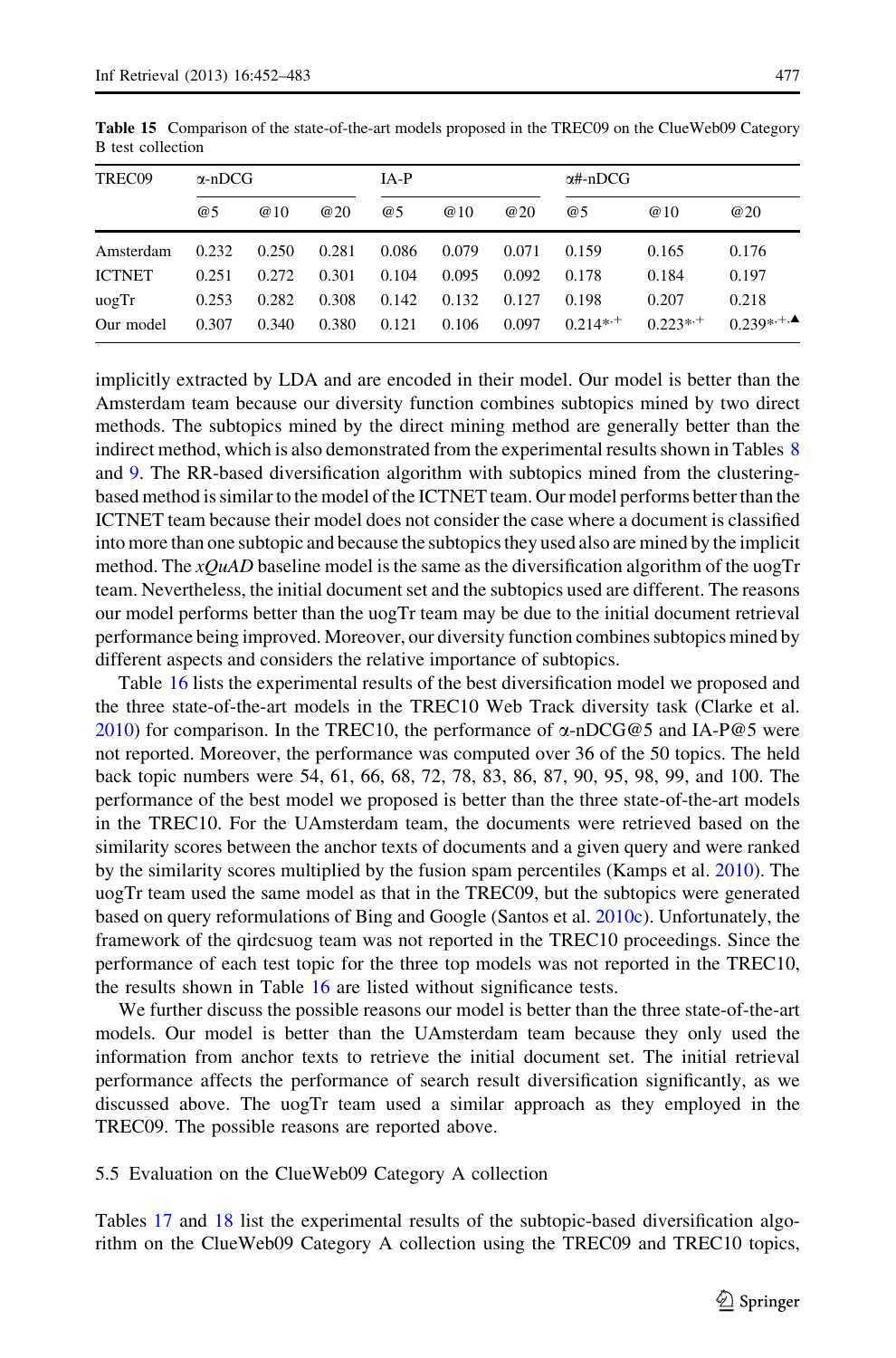| TREC <sub>10</sub> | $\alpha$ -nDCG |       | $IA-P$ |       | $\alpha$ #-nDCG |            |  |
|--------------------|----------------|-------|--------|-------|-----------------|------------|--|
|                    | @10            | @20   | @10    | @20   | @10             | <b>@20</b> |  |
| UAmsterdam         | 0.272          | 0.319 | 0.111  | 0.102 | 0.191           | 0.210      |  |
| qirdcsuog          | 0.269          | 0.302 | 0.154  | 0.140 | 0.212           | 0.221      |  |
| uogTr              | 0.399          | 0.451 | 0.184  | 0.169 | 0.292           | 0.310      |  |
| Our model          | 0.421          | 0.457 | 0.201  | 0.167 | 0.311           | 0.312      |  |

<span id="page-26-0"></span>Table 16 Comparison of the state-of-the-art models proposed in the TREC10 on the ClueWeb09 Category B test collection

respectively. The performance of the four baseline models on the ClueWeb09 Category A test collection is lower than that on Category B test collection, as shown in Tables [10](#page-21-0) and [11](#page-22-0), because the number of documents of the ClueWeb09 Category A test collection is ten times larger than the Category B test collection. Nevertheless, the performance tendency of the four baseline models on the both TREC09 and TREC10 is similar, i.e.,  $IRM \leq MMR$  $\< WUME \< xQuAD$ . The xQuAD model performs significantly better than IRM and MMR on  $\alpha$ #-nDCG at all measurement depths ( $p < 0.05$ ). For the performance of the top ten combinations in terms of  $\alpha$ #-nDCG@5 shown in Table 17, the related-search-based method using the combination of Google, Bing, and Yahoo achieves the best performance of  $\alpha$ #-nDCG@5 0.164,  $\alpha$ #-nDCG@10 0.164, and  $\alpha$ #-nDCG@20 0.166, which is significantly better than all of the baselines at all measurement depths ( $p < 0.05$ ). This reflects again that the up-to-date users' search query logs from commercial search engines are very

| TREC09                                | $\alpha$ -nDCG |       |            | IA-P  |       |            | $\alpha$ #-nDCG |       |            |
|---------------------------------------|----------------|-------|------------|-------|-------|------------|-----------------|-------|------------|
|                                       | @5             | @10   | <b>@20</b> | @5    | @10   | <b>@20</b> | @5              | @10   | <b>@20</b> |
| <b>Baseline</b>                       |                |       |            |       |       |            |                 |       |            |
| <b>IRM</b>                            | 0.045          | 0.071 | 0.090      | 0.020 | 0.031 | 0.034      | 0.033           | 0.051 | 0.062      |
| <b>MMR</b>                            | 0.053          | 0.079 | 0.097      | 0.021 | 0.033 | 0.036      | 0.037           | 0.056 | 0.067      |
| <b>WUME</b>                           | 0.079          | 0.105 | 0.123      | 0.025 | 0.037 | 0.039      | 0.052           | 0.071 | 0.081      |
| xQuAD                                 | 0.095          | 0.122 | 0.139      | 0.026 | 0.038 | 0.041      | 0.061           | 0.080 | 0.090      |
| Subtopic-based diversification        |                |       |            |       |       |            |                 |       |            |
| $RS(ALL) + QL$                        | 0.211          | 0.228 | 0.258      | 0.075 | 0.059 | 0.052      | 0.143           | 0.144 | 0.155      |
| $RS(ALL) + QL +$<br>$DC(k = 10) + CT$ | 0.202          | 0.215 | 0.237      | 0.086 | 0.065 | 0.051      | 0.144           | 0.140 | 0.144      |
| $RS(ALL) + DC(k = 10) + TC$           | 0.202          | 0.212 | 0.235      | 0.087 | 0.066 | 0.053      | 0.145           | 0.139 | 0.144      |
| $RS(ALL) + DC(k = 10) + CT$           | 0.202          | 0.213 | 0.237      | 0.087 | 0.065 | 0.054      | 0.145           | 0.139 | 0.146      |
| $RS(ALL) + DC(k = 10) + QL$           | 0.205          | 0.216 | 0.239      | 0.085 | 0.063 | 0.051      | 0.145           | 0.140 | 0.145      |
| $RS(ALL) + CT + TC$                   | 0.208          | 0.229 | 0.257      | 0.084 | 0.067 | 0.055      | 0.146           | 0.148 | 0.156      |
| $RS(ALL) + DC(k = 10)$                | 0.214          | 0.226 | 0.250      | 0.088 | 0.068 | 0.057      | 0.151           | 0.147 | 0.154      |
| $RS(ALL) + CT$                        | 0.218          | 0.240 | 0.270      | 0.088 | 0.071 | 0.059      | 0.153           | 0.156 | 0.165      |
| $RS(ALL) + TC$                        | 0.226          | 0.243 | 0.266      | 0.094 | 0.071 | 0.058      | 0.160           | 0.157 | 0.162      |
| RS(ALL)                               | 0.233          | 0.251 | 0.271      | 0.095 | 0.077 | 0.061      | 0.164           | 0.164 | 0.166      |

Table 17 Performance of the subtopic-based diversification algorithm on the TREC09 using the Clue-Web09 Category A test collection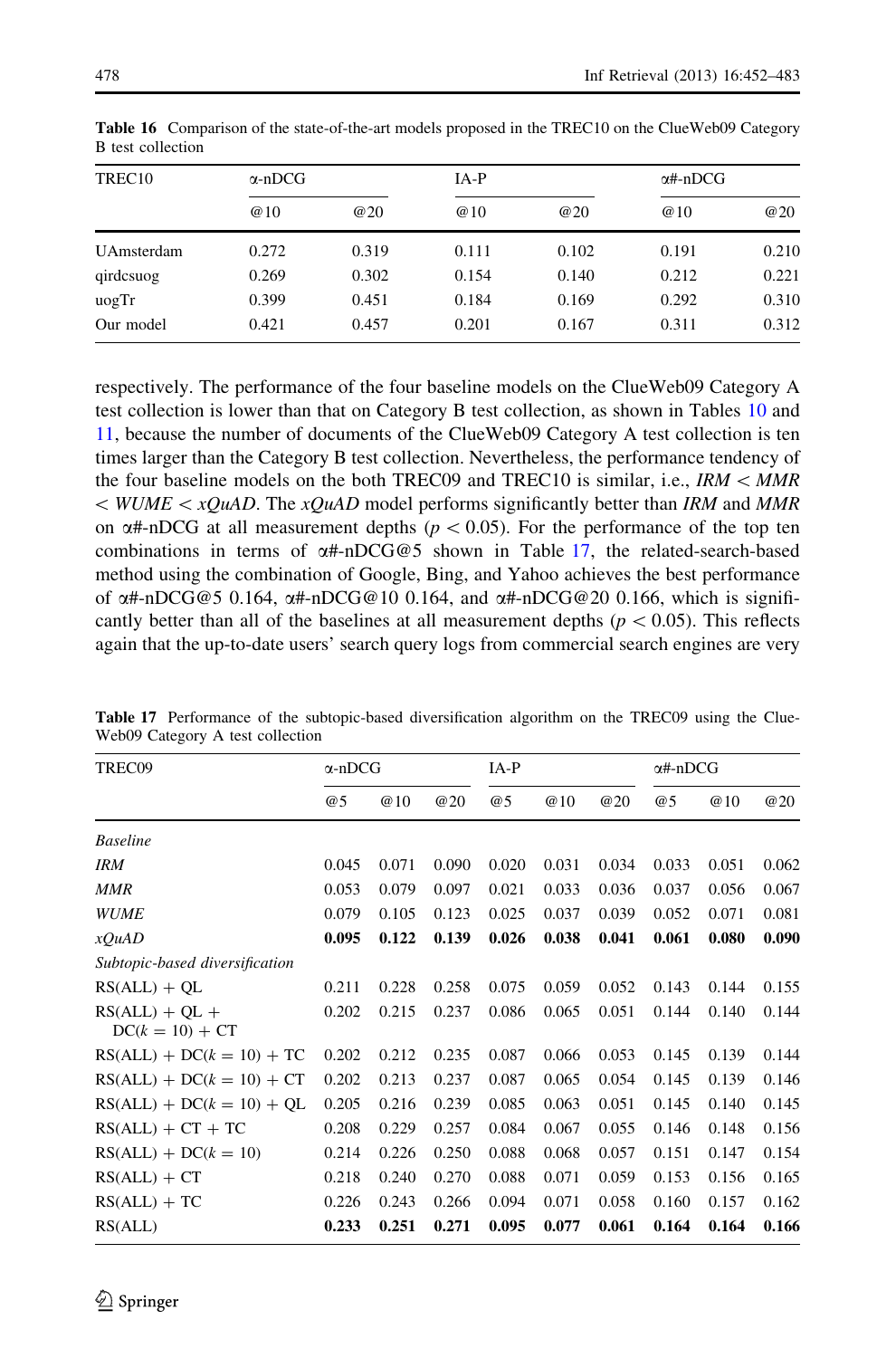| TREC10                                | $\alpha$ -nDCG |       |       | IA-P  |       |       | $\alpha$ #-nDCG |       |       |
|---------------------------------------|----------------|-------|-------|-------|-------|-------|-----------------|-------|-------|
|                                       | @5             | @10   | @20   | @5    | @10   | @20   | @5              | @10   | @20   |
| <b>Baseline</b>                       |                |       |       |       |       |       |                 |       |       |
| <b>IRM</b>                            | 0.039          | 0.061 | 0.086 | 0.028 | 0.034 | 0.043 | 0.034           | 0.048 | 0.065 |
| <b>MMR</b>                            | 0.044          | 0.067 | 0.093 | 0.029 | 0.036 | 0.046 | 0.037           | 0.052 | 0.070 |
| <b>WUME</b>                           | 0.064          | 0.087 | 0.113 | 0.029 | 0.036 | 0.046 | 0.047           | 0.062 | 0.080 |
| xQuAD                                 | 0.085          | 0.108 | 0.135 | 0.034 | 0.039 | 0.050 | 0.060           | 0.074 | 0.093 |
| Subtopic-based diversification        |                |       |       |       |       |       |                 |       |       |
| $RS(ALL) + QL$                        | 0.246          | 0.269 | 0.290 | 0.119 | 0.101 | 0.078 | 0.183           | 0.185 | 0.184 |
| $RS(ALL) + QL +$<br>$DC(k = 10) + CT$ | 0.256          | 0.282 | 0.307 | 0.127 | 0.101 | 0.095 | 0.192           | 0.192 | 0.201 |
| $RS(ALL) + DC(k = 10) + QL$           | 0.269          | 0.292 | 0.324 | 0.121 | 0.095 | 0.081 | 0.195           | 0.194 | 0.203 |
| $RS(ALL) + DC(k = 10) + CT$           | 0.268          | 0.291 | 0.312 | 0.132 | 0.105 | 0.085 | 0.200           | 0.198 | 0.199 |
| $RS(ALL) + DC(k = 10) + TC$           | 0.290          | 0.315 | 0.343 | 0.124 | 0.102 | 0.087 | 0.207           | 0.209 | 0.215 |
| $RS(ALL) + DC(k = 10)$                | 0.280          | 0.306 | 0.332 | 0.135 | 0.114 | 0.097 | 0.208           | 0.210 | 0.215 |
| $RS(ALL) + CT + TC$                   | 0.295          | 0.319 | 0.349 | 0.127 | 0.104 | 0.093 | 0.211           | 0.212 | 0.221 |
| $RS(ALL) + CT$                        | 0.295          | 0.319 | 0.349 | 0.127 | 0.104 | 0.093 | 0.211           | 0.212 | 0.221 |
| $RS(ALL) + TC$                        | 0.292          | 0.311 | 0.332 | 0.144 | 0.110 | 0.093 | 0.218           | 0.211 | 0.213 |
| RS(ALL)                               | 0.326          | 0.343 | 0.365 | 0.158 | 0.123 | 0.100 | 0.242           | 0.233 | 0.233 |

<span id="page-27-0"></span>Table 18 Performance of the subtopic-based diversification algorithm on the TREC10 using the Clue-Web09 Category A test collection

important data sources to mine subtopics for the subtopic-based diversification algorithm. The tendency of the experimental results on the TREC10 (i.e., Table 18) is similar to that on the TREC09 counterpart (i.e., Table [17](#page-26-0)). The performance of the best model is significantly better than all of the baselines at all measurement depths ( $p < 0.05$ ) as well.

As mentioned before, the performance of the initial retrieval document set is a key factor for the search result diversification. We employ the Indri search engine with the language model and pseudo-relevance feedback to retrieve an initial document set, and we diversify the initial document set via the subtopic-based diversification algorithm with subtopics mined by the related-search-based method using Bing, Google, and Yahoo. We further compare the best proposed diversification model with the three state-of-the-art models in the TREC09 Web Track diversity task (Clarke et al. [2009\)](#page-30-0), as shown in Table [19](#page-28-0). The THUIR team used the BM25 retrieval model to retrieve relevant documents and clustered these documents. Each cluster was taken as a probable subtopic, and the IA-SELECT algorithm (Agrawal et al. [2009\)](#page-30-0) was employed for diversifying search results (Li et al. [2009\)](#page-30-0). The msrc team proposed a retrieval system that considered three features, BM25 score, PageRank, and the matching anchor count, and estimated ranking scores for documents by linear combination of the three factors. The weights of the three features were trained by their own search engine logs. Then, they diversified the top ranks documents based on ''host collapsing'' (Craswell et al. [2009a\)](#page-30-0). The MSRAsia team proposed a search result diversification algorithm that used subtopics mined from anchor texts, search results clusters, and sites of search results. They used the BM25 retrieval model to retrieve an initial document set and employed a greedy algorithm to iteratively select the best document from this set to maximize the coverage of subtopics for search result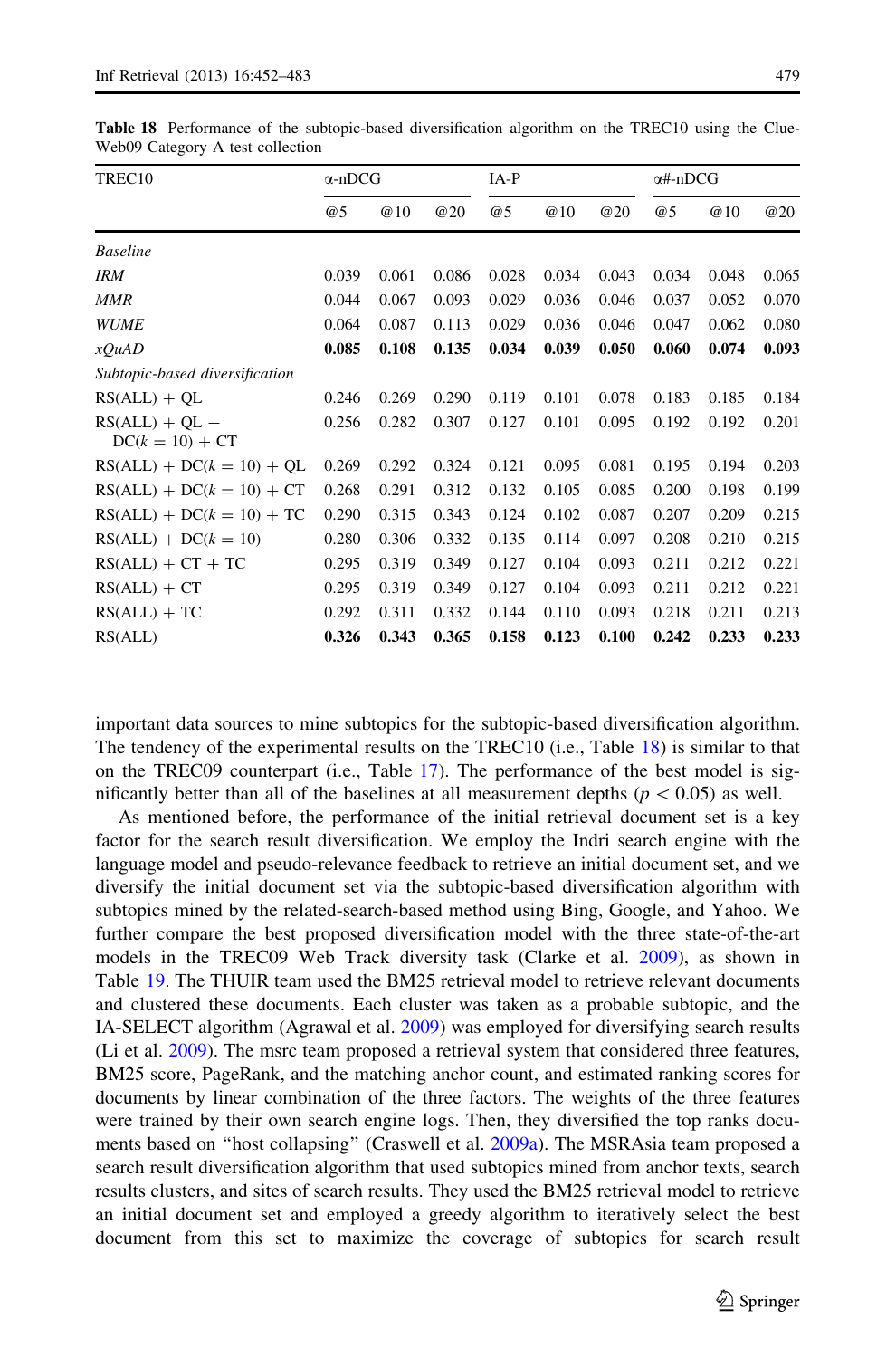| TREC09         | $\alpha$ -nDCG |       |            | IA-P  |       |            | $\alpha$ #-nDCG |          |          |
|----------------|----------------|-------|------------|-------|-------|------------|-----------------|----------|----------|
|                | @5             | @10   | <b>@20</b> | @5    | @10   | <b>@20</b> | @5              | @10      | @20      |
| <b>THUIR</b>   | 0.206          | 0.234 | 0.271      | 0.105 | 0.094 | 0.086      | 0.156           | 0.164    | 0.179    |
| msrc           | 0.268          | 0.309 | 0.346      | 0.127 | 0.117 | 0.105      | 0.198           | 0.213    | 0.226    |
| <b>MSRAsia</b> | 0.281          | 0.316 | 0.365      | 0.127 | 0.112 | 0.108      | 0.204           | 0.214    | 0.237    |
| Our Model      | 0.314          | 0.350 | 0.367      | 0.127 | 0.111 | 0.083      | $0.221***$      | $0.231*$ | $0.225*$ |

<span id="page-28-0"></span>Table 19 Comparison of the state-of-the-art models proposed in the TREC09 on the ClueWeb09 Category A test collection

Table 20 Comparison of the state-of-the-art models proposed in the TREC10 on the ClueWeb09 Category A test collection

| TREC <sub>10</sub> | $\alpha$ -nDCG |            | $IA-P$     |       | $\alpha$ #-nDCG |            |  |
|--------------------|----------------|------------|------------|-------|-----------------|------------|--|
|                    | <b>@10</b>     | <b>@20</b> | <b>@10</b> | @20   | <b>@10</b>      | <b>@20</b> |  |
| <b>THUIR</b>       | 0.426          | 0.475      | 0.156      | 0.138 | 0.291           | 0.306      |  |
| msrsy              | 0.428          | 0.478      | 0.186      | 0.171 | 0.307           | 0.325      |  |
| uwgym              | 0.453          | 0.500      | 0.181      | 0.177 | 0.317           | 0.339      |  |
| Our Model          | 0.427          | 0.445      | 0.209      | 0.163 | 0.318           | 0.304      |  |

diversification (Dou et al. [2009\)](#page-30-0). The symbols  $*, +$ , and  $\blacktriangle$ , in Table 19 show that the improvement over the three state-of-the-art models, the THUIR, the msrc and the MSR-Asia, respectively, is statistically significant ( $p < 0.05$ ). As shown in Table [15](#page-25-0), the best model we proposed significantly outperforms than the THUIR on a#-nDCG at all measurement depths and the msrc on  $\alpha$ #-nDCG@5.

We next discuss the possible reasons for the improvement of our model over the stateof-the-art models. The used subtopics of the THUIR team were indirectly extracted by document clustering. Our model is better than the THUIR team because our diversity algorithm combines subtopics mined by the direct mining methods. The model of the msrc team concentrated on relevant documents retrieved, and diversified search results only considered the host names of the retrieved documents. Our model performs better than the msrc team because our proposed diversification algorithm not only keeps the quality of relevancy, but also re-ranks the retrieved documents to cover multiple and important subtopics. The MSRAsia used the BM25 retrieval model to retrieve the initial document sets. Our model performs better than the MSRAsia team because of the initial document set and the parameter optimization. As shown in Table [14](#page-24-0), the initial document set by the language model and pseudo-relevance feedback is better than that using the BM25 retrieval model. In addition, the parameters of the object function in the subtopic-based diversification algorithm are optimized.

Table 20 lists the experimental results of the best model we proposed and the three state-of-the-art models in the TREC10 Web Track diversity task (Clarke et al. [2010](#page-30-0)) for comparison. The performance of our proposed model is better than the three state-of-theart models on  $\alpha$ #-nDCG@10 in the TREC10. The possible reasons our model is better than the three state-of-the-art models are similar to the discussions above.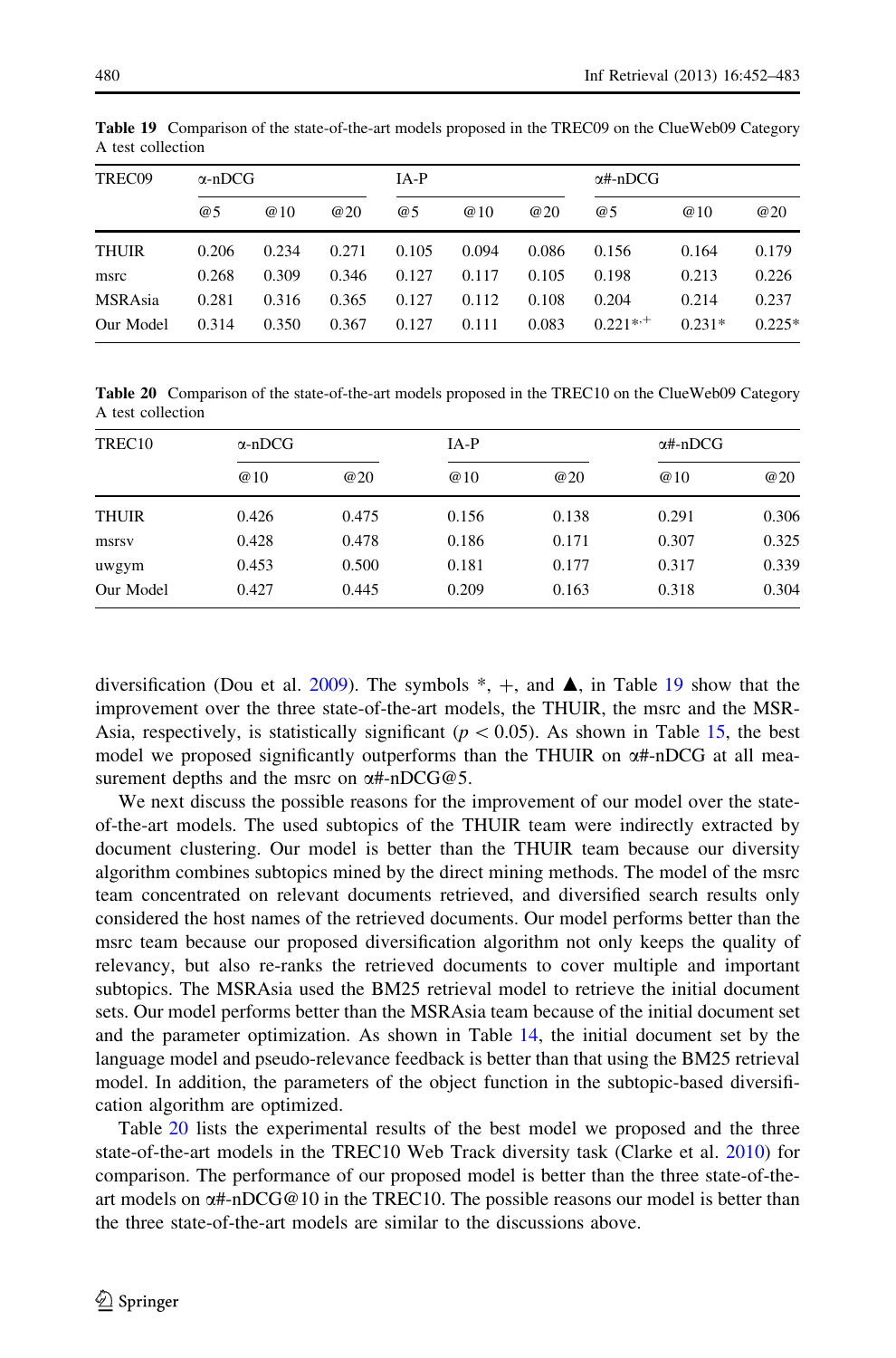<span id="page-29-0"></span>In this paper, we propose six subtopic mining methods for mining subtopics from different aspects and present two document ranking algorithms to diversify search results with the mined subtopics. To reduce the number of missing subtopics and keep fewer redundant subtopics, subtopics are mined indirectly from the retrieved documents or directly from queries themselves. The proposed subtopic-based diversification algorithm considers the *richness*, the *importance*, and the *novelty* of the mined subtopics together Experimental results show the subtopic-based diversification algorithm can balance both the relevance and the diversity for improving the performance of search result diversification.

We analyzed the effectiveness of the subtopics derived from different subtopic mining methods. A user study of comparing the subtopics mined by different mining methods with the ground truth in the TREC09 and TREC10 is explored. A thorough evaluation of our proposed diversification models within the standard experiment paradigm in the TREC09 and TREC10 Web Tracks diversity tasks is conducted. A set of experiments is carried out to verify the effectiveness of the proposed diversification models. Experimental results show that the best model uses the Indri search engine with the language model and pseudo-relevance feedback to retrieve an initial document set, and diversifies the initial document set via subtopics mined by the related-search-based method with the subtopic-based diversification algorithm. The best model outperforms most of the stateof-the-art models proposed in the TREC09 and TREC10 Web Track diversity tasks significantly.

We also found that the initial retrieval performance of the retrieval models is important for the diversification of the search results. The initial document set covering documents that are more relevant can provide more information for mining subtopics and increase the effectiveness of search result diversification. The subtopics granularity of a query affects the performance of search result diversification as well. For the cluster-based methods, using the empirical strategy to determine the number of subtopics is better than consulting external resources, such as the GIS and the ODP. The query-logs-based model is highly time-dependent for subtopic mining. The performance of the query-logs-based model may be out of expectation if the related information is not recorded in the duration of logs. The related-search-based method applying the up-to-date users' search query logs to generate subtopics confirms the results. Compared with other subtopic mining methods, subtopics generated by the related-search-based method have good quality and less duplication. The performance of the subtopic-based diversification algorithm is better than the RR-based diversification algorithm.

Future directions include how to integrate other knowledge resources into the diversification models further, such as social information, and how to extend this work to diversify Web search results with different languages. How to localize the diversified models to meet users' needs from different areas/countries also has to be dealt with in the future. Moreover, we plan to detect duplicate subtopics after the subtopic mining phrase. Detection of duplicate subtopics is expected to refine the subtopic mining performance and then enhance the performance of search result diversification.

Acknowledgments This work was partially supported by National Science Council (Taiwan) and Excellent Research Projects of National Taiwan University under contracts NSC98-2221-E-002-175-MY3, NSC99-2221-E-002-167-MY3, and 101R890858.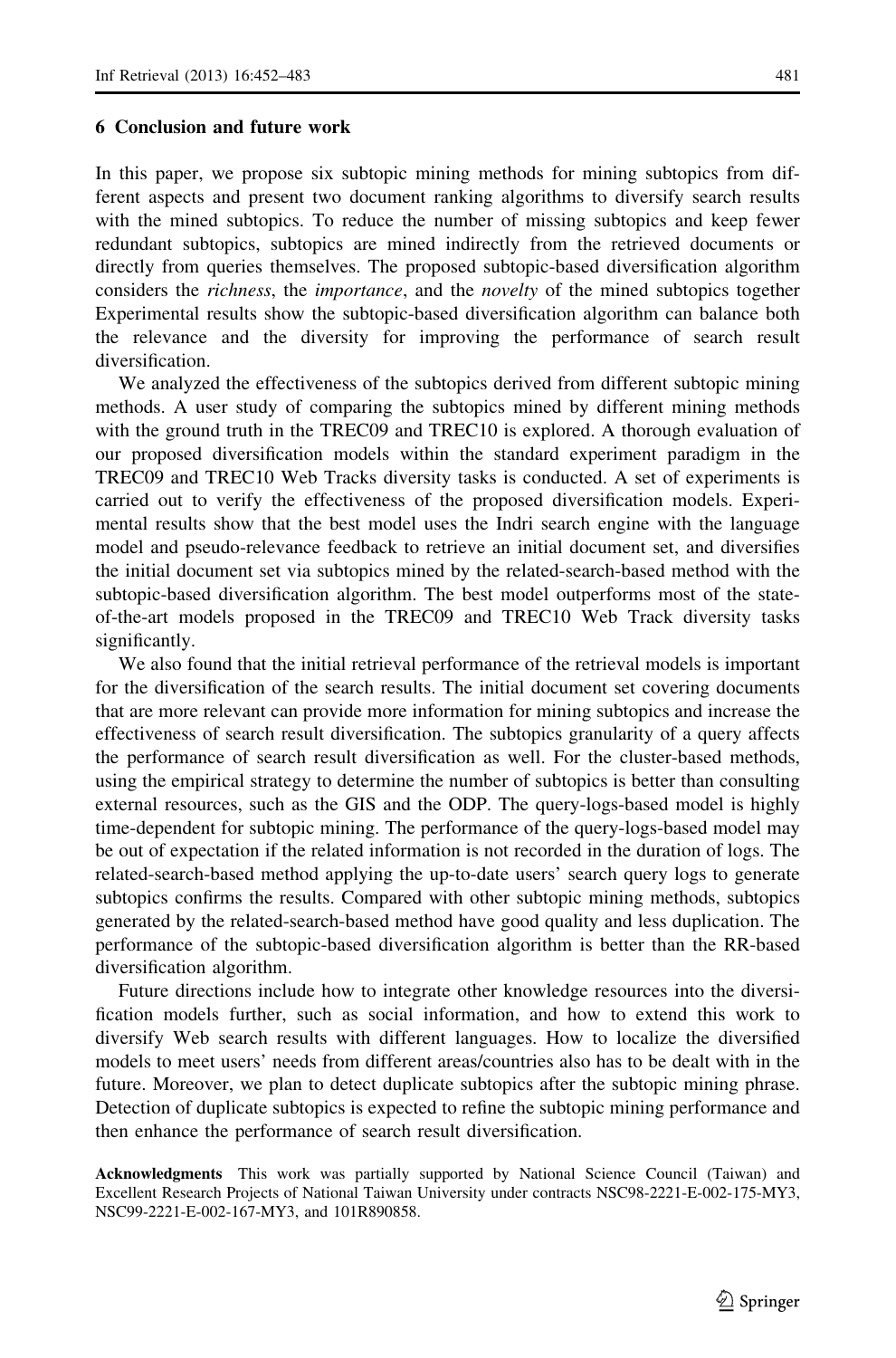### <span id="page-30-0"></span>References

- Agrawal, R., Gollapudi, S., Halverson, A., & Ieong, S. (2009). Diversifying search results. In *Proceedings of* the 2nd ACM International Conference on Web Search and Data Mining (pp. 5–14).
- Bi, W., Yu, X., Liu, Y., Guan, F., Peng, Z., Xu, H., & Cheng, X. (2009). ICTNET at Web Track 2009 diversity track. In Proceedings of the 18th Text REtrieval Conference.
- Boldi, P., Bonchi, F., Castillo, C., Donato, D., Gionis, A., & Vigna, S. (2008). The query-flow graph: Model and applications. In Proceeding of the 17th ACM Conference on Information and Knowledge Management (pp. 609–618).
- Broder, A. (2002). A taxonomy of web search. SIGIR Forum,  $36(2)$ ,  $3-10$ .
- Carbonell, J., & Goldstein, J. (1998). The use of MMR, diversity-based reranking for reordering documents and producing summaries. In Proceedings of the 21st Annual International ACM SIGIR Conference on Research and Development in Information Retrieval (pp. 335–336).
- Carterette, B. (2009). An analysis of NP-completeness in novelty and diversity ranking. In Proceedings of the 2nd International Conference on Theory of Information Retrieval: Advances in Information Retrieval Theory (pp. 200–211).
- Carterette, B., & Chandar, P. (2009). Probabilistic models of ranking novel documents for faceted topic retrieval. In Proceedings of the 18th ACM Conference on Information and Knowledge Management (pp. 1287–1296).
- Chang, Y. S., He, K. Y., Yu, S., & Lu, W. H. (2006). Identifying user goals from Web search results. In Proceedings of the 2006 IEEE/WIC/ACM International Conference on Web Intelligence (pp. 1038–1041).
- Chen, H., & Karger, D. R. (2006). Less is more: probabilistic models for retrieving fewer relevant documents. In Proceedings of the 29th Annual International ACM SIGIR Conference on Research and Development in Information Retrieval (pp. 429–436).
- Clarke, C., Craswell, N., & Soboroff, I. (2009). Overview of the TREC 2009 web track. In Proceedings of the 18th Text REtrieval Conference. (pp. 1–9).
- Clarke, C. L. A., Craswell, N., Soboroff, I., & Cormack, G. V. (2010). Overview of the TREC 2010 web track. In Proceedings of the 19th Text REtrieval Conference (pp. 1–9).
- Clarke, C. L. A., Kolla, M., Cormack, G. V., Vechtomova, O., Ashkan, A., Büttcher, S., & MacKinnon, I. (2008). Novelty and diversity in information retrieval evaluation. In Proceedings of the 31st Annual International ACM SIGIR Conference on Research and Development in Information Retrieval (pp. 659–666).
- Craswell, N., Fetterly, D., Najork, M., Robertson, S., & Yilmaz, E. (2009a). Microsoft Research at TREC 2009: Web and Relevance Feedback Track. In Proceedings of the 18th Text REtrieval Conference.
- Craswell, N., Jones, R., Dupret, G., & Viegas, E. (2009b). In Proceedings of the 2009 Workshop on Web Search Click Data (pp. 95).
- Dou, Z., Chen, K., Song, R., Ma, Y., Shi, S., & Wen, J. R. (2009). Microsoft research Asia at the web track of TREC 2009. In Proceedings of the 18th Text REtrieval Conference.
- Geng, X., Liu, T. Y., Qin, T., Arnold, A., Li, H., & Shum, H. Y. (2008). Query dependent ranking using K-nearest neighbor. In Proceedings of the 31st a Annual International ACM SIGIR Conference on Research and Development in Information Retrieval (pp. 115–122).
- Gollapudi, S., & Sharma, A. (2009). An axiomatic approach for result diversification. In Proceedings of the 18th International Conference on World Wide Web (pp. 381–390).
- He, J., Balog, K., Hofmann, K., Meij, E., Rijke, M. de, Tsagkias, M., & Weerkamp, W. (2009). Heuristic ranking and diversification of web documents. In Proceedings of the 18th Text REtrieval Conference.
- Hu, J., Wang, G., Lochovsky, F., Sun, J., & Chen, Z. (2009). Understanding user's query intent with wikipedia. In Proceedings of the 18th International Conference on World Wide Web (pp. 471–480).
- Kamps, J., Kaptein, R., & Koolen, M. (2010). Using anchor text, spam filtering and wikipedia for web search and entity ranking. In Proceedings of the 19th Text REtrieval Conference.
- Li, Z., Chen, F., Xing, Q., Miao, J., Xue, Y., Zhu, T., Zhou, B., (2009). Thuir at trec 2009 web track: Finding relevant and diverse results for large scale web search. In Proceedings of the 18th Text REtrieval Conference.
- MacQueen, J. B. (1967). Some methods for classification and analysis of multivariate observations. In Proceedings of the 5th Berkeley Symposium on Math, Statistics, and Probability (Vol. 1, pp. 281–297).
- Manshadi, M., & Li, X. (2009). Semantic tagging of web search queries. In *Proceedings of the Joint* Conference of the 47th Annual Meeting of the ACL and the 4th International Joint Conference on Natural Language Processing of the AFNLP (pp. 861–869).